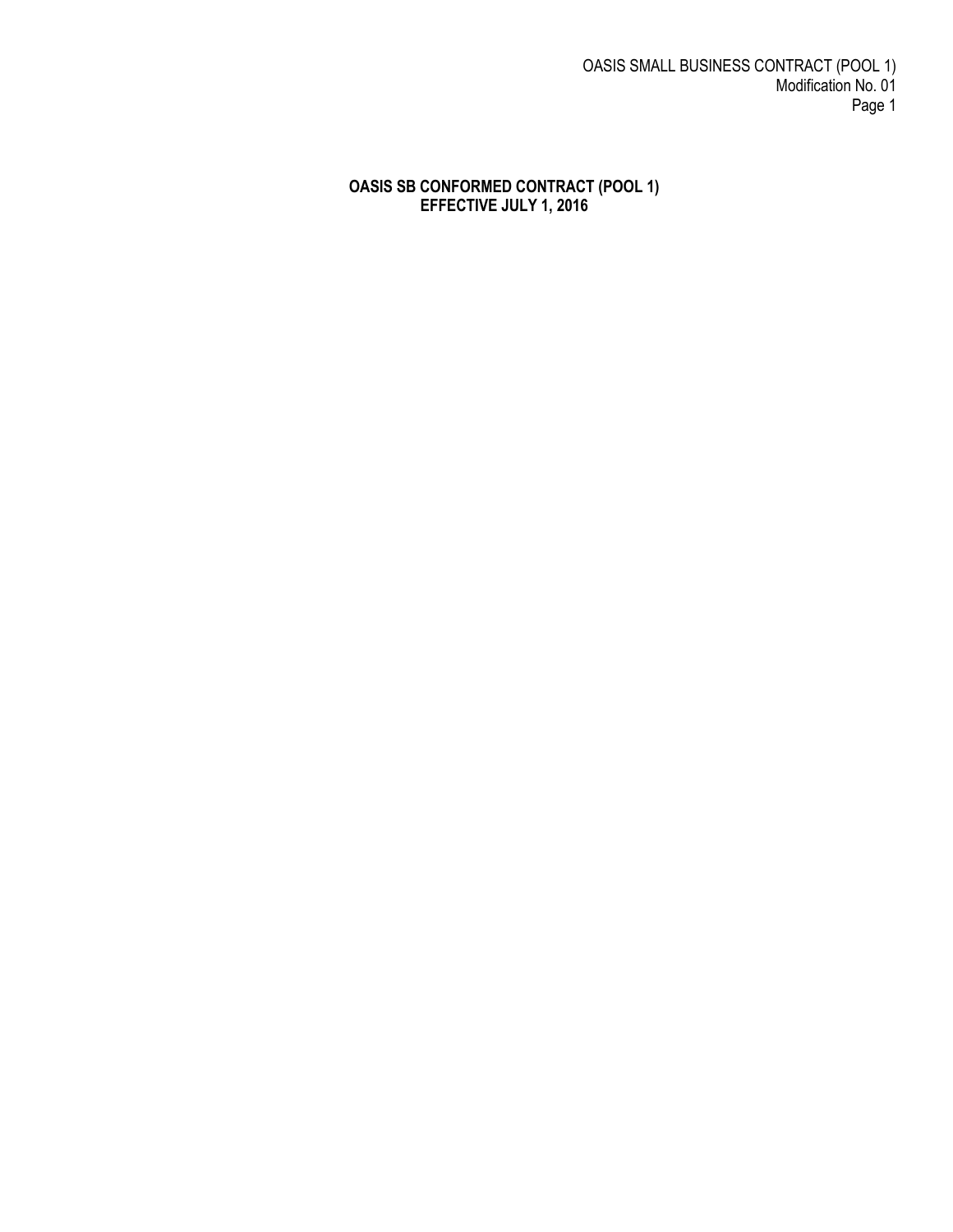# **OASIS SB TABLE OF CONTENTS**

| B.1.    |                                                                 |     |
|---------|-----------------------------------------------------------------|-----|
| B.1.1.  |                                                                 |     |
| B.1.2.  |                                                                 |     |
| B.1.3.  |                                                                 |     |
| B.1.4.  |                                                                 |     |
| B.1.5.  |                                                                 |     |
| B.2.    |                                                                 |     |
| B.2.1.  |                                                                 |     |
| B.2.2.  |                                                                 |     |
| B.2.3.  |                                                                 |     |
| B.2.4.  |                                                                 |     |
| B.2.5.  |                                                                 |     |
|         |                                                                 |     |
| B.3.    |                                                                 |     |
| B.3.1.  |                                                                 |     |
| B.3.2.  |                                                                 |     |
| B.3.3.  |                                                                 |     |
| B.3.4.  |                                                                 |     |
| B.3.5.  |                                                                 |     |
| B.3.6.  |                                                                 |     |
| B.3.7.  |                                                                 |     |
|         | SECTION C - DESCRIPTION / SPECIFICATIONS / STATEMENT OF WORK 12 |     |
|         |                                                                 |     |
| $C.1$ . |                                                                 |     |
| C.2.    |                                                                 |     |
|         |                                                                 |     |
|         |                                                                 |     |
|         |                                                                 |     |
|         |                                                                 |     |
|         |                                                                 |     |
|         |                                                                 |     |
|         | C.2.2. Core Disciplines                                         | -14 |
|         |                                                                 |     |
|         |                                                                 |     |
|         |                                                                 |     |
|         |                                                                 |     |
|         |                                                                 |     |
|         |                                                                 |     |
| C.3.    |                                                                 |     |
| C.4.    |                                                                 |     |
| C.4.1.  |                                                                 |     |
| C.5.    |                                                                 |     |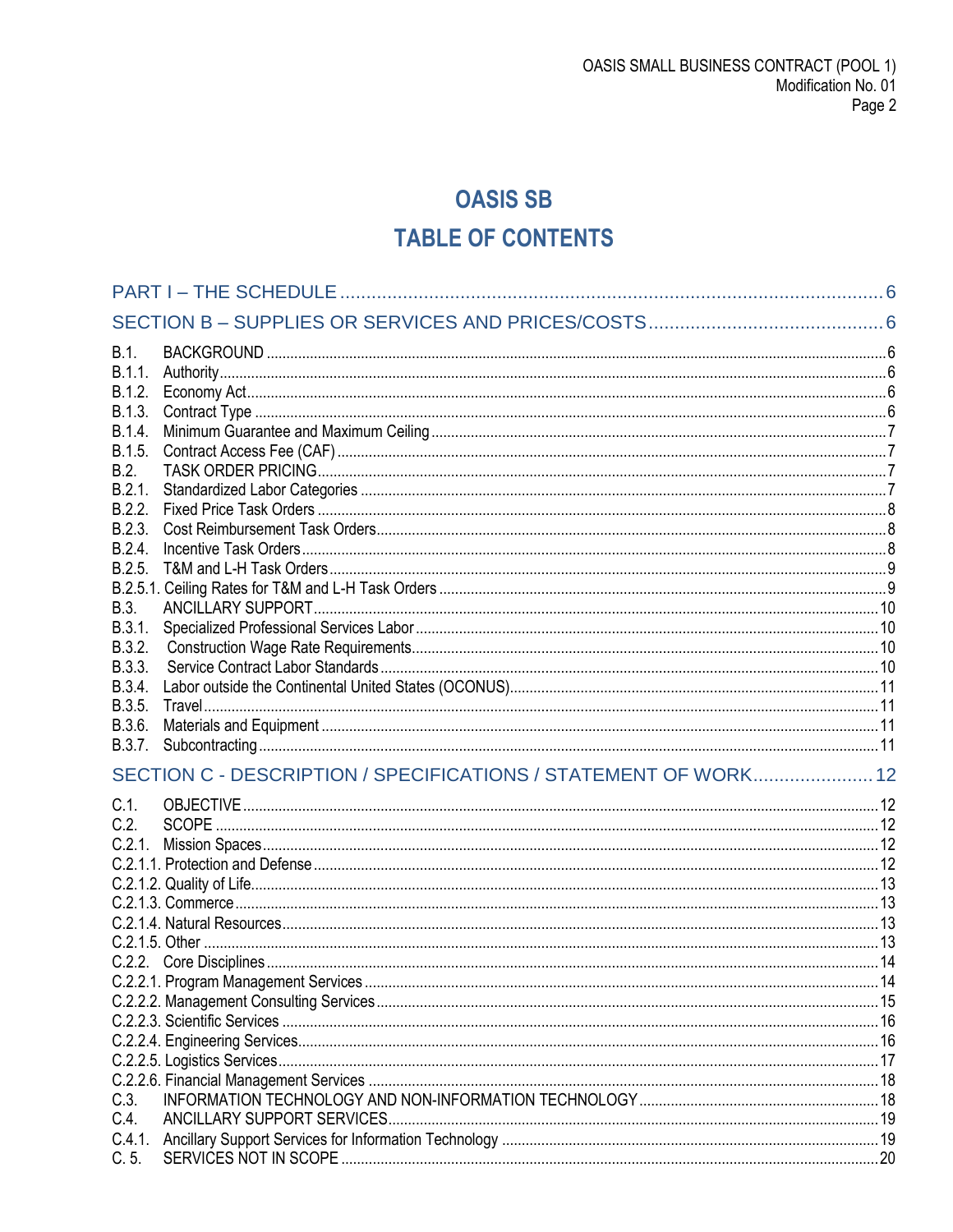| $D.1$ . |  |
|---------|--|
|         |  |
| $E.1$ . |  |
|         |  |
| F.1.    |  |
| F.2.    |  |
| F.3.    |  |
| F.4.    |  |
| F.4.1.  |  |
| F.4.2.  |  |
|         |  |
| $G.1$ . |  |
| G.2.    |  |
| G.2.1.  |  |
| G.2.2.  |  |
|         |  |
|         |  |
|         |  |
|         |  |
|         |  |
|         |  |
| $G.3$ . |  |
|         |  |
|         |  |
|         |  |
|         |  |
|         |  |
|         |  |
|         |  |
|         |  |
|         |  |
|         |  |
|         |  |
|         |  |
|         |  |
|         |  |
|         |  |
|         |  |
|         |  |
|         |  |
|         |  |
|         |  |
| G.4.    |  |
| G.5.    |  |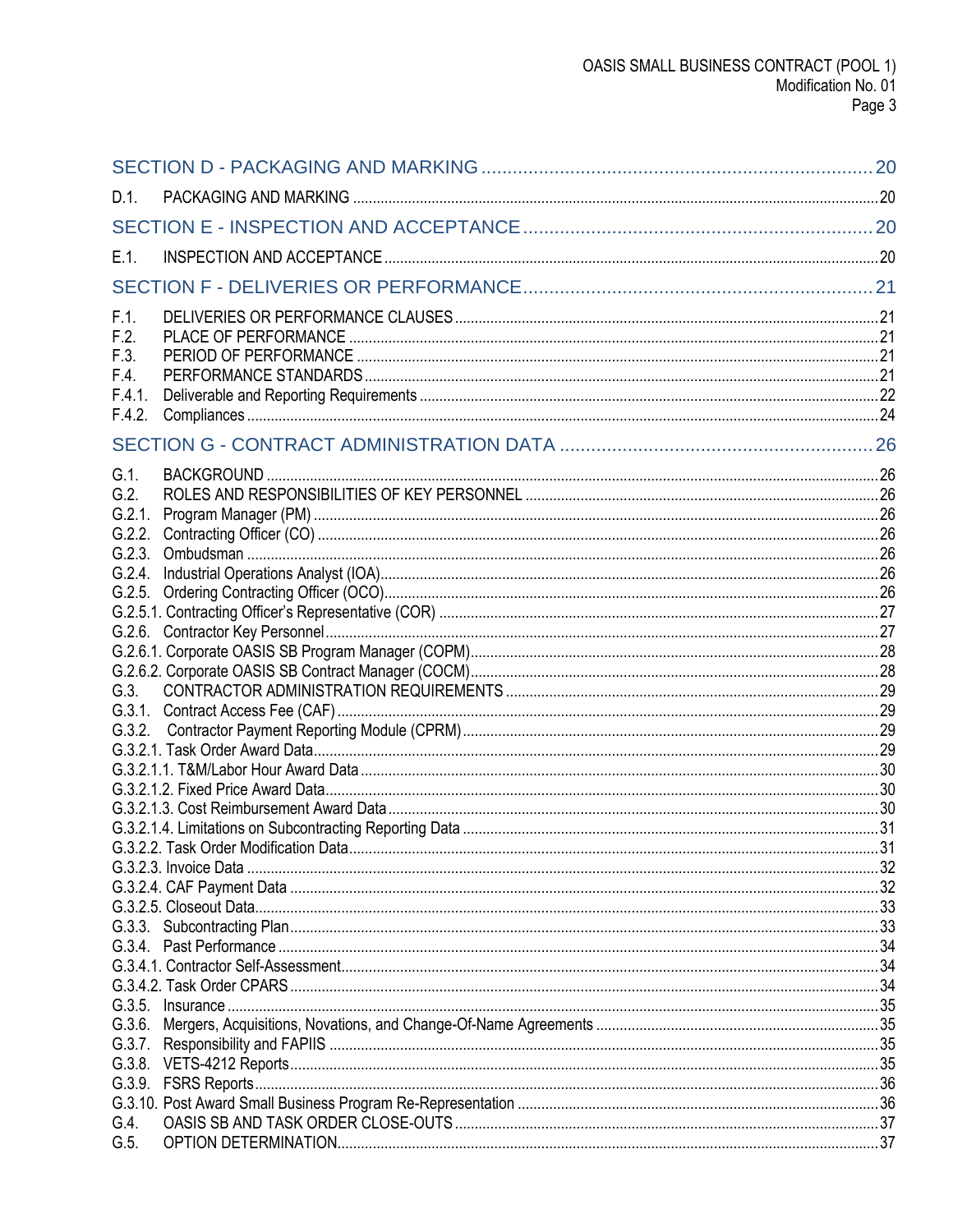| H.1.   |                                                                                                      |    |
|--------|------------------------------------------------------------------------------------------------------|----|
| H.2.   |                                                                                                      |    |
| H.3.   |                                                                                                      |    |
| H.3.1. |                                                                                                      |    |
| H.4.   |                                                                                                      |    |
| H.4.1. |                                                                                                      |    |
| H.4.2. |                                                                                                      |    |
| H.5.   |                                                                                                      |    |
| H.6.   |                                                                                                      |    |
| H.6.1. |                                                                                                      |    |
| H.6.2. |                                                                                                      |    |
| H.6.3. |                                                                                                      |    |
| H.6.4. | Forward Pricing Rate Agreements, Forward Pricing Rate Recommendations, and Approved Billing Rates 42 |    |
| H.6.5. |                                                                                                      |    |
| H.6.6. |                                                                                                      |    |
| H.6.7. |                                                                                                      |    |
| H.6.8. |                                                                                                      |    |
|        |                                                                                                      |    |
|        |                                                                                                      |    |
|        |                                                                                                      |    |
|        |                                                                                                      |    |
| H.7.   |                                                                                                      |    |
| H.7.1. |                                                                                                      |    |
| H.7.2. |                                                                                                      |    |
| H.7.3. |                                                                                                      |    |
| H.8.   |                                                                                                      |    |
| H.9.   |                                                                                                      |    |
| H.10.  |                                                                                                      |    |
| H.11.  |                                                                                                      |    |
|        |                                                                                                      |    |
|        |                                                                                                      |    |
|        |                                                                                                      |    |
|        |                                                                                                      |    |
|        | H.11.5. Minimum Task Order Awards or Estimated Value                                                 | 49 |
| H.12.  |                                                                                                      |    |
|        |                                                                                                      |    |
|        |                                                                                                      |    |
|        |                                                                                                      |    |
|        |                                                                                                      |    |
|        |                                                                                                      |    |
| H.14.  | <b>GOVERNMENT PROPERTY</b>                                                                           |    |
|        |                                                                                                      |    |
|        |                                                                                                      |    |
|        |                                                                                                      |    |
| H.15.  |                                                                                                      |    |
|        |                                                                                                      |    |
|        |                                                                                                      |    |
|        |                                                                                                      |    |
|        |                                                                                                      |    |
| H.16.  |                                                                                                      |    |
|        |                                                                                                      |    |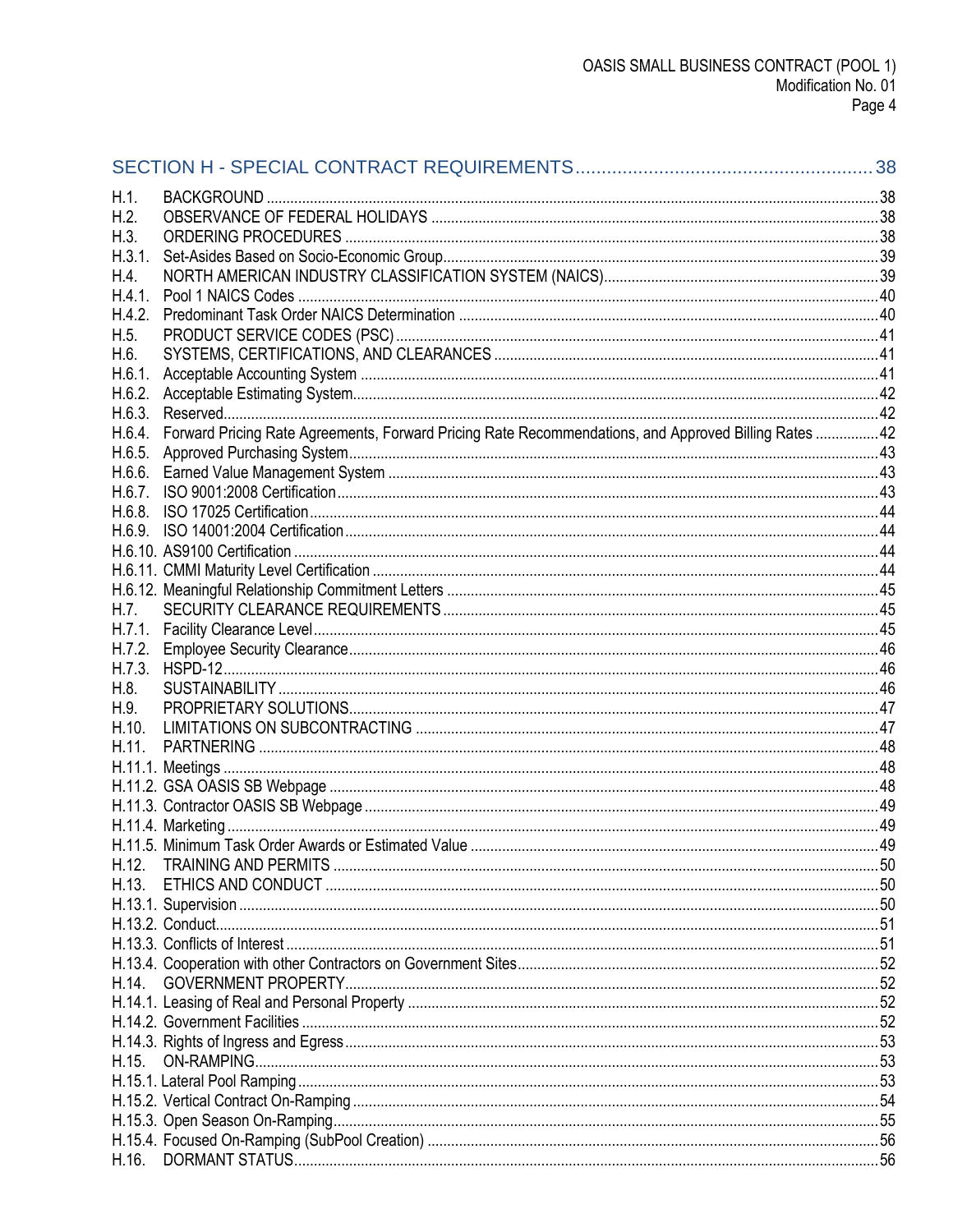| 1.1.            |                                                                                                          |  |
|-----------------|----------------------------------------------------------------------------------------------------------|--|
| 1.2.            |                                                                                                          |  |
| 1.2.1.          |                                                                                                          |  |
| 1.2.2.          | GSAR 552.252-6 AUTHORIZED DEVIATIONS IN CLAUSES (DEVIATION FAR 52.252-6)(SEP 1999) 59                    |  |
| 1.3.            |                                                                                                          |  |
| $\mathsf{I}4$ . |                                                                                                          |  |
| 1.4.1.          | FAR 52.209-9 Updates of Publicly Available Information Regarding Responsibility Matters (FEB 2012)61     |  |
| 1.4.2.          |                                                                                                          |  |
| 1.4.3.          |                                                                                                          |  |
| 1.4.4.          |                                                                                                          |  |
| 1.4.5.          |                                                                                                          |  |
| 1.4.6.          |                                                                                                          |  |
| 1.4.7.          | GSAR 52.232-99 Providing Accelerated Payment to Small Business Subcontractors (DEVIATION) (AUG 2012)  63 |  |
|                 | PART III - LIST OF DOCUMENTS, EXHIBITS, AND OTHER ATTACHMENTS  64                                        |  |
|                 |                                                                                                          |  |
| J.1.            |                                                                                                          |  |
| J.2.            | *PROPRIETARY CEILING RATES FOR SOLE-SOURCE T&M and L-H TASK ORDERS - Attachment (2)                      |  |
|                 |                                                                                                          |  |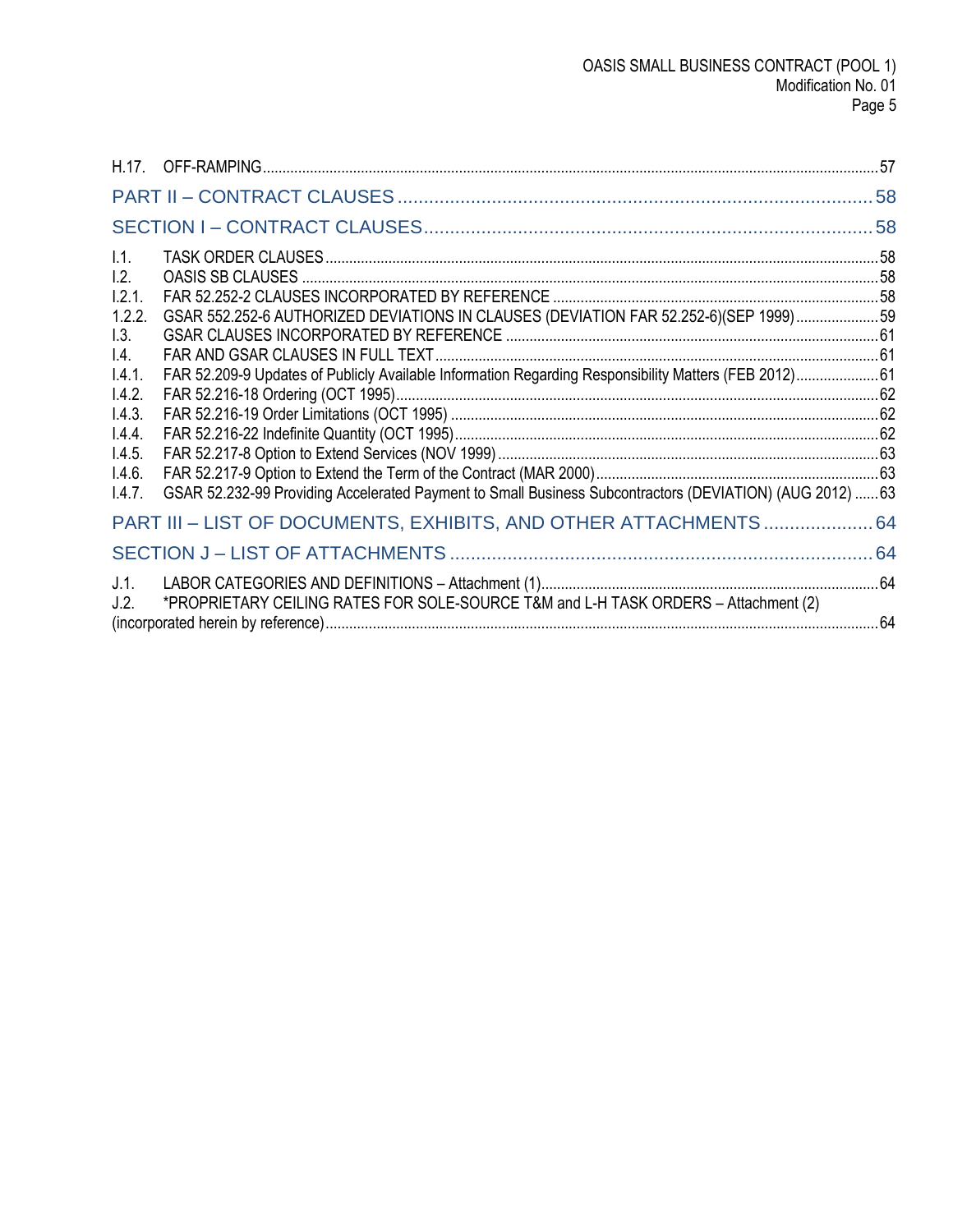# **PART I – THE SCHEDULE SECTION B – SUPPLIES OR SERVICES AND PRICES/COSTS**

# <span id="page-5-2"></span><span id="page-5-1"></span><span id="page-5-0"></span>B.1. BACKGROUND

One Acquisition Solution for Integrated Services – Small Business (OASIS SB) is designed to address agencies' need for a full range of service requirements that integrate multiple professional service disciplines and ancillary services/products with the flexibility for all contract types and pricing at the task order level.

OASIS SB is a family of 7 separate Government-wide Multiple Award, Indefinite Delivery, Indefinite Quantity (MA-IDIQ) task order contracts that span 28 North American Industry Classification System (NAICS) Codes and 6 NAICS Code Exceptions under the economic subsector 541, Professional, Scientific, and Technical Services.

Each of the 7 separate MA-IDIQ task order contracts will be individually referred to as "Pools" within OASIS SB. This OASIS SB MA-IDIQ task order contract falls under Pool 1 in accordance with Section H.4.1.

The services to be provided under OASIS SB are intended to meet the professional service mission requirements of all Federal agencies, including all organizations within the Department of Defense (DoD) and National Security Community.

The scope of professional services under OASIS SB is defined in Section C.

## <span id="page-5-3"></span>B.1.1. Authority

The Administrator of the U.S. General Services Administration (GSA) is specifically authorized to purchase supplies and nonpersonal services on behalf of other agencies under the Federal Property and Administrative Services Act (40 U.S.C. 501).

The authority for the award and administration of OASIS SB and the delegation of authority for the award and administration of task orders under OASIS SB are defined in Section G.

Hereafter, the "OASIS SB Contracting Officer" will be referred to as the "OASIS SB CO" and the "Ordering Contracting Officer" at the task order level will be referred to as the "OCO".

#### <span id="page-5-4"></span>B.1.2. Economy Act

In accordance with FAR 17.502-2(b), the Economy Act does not apply to task orders awarded under OASIS SB under the authority of 40 U.S.C. 501.

## <span id="page-5-5"></span>B.1.3. Contract Type

OASIS SB is a family of Multiple Award, Indefinite Delivery, Indefinite Quantity (MA-IDIQ) task order contracts for Government-wide professional service based requirements which is available for use by all Federal agencies and other entities as listed in the current General Services Administration (GSA) Order, ADM 4800.2G, Eligibility to use GSA Sources and Supply, as amended.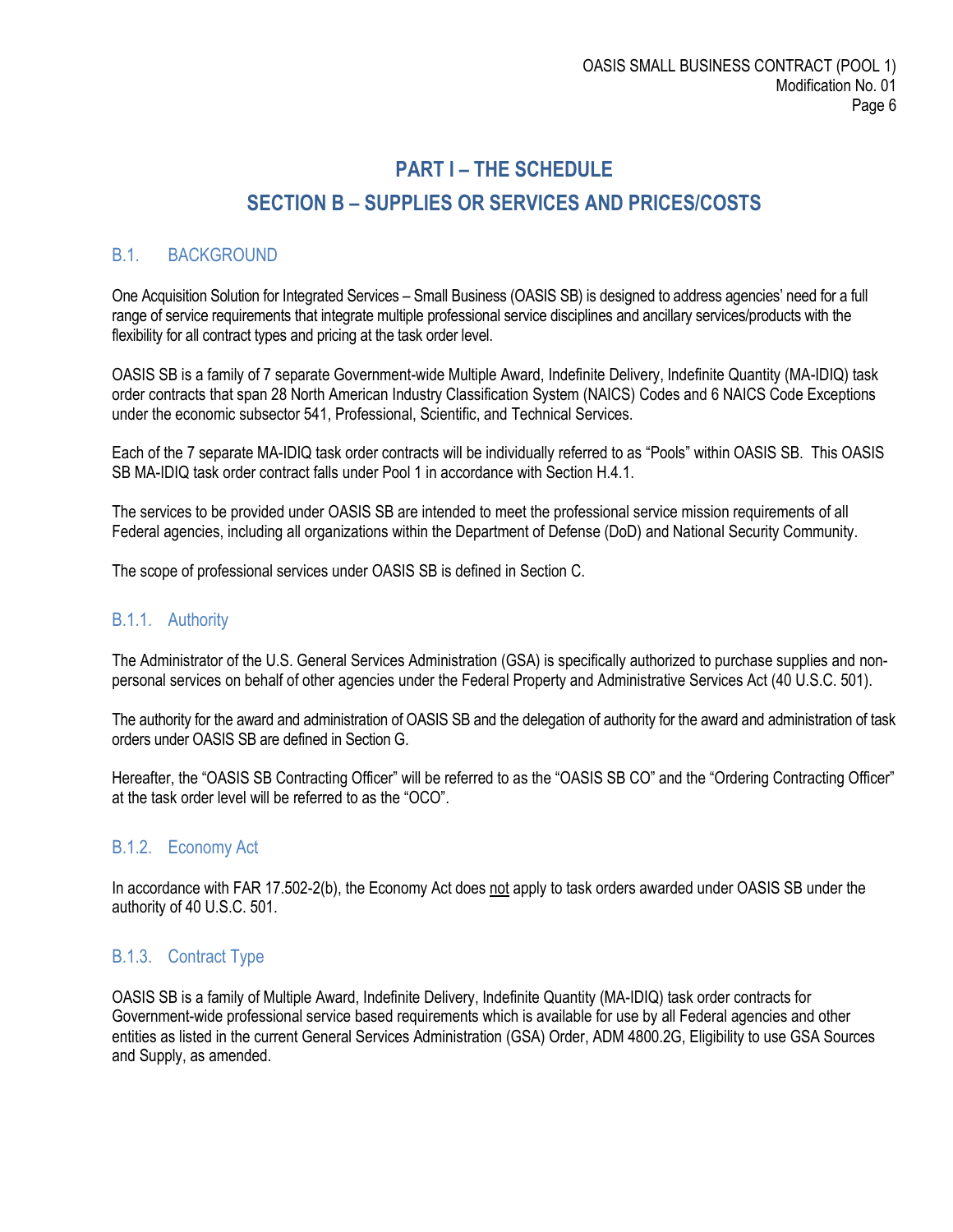OASIS SB allows for all contract types at the task order level (e.g., Cost-Reimbursement (all types), Fixed-Price (all types), Time-and-Materials, and Labor-Hour). Task orders may also combine more than one contract type (e.g., FFP/Cost, FFP/Labor Hour etc.). Additionally, task orders may include incentives, performance based measures, multi-year or option periods, and commercial or non-commercial items.

#### <span id="page-6-0"></span>B.1.4. Minimum Guarantee and Maximum Ceiling

The minimum guarantee is \$2,500 for each OASIS SB Contractor that does not obtain a task order award for the term of OASIS SB, including Option I, if exercised.

The minimum dollar limitation for an individual task order must exceed the Simplified Acquisition Threshold as defined in FAR Subpart 2.101, as amended. There is no maximum dollar ceiling for each individual task order placed under OASIS SB. An unlimited number of task orders may be placed under OASIS SB for the term of OASIS SB, including Option I, if exercised.

There is no maximum dollar ceiling for OASIS SB, including Option I, if exercised.

## <span id="page-6-1"></span>B.1.5. Contract Access Fee (CAF)

GSA operating costs associated with the management and administration of OASIS SB are recovered through a CAF. The CAF is a percentage of the total task order amount invoiced and the CAF percentage is set at the discretion of GSA. GSA maintains the unilateral right to change the percentage at any time. See Section G.3.1. for more details regarding CAF.

## <span id="page-6-2"></span>B.2. TASK ORDER PRICING

OASIS SB provides all Federal agencies the flexibility to determine fair and reasonable pricing tailored to the ordering agency's requirement dependent upon level of competition, risk, uncertainties, complexity, urgency, and contract type. The OCO has the authority and responsibility for the determination of cost or price reasonableness for their agency's task order requirements. Adequate price competition at the task order level, in response to an individual requirement, establishes the most accurate, fair, and reasonable pricing for that requirement.

The OCO must identify the applicable contract type for all CLINs in each OASIS SB task order.

#### <span id="page-6-3"></span>B.2.1. Standardized Labor Categories

OASIS SB provides standardized labor categories that correspond to the Office of Management and Budget's (OMB) Standard Occupational Classification (SOC) for which the Bureau of Labor Statistics (BLS) maintains compensation data.

In accordance with Section J.1., Attachment (1), all of the OASIS SB standardized labor categories are either an individual labor category that is mapped to a single SOC and functional description or a labor category group that is mapped to multiple SOC Numbers and functional descriptions. The OASIS SB labor category groups were established based upon BLS published data regarding similar direct labor compensation within a grouping of multiple SOC numbers and functional descriptions.

The OCO must specifically state in the task order solicitation if the standardized labor categories in Section J.1., Attachment (1) apply or do not apply. OCOs will be trained by GSA in the use of the SOC direct labor pricing estimates for their task order requirements, which incorporates pricing considerations for over 640 metropolitan and non-metropolitan areas in the CONUS and US territories.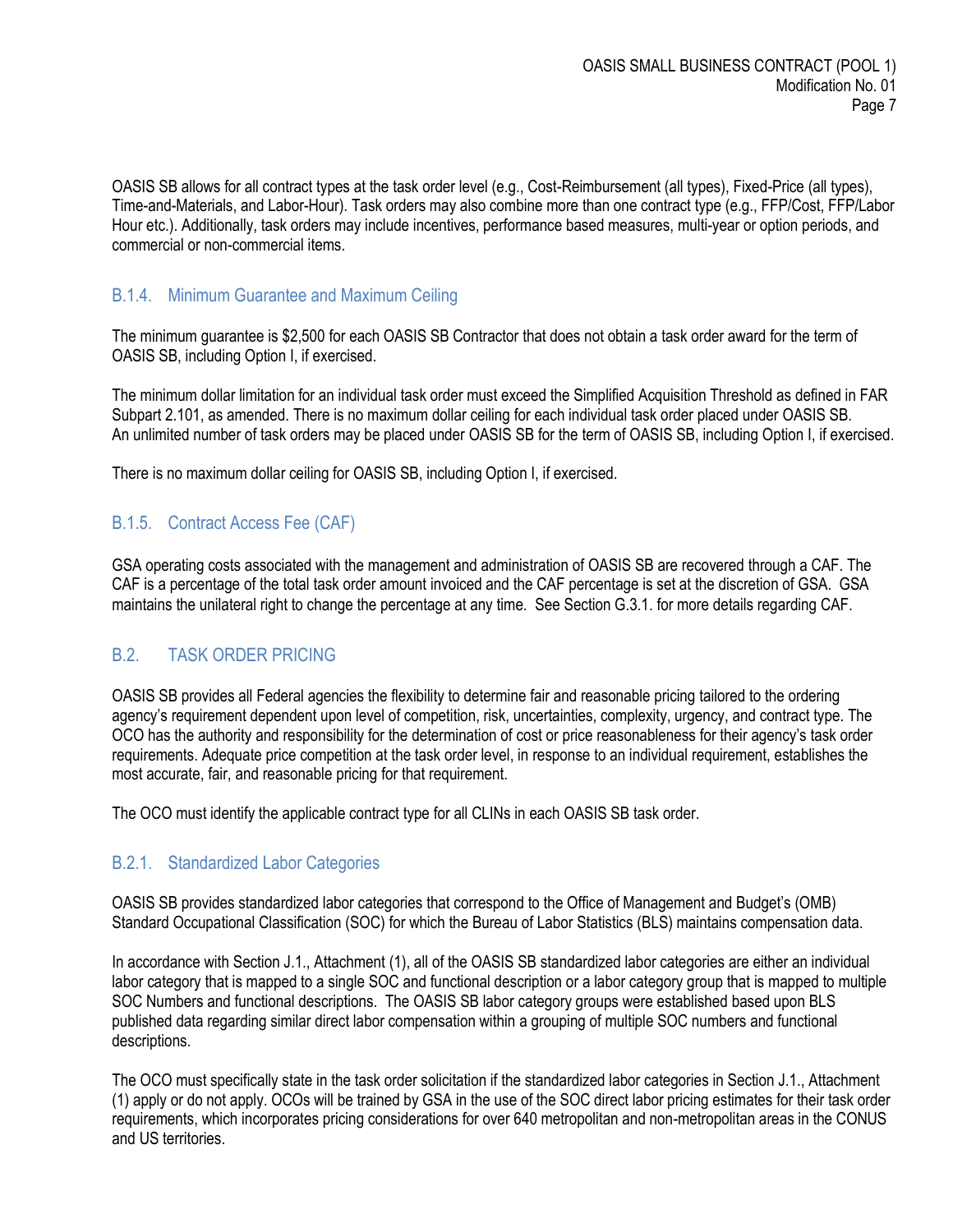The Contractor shall become proficient in the use of the BLS SOC system in preparation for submitting cost/price proposals under task order solicitations that require standardized labor category submissions in accordance with Section J.1., Attachment (1).

For each SOC, the BLS provides a National 50<sup>th</sup> Percentile estimate, a National 75<sup>th</sup> Percentile estimate, and a National 90th Percentile estimate. Also identified are the states where each occupation is paid the highest. While not identified on the BLS website, the BLS provides a 50<sup>th</sup> Percentile estimate, a 75<sup>th</sup> Percentile estimate, and a 90<sup>th</sup> Percentile estimate for each SOC in each state, metropolitan, and non-metropolitan area in the United States. This information will be incorporated into a labor estimating tool to be provided to OCOs and Contractors on the official GSA OASIS SB webpage at http://www.gsa.gov/oasis.

Except for ancillary labor as defined under Section B.3., when responding to a request for proposal under task order solicitations, regardless of contract type, the Contractor may be required by the OCO to identify both Prime and Subcontractor labor using the OASIS SB Labor Categories and corresponding SOC Number that applies. The Contractor may deviate from the Junior, Journeyman, Senior, and Subject Matter Expert (SME) definitions in Section J.1., as long as the Contractor clearly identifies the deviation in their proposals. Additionally, the following qualification substitution chart applies:

| Bachelor's Degree  | 6 years' work experience may be<br>substituted for a Bachelor's Degree   | Associate's Degree plus 4 years' work experience may be<br>substituted for a Bachelor's Degree                                                        |
|--------------------|--------------------------------------------------------------------------|-------------------------------------------------------------------------------------------------------------------------------------------------------|
| Master's Degree    | 12 years' work experience may be<br>substituted for a Master's Degree    | Bachelor's Degree plus 8 years work experience may be<br>substituted for a Master's Degree                                                            |
| Doctorate's Degree | 20 years' work experience may be<br>substituted for a Doctorate's Degree | Bachelor's Degree plus 16 years work experience, or a Master's<br>Degree plus 12 years work experience may be substituted for a<br>Doctorate's Degree |

## <span id="page-7-0"></span>B.2.2. Fixed Price Task Orders

Fixed price is defined under Federal Acquisition Regulation (FAR) Subpart 16.2, Fixed-Price Contracts, and other applicable agency-specific regulatory supplements.

## <span id="page-7-1"></span>B.2.3. Cost Reimbursement Task Orders

Cost Reimbursement is defined under FAR Subpart 16.3, Cost-Reimbursement Contracts, and other applicable agencyspecific regulatory supplements.

The Contractor shall have and maintain an acceptable accounting system that will permit timely development of all necessary cost data in the form required by the proposed contract type.

The Contractor may be required to submit a cost proposal with supporting information for each cost element, including, but not limited to, direct labor, fringe benefits, overhead, general and administrative (G&A) expenses, facilities capital cost of money, other direct costs, and fee consistent with their cost accounting system, provisional billing rates, and forward pricing rate agreements.

Cost Reimbursement task orders shall only be used for the acquisition of non-commercial items.

#### <span id="page-7-2"></span>B.2.4. Incentive Task Orders

Incentives are defined under FAR Subpart 16.4, Incentive Contracts, and other applicable agency-specific regulatory supplements.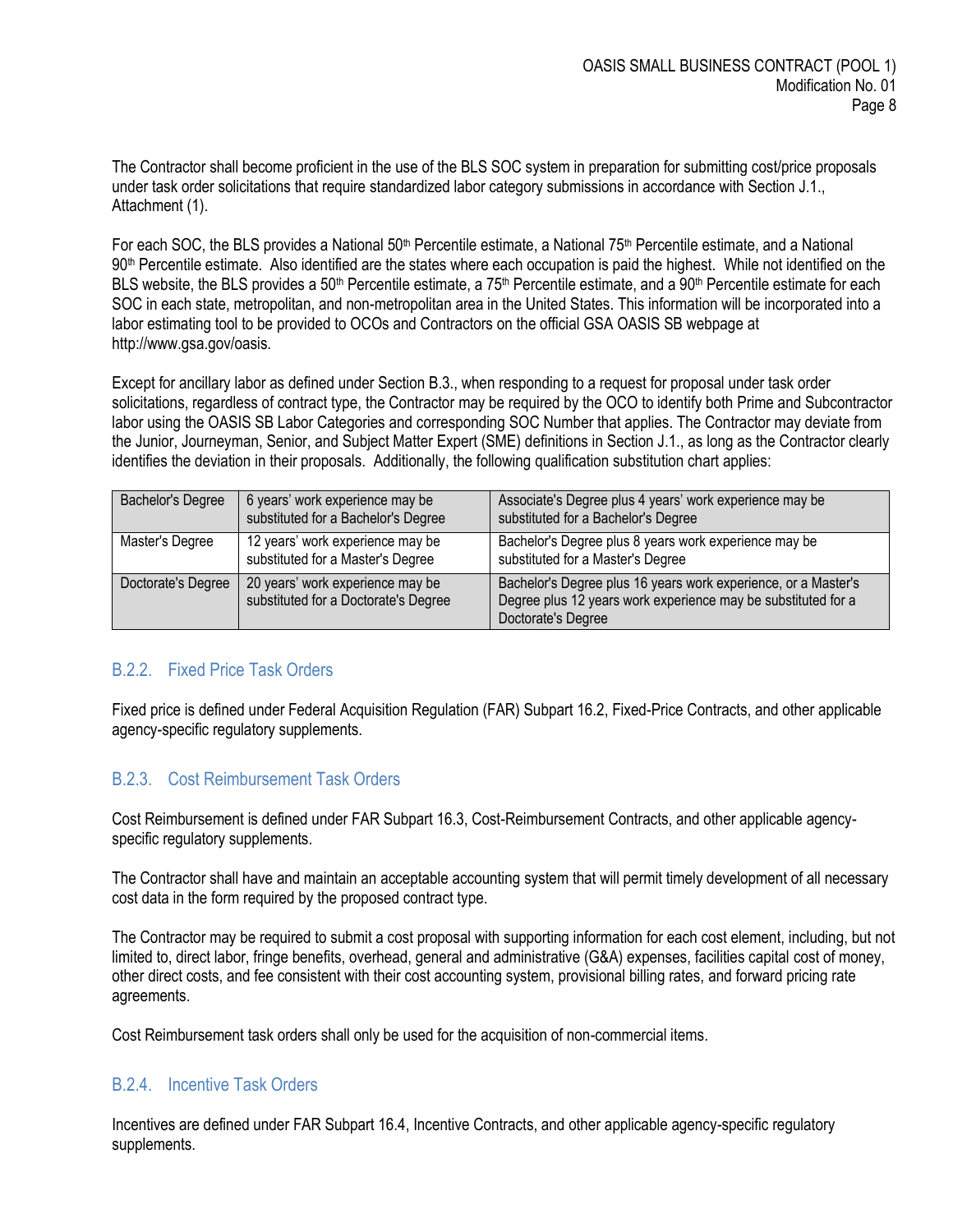#### <span id="page-8-0"></span>B.2.5. T&M and L-H Task Orders

Time and Materials (T&M) and Labor Hour (L-H) is defined under FAR Subpart 16.6, T&M and L-H Contracts, and other applicable agency-specific regulatory supplements.

The Contractor may provide separate and/or blended loaded hourly labor rates for prime Contractor labor, each Subcontractor, and/or each Division, Subsidiary, or Affiliate in accordance with the provisions set forth in FAR 52.216-29, DFARs 252.216-7002, FAR 52.216-30, or FAR 52.216-31. The OCO must identify which provision is applicable in the task order solicitation and the Contractor must comply with the provision.

T&M and L-H task orders require labor categories and their associated rates to be identified in the task order award document.

Ancillary subcontract labor shall be proposed and awarded as Materials in accordance with FAR 52.232-7, Payments under Time-and-Materials and Labor-Hour Contracts.

#### <span id="page-8-1"></span>B.2.5.1. Ceiling Rates for T&M and L-H Task Orders

When preparing solicitations for T&M and/or L-H task order Contract Line Item Numbers (CLINs), the OCO must select one of the following provisions in the task order solicitation.

- 1. FAR 52.216-29 Time-and-Materials/Labor-Hour Proposal Requirements—Non-Commercial Item Acquisition With Adequate Price Competition
- 2. FAR 52.216-30 Time-and-Materials/Labor-Hour Proposal Requirements—Non-Commercial Item Acquisition Without Adequate Price Competition
- 3. FAR 52.216-31 Time-and-Materials/Labor-Hour Proposal Requirements—Commercial Item Acquisition

For organizations within DoD, when selecting FAR 52.216-29, the OCO must also select DFARs 252.216-7002, Alternate A.

When the provision FAR 52.216-30,Time-and-Materials/Labor-Hour Proposal Requirements--Non Commercial Item Acquisitions Without Adequate Price Competition is selected or; FAR 52.216-31, Time-and-Materials/Labor-Hour Proposal Requirements--Commercial Item Acquisition is selected and there is an exception to fair opportunity, OASIS SB establishes maximum allowable labor rates in the form of fully burdened ceiling rates for all professional, non-ancillary, CONUS, T&M/L-H labor for both Government and Contractor Sites. Based on the specific task order requirements, the OCO is authorized to exceed the OASIS SB ceiling rates for those labor categories that include Secret/Top Secret/SCI labor and/or OCONUS locations, if necessary.

The ceiling rates do not apply when the provision FAR 52.216-29 Time-and-Materials/Labor-Hour Proposal Requirements— Non-Commercial Item Acquisition With Adequate Price Competition is selected or; FAR 52.216-29 with DFARs 252.216-7002, Alternate A, is selected or; FAR 52.216-31, Time-and-Materials/Labor-Hour Proposal Requirements-Commercial Item Acquisition is selected and there is not an exception to fair opportunity.

The fully burdened T&M ceiling rates awarded at initial contract award shall serve as the basis for all future year pricing for those ceiling rates. In order to determine future year ceiling rate pricing, the originally awarded rates will have an escalation factor applied. This escalation factor will be the average annual Bureau of Labor Statistics (BLS) Economic Cost Index (ECI) for the previous three years. In Year 5 of OASIS SB, if the average annual ECI for the previous three years is higher than at time of OASIS SB award, the ceiling rates for Years 6 through 15 will be adjusted by the difference of percentage increase. For example, if the BLS ECI index was 2.23% at time of proposal submission and the BLS ECI index is 3.16% in Year 5 of OASIS SB, the ceiling rates for years 6 through 15 will be adjusted by 0.93% per year on a cumulative basis. If BLS ECI index in Year 5 of OASIS SB is equal to or below the BLS ECI index at time of award, the ceiling rates will remain unchanged.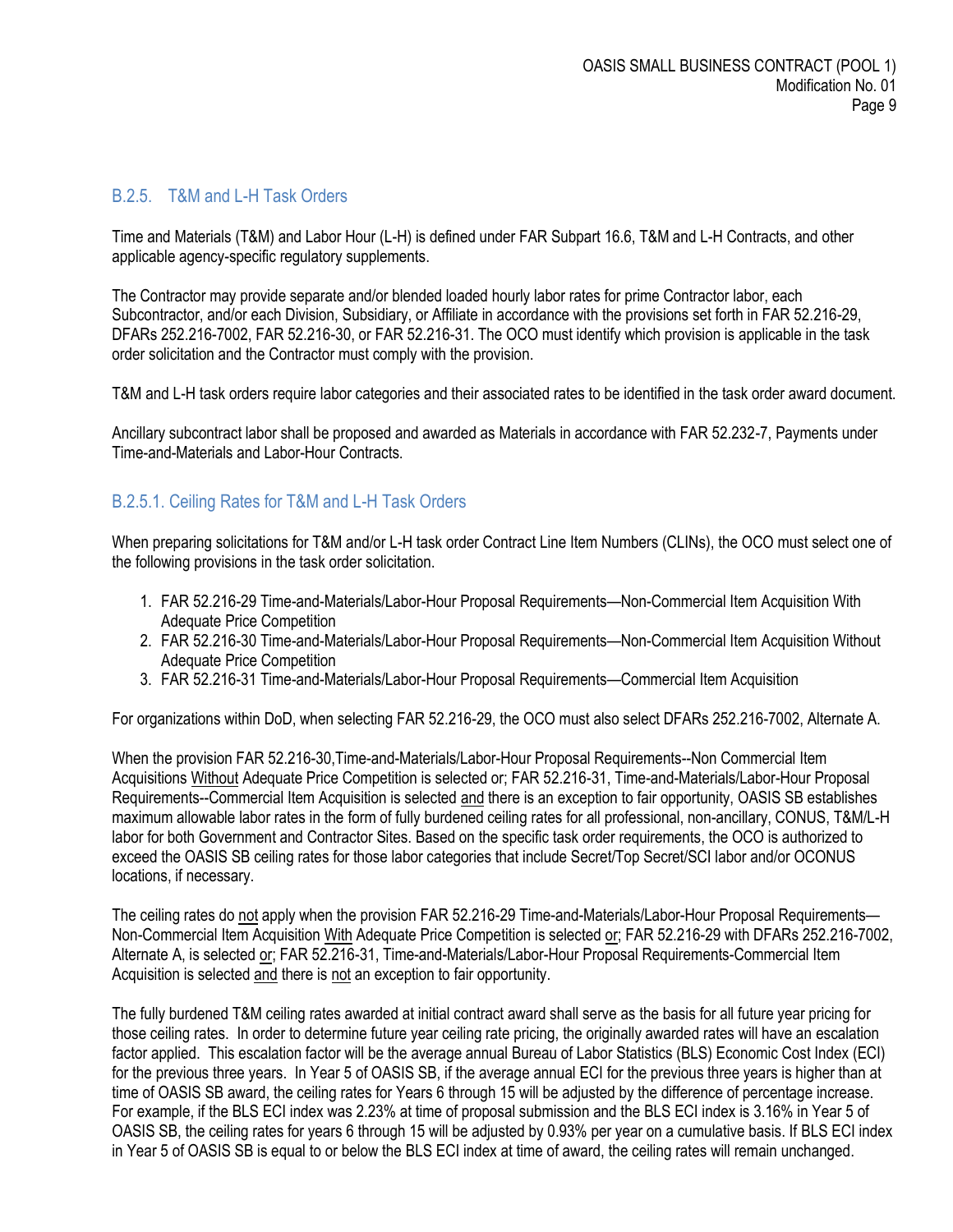In Year 10 of OASIS SB, if the previous three year average annual BLS ECI index for the previous three years is higher than Year 5 of OASIS SB, the ceiling rates for Years 11 through 15 will be adjusted by the difference of percentage increase in accordance with the example above. If the average index in Year 10 is equal to or below the average index in Year 5, the ceiling rates will remain unchanged.

The OASIS SB ceiling rates that are in effect at the time a task order is awarded shall remain with the task order award during the entire term of the task order, including task orders with option periods.

See Section F.3., Period of Performance, for OASIS SB and task orders awarded under OASIS SB.

# <span id="page-9-0"></span>B.3. ANCILLARY SUPPORT

Other ancillary support, integral and necessary as part of a total integrated solution within the scope of OASIS SB for which there is not a labor category specified in OASIS SB or includes other direct costs such as travel, materials, equipment, Subcontractors, etc., to obtain a total professional service solution, are allowable costs and may be included within an individual task order under OASIS SB. The Contractor should propose and identify each ancillary support service or other direct costs separately and the OCO should identify each ancillary support service or other direct costs by a separate CLIN on the task order award.

The Contractor shall report in the CPRM all ancillary labor in accordance with Section G.3.2.

## <span id="page-9-1"></span>B.3.1. Specialized Professional Services Labor

Specialized professional services labor is defined as bona fide executive, administrative, or professional skills for which the expertise required or duties performed are within the scope of OASIS SB but, are so specialized that they are not explicitly defined in any labor category description in Section J.1., Attachment (1). The Contractor may propose specialized professional services labor when proposing ancillary support; however, the OCO will determine whether circumstances merit the use of specialized professional skills. Whenever possible, this specialized professional labor shall be mapped to the BLS SOC.

If the use of specialized professional services labor becomes frequent, additional labor categories and their associated ceiling rates may be added by bi-lateral modification to OASIS SB.

## <span id="page-9-2"></span>B.3.2. Construction Wage Rate Requirements

To the extent that any ancillary labor for construction, alteration and repair are within the scope of OASIS SB and subject to the construction wage rate requirements in accordance with FAR Subpart 22.4 and other applicable agency specific regulatory supplements, the OCO must identify such work in the task order solicitation and make a determination as to whether wage determinations are to be applied or not.

OASIS SB does not include clauses applicable to any construction, alteration, or repair work that is part of a total solution within the scope of OASIS SB. The OCO must incorporate the appropriate clauses and provisions in each task order solicitation and subsequent award when construction wage rate requirements apply.

## <span id="page-9-3"></span>B.3.3. Service Contract Labor Standards

The OASIS SB labor categories, identified in Section J.1., are considered bona fide executive, administrative, and professional labor that are exempt from the service contract labor standards.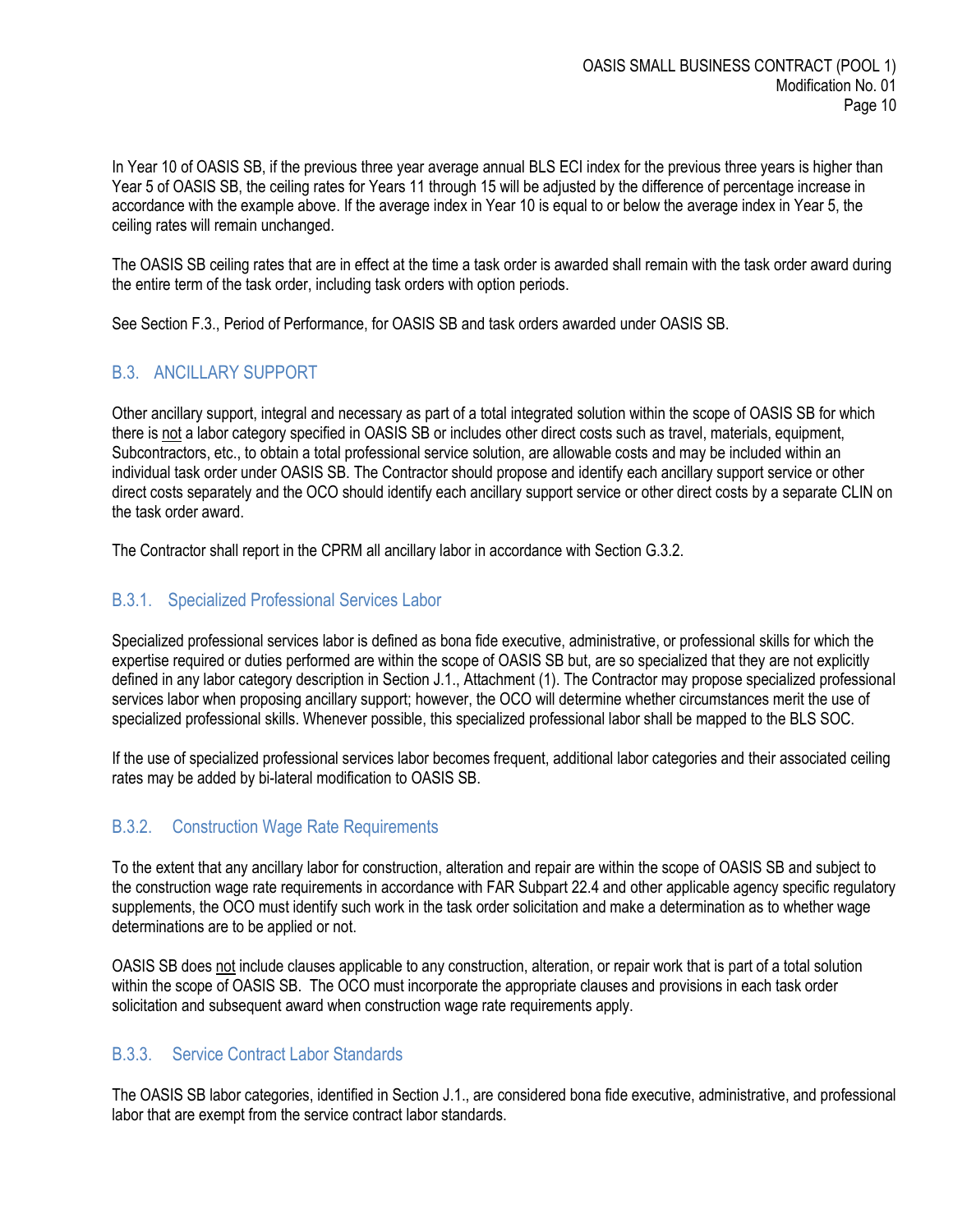To the extent that any ancillary labor for services are within the scope of OASIS SB and subject to the service contract labor standards in accordance with FAR Subpart 22.10 and other applicable agency specific regulatory supplements, the OCO must identify such work in the task order solicitation and make a determination as to whether service contract wage determinations are to be applied or not.

OASIS SB does not include clauses applicable to any service contract labor standards that are part of a total solution within the scope of OASIS SB. The OCO must incorporate the appropriate clauses and provisions in each task order solicitation and subsequent award when service contract labor standards apply.

## <span id="page-10-0"></span>B.3.4. Labor outside the Continental United States (OCONUS)

"OCONUS" is defined as other than the 48 contiguous states plus the District of Columbia. It is anticipated that there may be task orders for work OCONUS.

The U.S. Department of State's Bureau of Administration, Office of Allowances, publishes quarterly report indexes of living costs abroad, per-diem rate maximums, quarter's allowances, hardship differentials, and danger pay allowances.

The Department of State Standardized Regulations (DSSR) is the controlling regulations for allowances and benefits available to all U.S. Government civilians assigned to foreign areas. For task orders issued under OASIS SB, Contractor civilians assigned to foreign areas may receive the allowances and benefits in the DSSR but, shall not receive allowance and benefits in excess of those identified in the DSSR.

For OCONUS task orders where costs are not specifically addressed in the DSSR, the Government will reimburse the Contractor for all reasonable, allowable, and allocable costs in accordance with FAR 31, Contract Cost Principles and Procedures, and other applicable agency specific regulatory supplements.

#### <span id="page-10-1"></span>B.3.5. Travel

Travel costs may be firm fixed price or reimbursed at actual cost in accordance with the limitations set forth in FAR 31.205-46 and other applicable agency-specific regulatory supplements. Unless otherwise directed by task order terms and conditions, the Contractor may apply indirect costs to travel consistent with the Contractor's usual accounting practices.

## <span id="page-10-2"></span>B.3.6. Materials and Equipment

Material means property that may be consumed or expended during performance, component parts of a higher assembly, or items that lose their individual identity through incorporation into an end item. Equipment means a tangible item that is functionally complete for its intended purpose, durable, nonexpendable, and needed for performance.

Materials and Equipment shall be priced in accordance with the terms of the task order award, contract type, and applicable FAR and agency-specific regulatory supplements. Unless otherwise directed by task order terms and conditions, the Contractor may apply indirect costs to materials and equipment consistent with the Contractor's usual accounting practices.

#### <span id="page-10-3"></span>B.3.7. Subcontracting

For non-commercial items, subcontracting shall follow the procedures set forth in FAR Part 44, Subcontracting Policies and Procedures, and other applicable agency-specific regulatory supplements. For commercial items, subcontracting shall follow the procedures set forth in FAR Part 12, Acquisition of Commercial Items, and other applicable agency-specific regulatory supplements.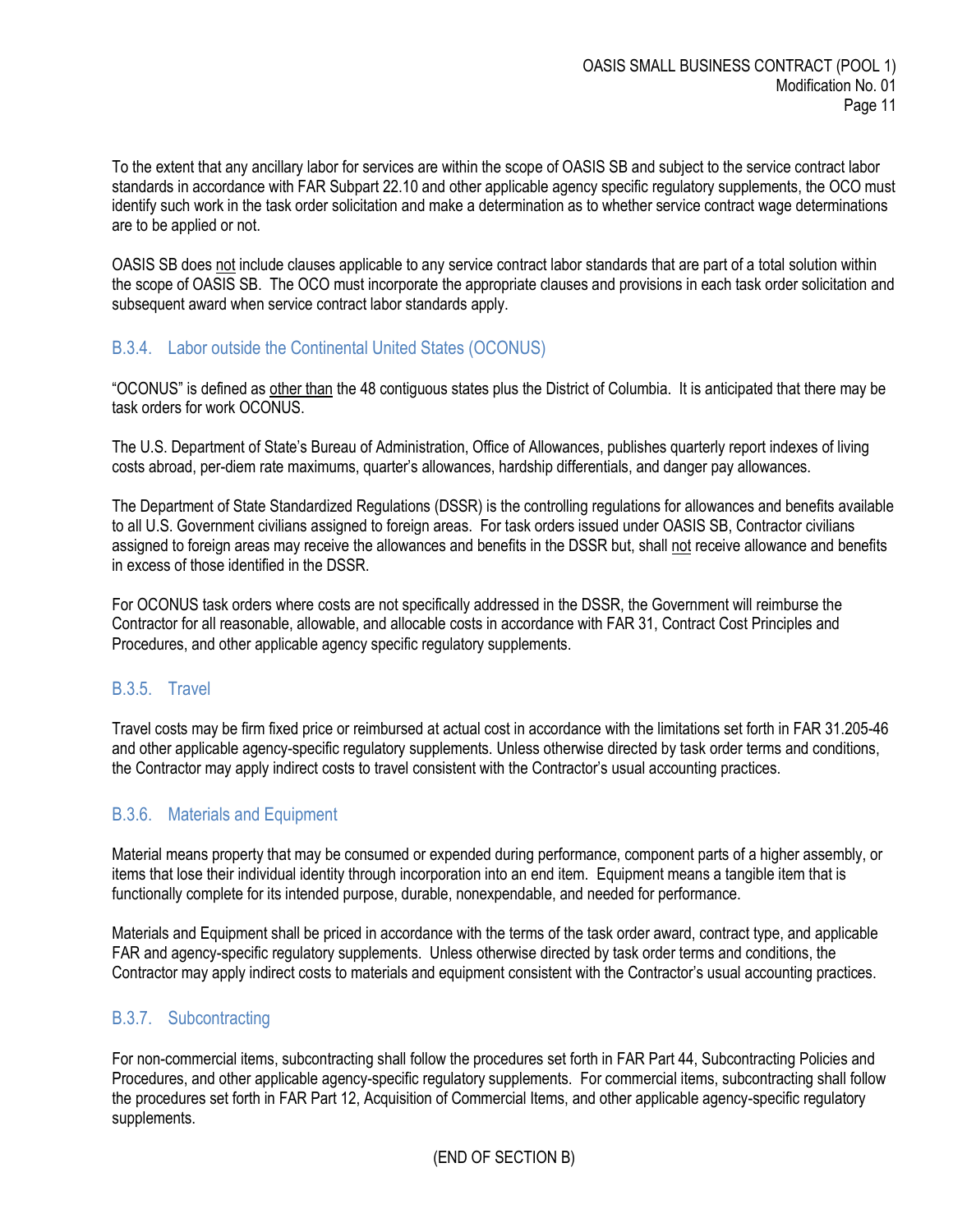# **SECTION C - DESCRIPTION / SPECIFICATIONS / STATEMENT OF WORK**

# <span id="page-11-1"></span><span id="page-11-0"></span>C.1. OBJECTIVE

The objective of OASIS SB is to provide Government agencies with total integrated solutions for a multitude of professional service based requirements on a global basis.

These professional service requirements may call for solutions that cross over multiple disciplines, include ancillary support, and require commercial and/or non-commercial items, using a variety of contract types including fixed-price (all types), cost reimbursement (all types), time and materials/labor hour, or a hybrid mix of contract types.

OASIS SB is available for use by all Federal agencies and other entities as listed in General Services Administration (GSA) Order ADM 4800.2G, Eligibility to use GSA Sources And Supply; as amended.

## <span id="page-11-2"></span>C.2. SCOPE

The scope of OASIS SB spans many areas of expertise and includes any and all components required to formulate a total solution to a professional services based requirement, except for those services specifically prohibited in Section C.5. These areas of expertise include, but are not limited to the following categories.

- 1. Communication
- 2. Compliance
- 3. Defense
- 4. Disaster
- 5. Energy
- 6. Environment
- 7. Financial
- 8. Health
- 9. Intelligence
- 10. Security
- 11. Transportation

## <span id="page-11-3"></span>C.2.1. Mission Spaces

Additionally, OASIS SB is designed to support any and all mission spaces of the U.S. Federal Government. These mission spaces include, but are not limited to the following categories and Federal agencies.

## <span id="page-11-4"></span>C.2.1.1. Protection and Defense

Protecting American interests at home and abroad through security and diplomacy.

- 1. Department of Defense
- 2. Department of Homeland Security
- 3. Department of Justice
- 4. Department of State
- 5. Central Intelligence Agency
- 6. Federal Bureau of Investigation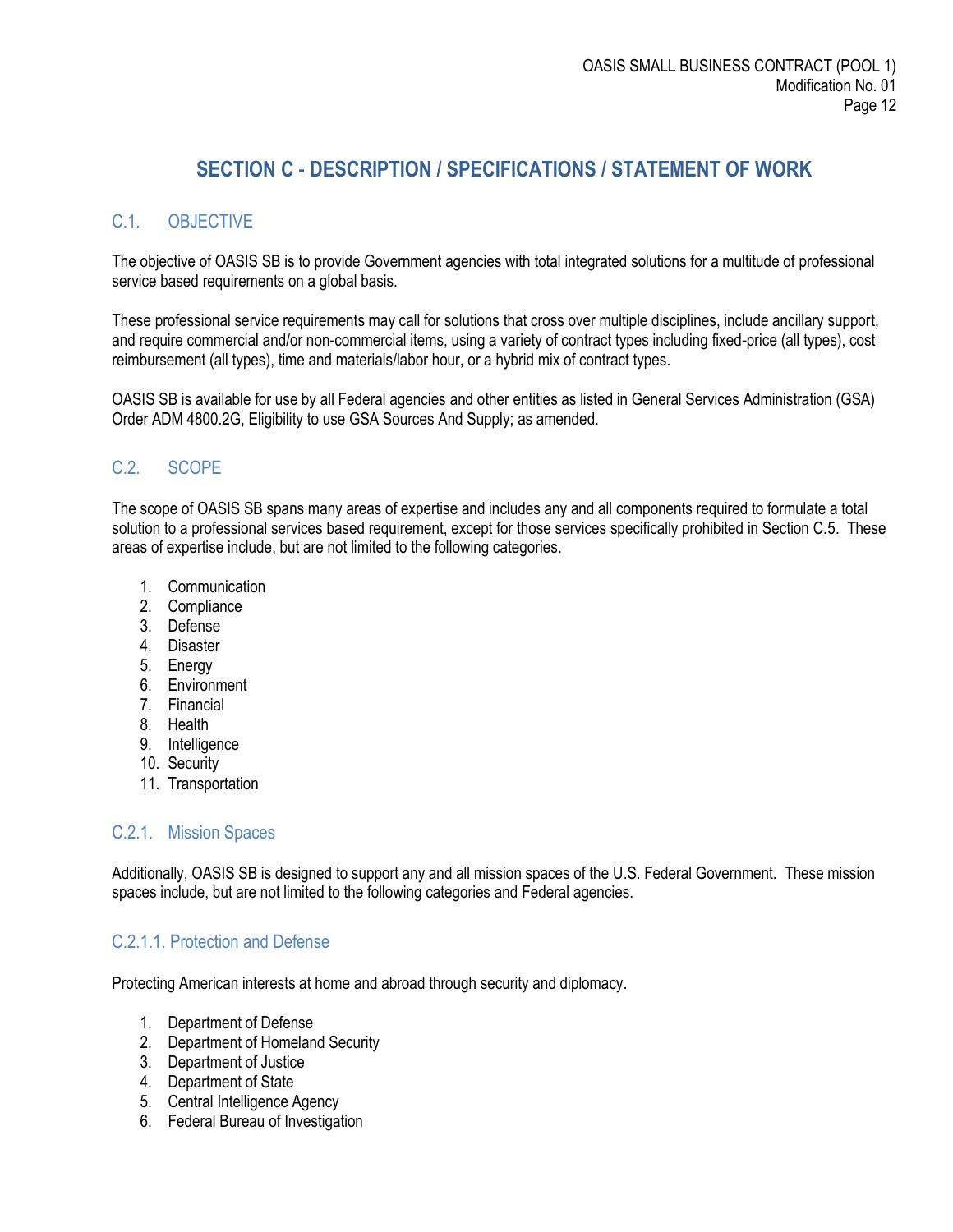# <span id="page-12-0"></span>C.2.1.2. Quality of Life

Improving the quality of life for Americans and others throughout the world.

- 1. Department of Education
- 2. Department of Health and Human Services
- 3. Department of Veterans Affairs
- 4. US Agency for International Development
- 5. Department of Housing and Urban Development
- 6. National Aeronautics and Space Administration
- 7. Peace Corps

## <span id="page-12-1"></span>C.2.1.3. Commerce

Maintaining and improving commerce and economic growth, stability and prosperity in America.

- 1. Department of Commerce
- 2. Department of Treasury
- 3. Small Business Administration
- 4. Department of Labor
- 5. Department of Transportation
- 6. Social Security Administration
- 7. General Services Administration
- 8. Federal Reserve
- 9. Securities and Exchange Commission

#### <span id="page-12-2"></span>C.2.1.4. Natural Resources

Protecting America's great outdoors and natural resources.

- 1. Department of Agriculture
- 2. Department of Interior
- 3. Department of Energy
- 4. Environmental Protection Agency
- 5. Nuclear Regulatory Commission

## <span id="page-12-3"></span>C.2.1.5. Other

1. All other U.S. Federal Government Agencies, Independent U.S. Federal Government Agencies, U.S. Federal Government Corporations not listed above

Regardless of the particular area of expertise or mission space of the agency originating the requirement, OASIS SB may be used to support and/or improve an organization's Program Management, Management Consulting, Engineering, Scientific, Logistics, and Financial disciplines that span all life cycle phases for a total integrated solution as depicted in the OASIS SB Program Architecture illustration below.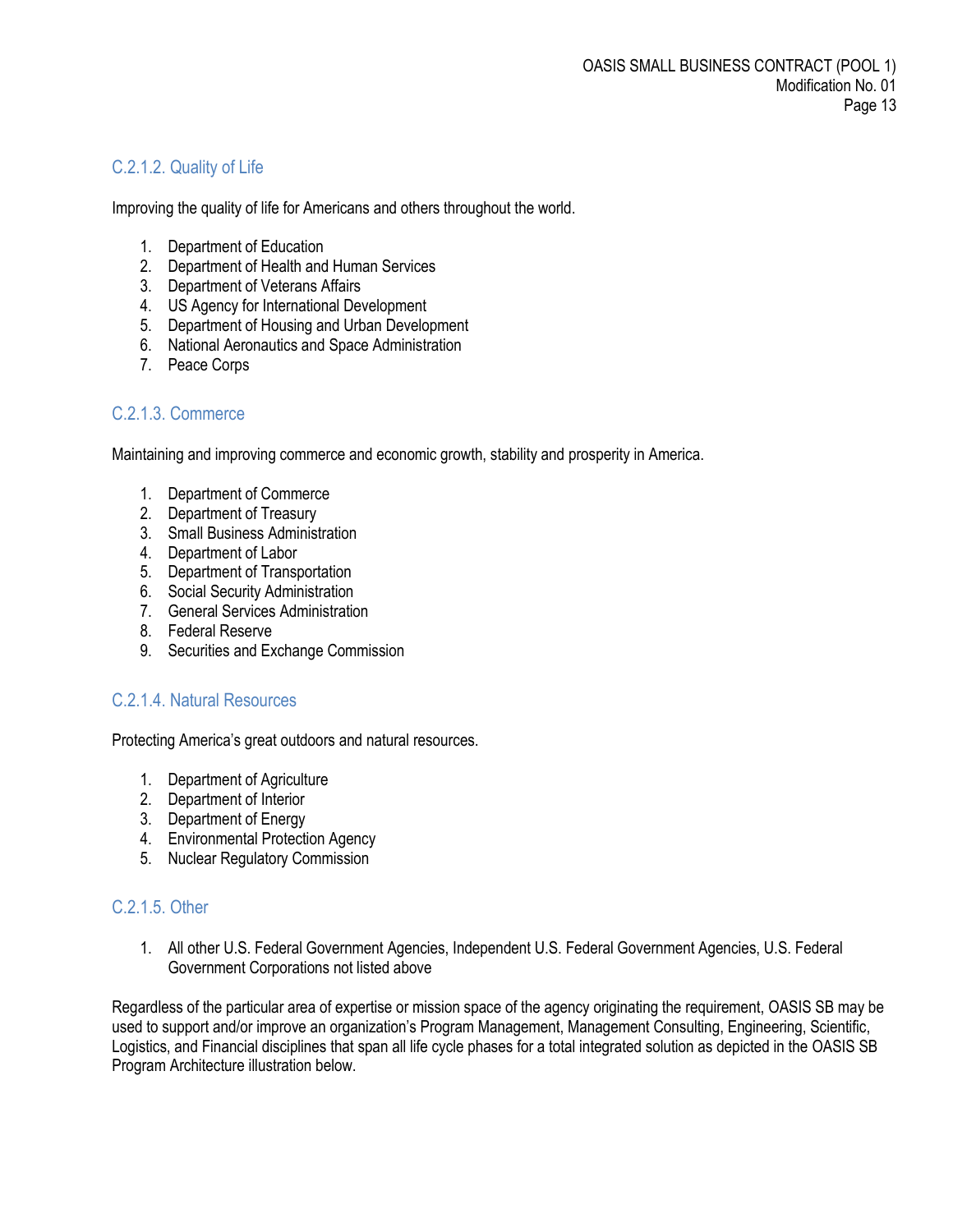

# **OASIS SB Program Architecture**

## <span id="page-13-0"></span>C.2.2. Core Disciplines

For task orders placed under OASIS SB, professional services may be defined as those categories of services provided under one or more of the following Core Disciplines:

## <span id="page-13-1"></span>C.2.2.1. Program Management Services

Definition: Program Management Services includes all services related to leading, facilitating, and ensuring the strategic planning, implementation, coordination, integration, and evaluation of programmatic activities and administrative systems.

Examples: Service areas that are included under the Program Management Services discipline include but, are not limited to the following:

- 1. Acquisition Support
- 2. Business Intelligence Support
- 3. Cost/Schedule/Performance Analysis
- 4. Cost Estimation And Analysis
- 5. Cost/Performance Trade-Off Analysis and Studies
- 6. Earned Value Management (EVM) Analysis
- 7. E-Business Support
- 8. Information Analytics
- 9. Investigative Services
- 10. Program Management
- 11. Integrated Program Management
- 12. Program Documentation
- 13. Project Management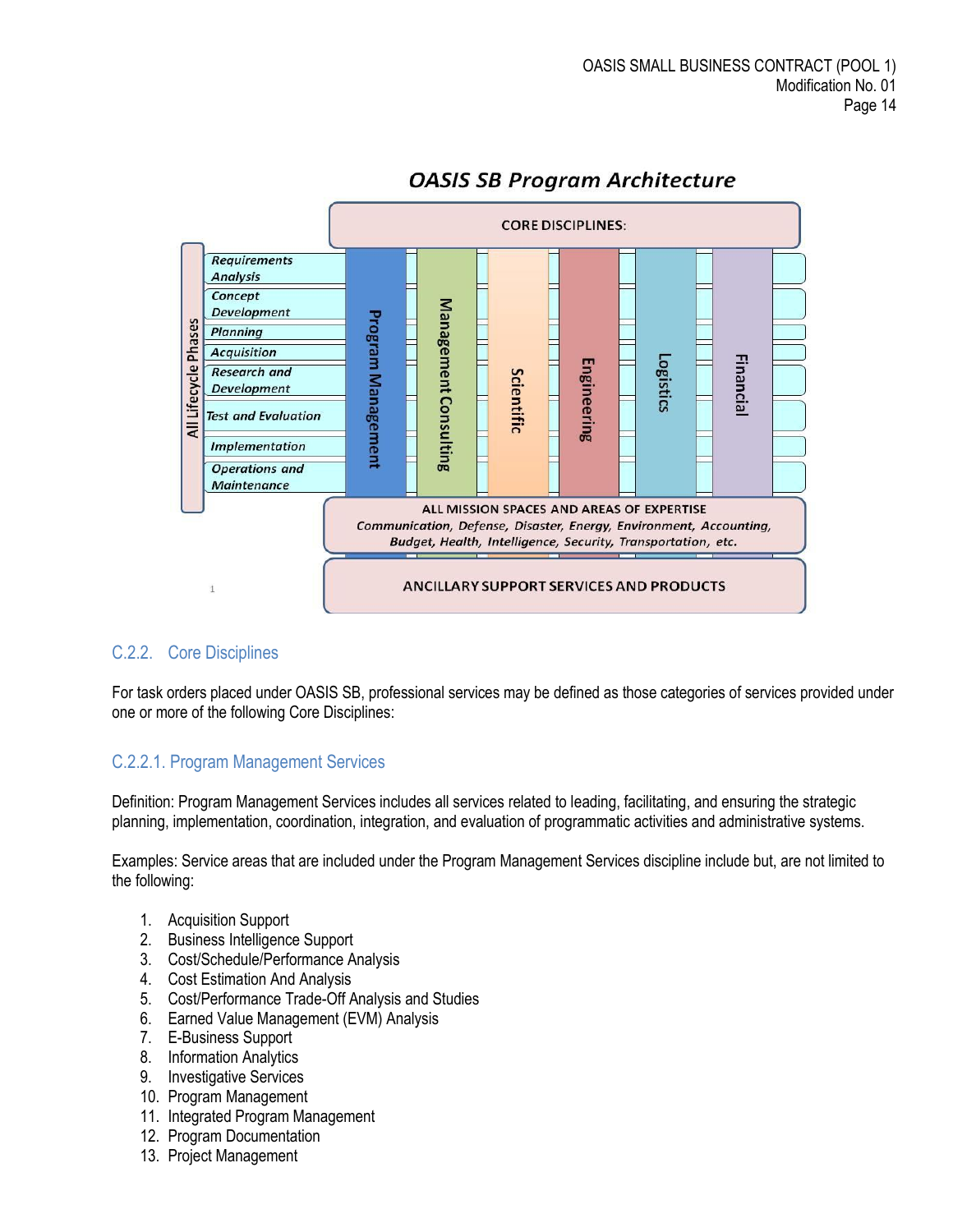- 14. Regulatory Compliance
- 15. Risk Assessment and Mitigation
- 16. Integration of Support Systems
- 17. Planning, Programming, Budgeting, and Execution Processes
- 18. Capabilities Integration and Development
- 19. Manpower Estimating
- 20. Stakeholder Requirements Analysis
- 21. Decision Analysis
- 22. Technical Planning
- 23. Technical Assessment
- 24. Requirements Management
- 25. Risk Management
- 26. Configuration Management
- 27. Technical Data Management
- 28. Interface Management
- 29. Intelligence Analysis
- 30. Threat Analysis
- 31. Knowledge Based Acquisition
- 32. Vulnerability Assessment
- 33. Counterintelligence Support
- 34. Horizontal Protection

## <span id="page-14-0"></span>C.2.2.2. Management Consulting Services

Definition: Management Consulting Services includes all services related to the practice of helping organizations to improve their performance, primarily through the analysis of existing organizational problems and development of plans for improvement.

Examples: Service areas that are included under the Management Consulting Services discipline include but, are not limited to the following:

- 1. Business Process Reengineering
- 2. Business Case Development Support
- 3. Change Management
- 4. Concept Development And Requirements Analysis
- 5. Cost/Schedule/Performance Improvement
- 6. Information Analytics
- 7. Knowledge Management
- 8. Relations and Coordination with Law and Policy Making Entities
- 9. Social Media Consulting
- 10. Tactical and Readiness Planning
- 11. Technical Advisory Services
- 12. Training and Facilitation
- 13. Strategic Planning
- 14. Strategic Forecasting
- 15. Long-Range Planning, Futures, and Forecasting
- 16. Strategy Development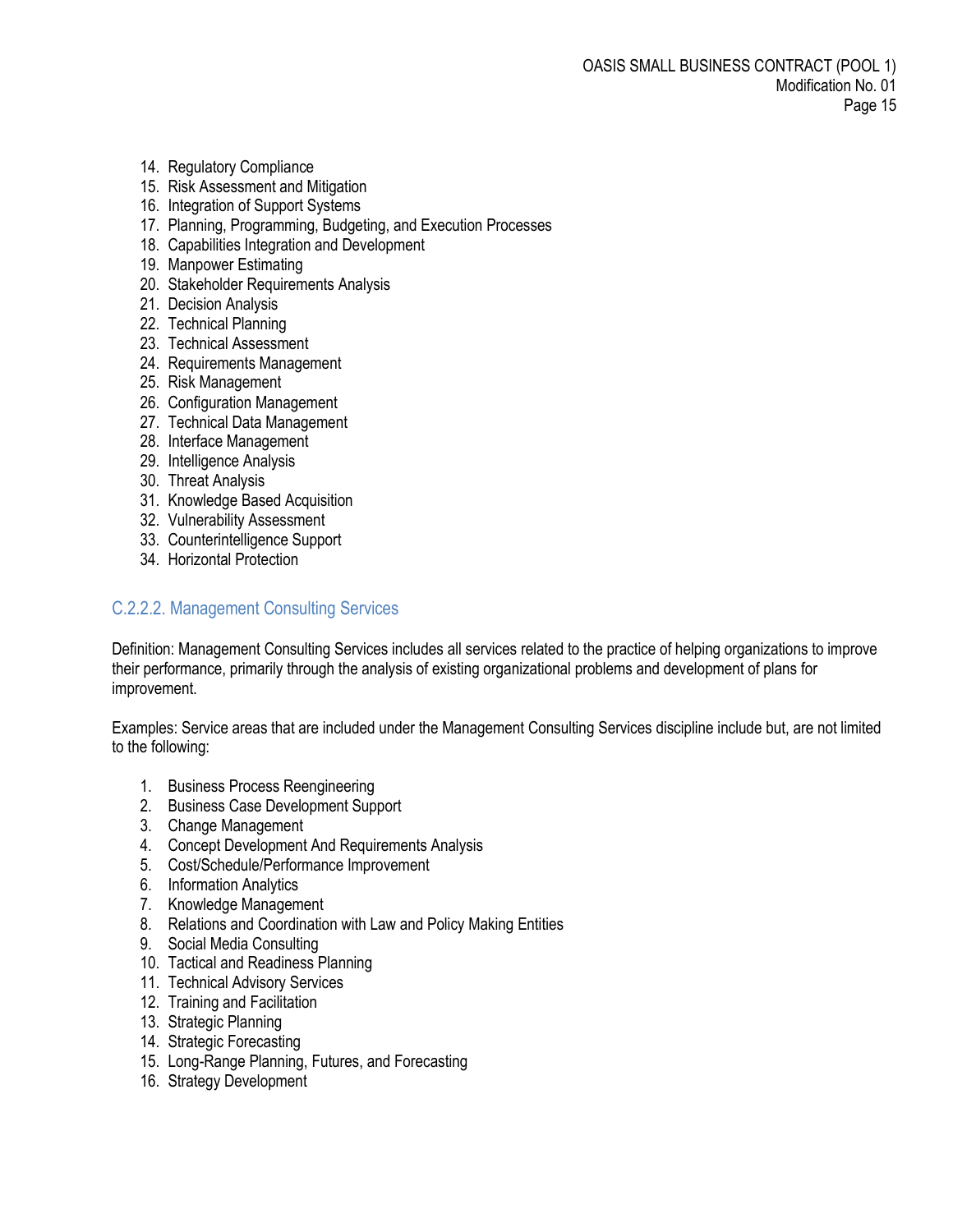#### <span id="page-15-0"></span>C.2.2.3. Scientific Services

Definition: Scientific Services includes all services that are primarily involved in the application of comprehensive scientific and professional knowledge in planning, conducting, evaluating, and managing fundamental research, knowledge enhancement, and/or technology development and innovation.

Service areas that are included under the Scientific Services discipline include but, are not limited to the following:

- 1. Environmental Sciences
- 2. Engineering Sciences
- 3. Life Sciences
- 4. Physical Sciences
- 5. Psychological Sciences
- 6. Mathematical Sciences
- 7. Social Sciences
- 8. Decision Support Sciences

## <span id="page-15-1"></span>C.2.2.4. Engineering Services

Definition: Engineering Services includes any service or creative work, the adequate performance of which requires education, training and experience in the application of special knowledge in consulting, investigating, evaluating, planning and designing, engineering principles. Engineering Services covered by the Brooks Architect-Engineers Act (40 U.S.C. 1102) are not covered in the primary scope of OASIS SB.

Examples: Service areas that are included under the Engineering Services discipline include but, are not limited to the following:

- 1. Systems Engineering
- 2. Advanced Technology Pilots and Trials
- 3. Alternative Energy Sources and Engineering
- 4. Configuration Management
- 5. Concept Development
- 6. Design Documentation and Technical Data
- 7. Energy Services to include Management Planning and Strategies, Audit Services and Metering
- 8. Engineering (Aeronautical, Astronautical, Chemical, Electrical, Mechanical, Metallurgy/Materials, etc.)
- 9. Engineering Process Improvement
- 10. Environmental Management
- 11. Environmental Consulting and Remediation
- 12. Human Factors/Usability Engineering
- 13. Independent Verification And Validation
- 14. Integration
- 15. Interoperability
- 16. Life Cycle Management
- 17. Modeling and Simulation
- 18. Natural Resources Management
- 19. Operation and Maintenance or Direct Support of an existing Weapon System or Major System
- 20. Prototyping and Fabrication Support
- 21. Quality Assurance
- 22. Red Teaming and Wargaming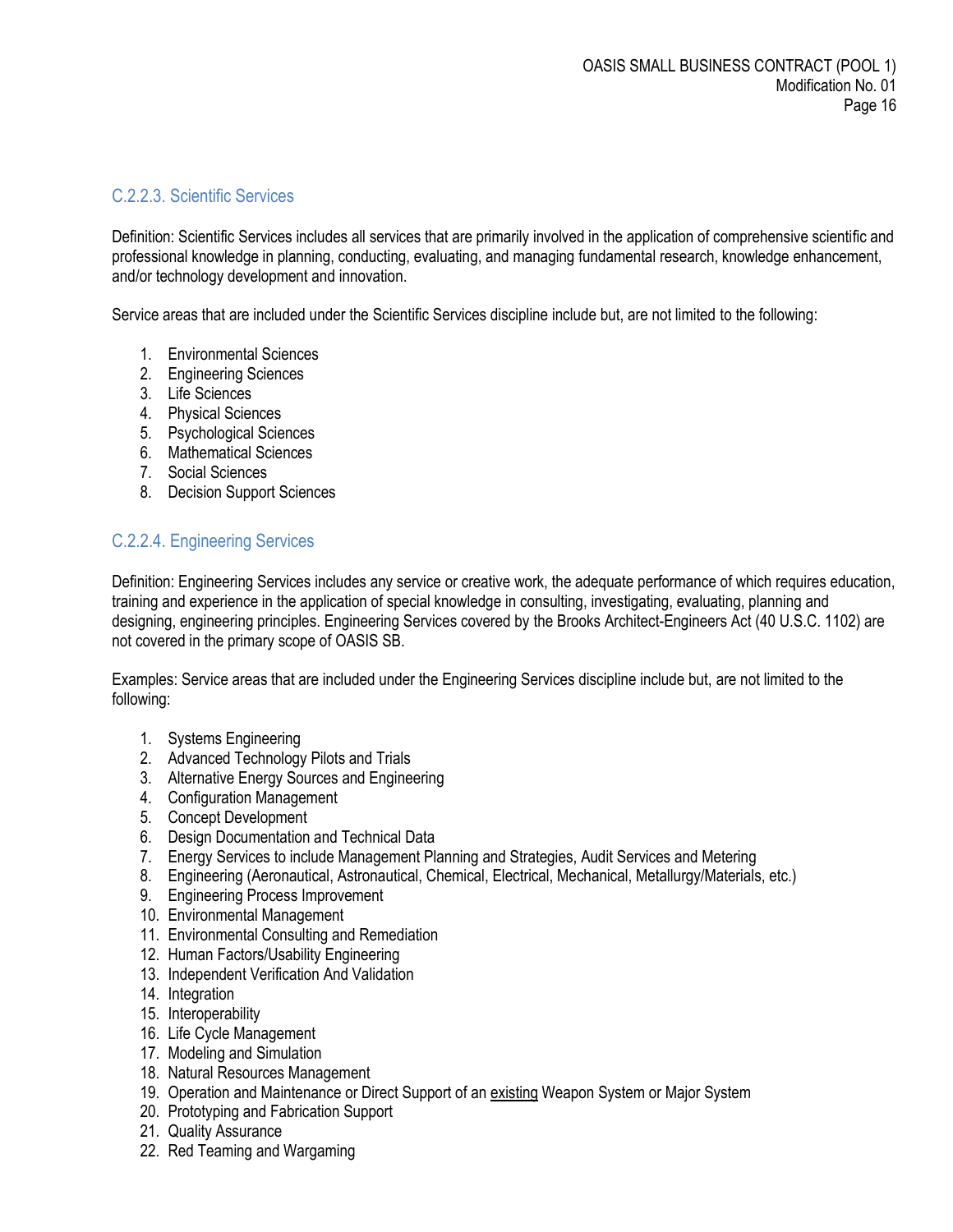- 23. Requirements Analysis
- 24. System Design
- 25. System Integration
- 26. System Safety Engineering
- 27. Test and Evaluation
- 28. Technical Documentation
- 29. Mission Assurance
- 30. Data Analytics
- 31. Architecture Design
- 32. System Verification and Validation
- 33. Human Systems Integration
- 34. Baseline (Configuration) Management
- 35. Data Management
- 36. Risk Management
- 37. Technical Planning
- 38. Systems Engineering Training
- 39. System Security and Information Assurance
- 40. System Effectiveness and Analysis
- 41. Launch Processing and Verification
- 42. Software Development (for non-IT requirements)
- 43. Software Independent Verification and Validation (for non-IT requirements)
- 44. Radar Engineering
- 45. Optical Engineering
- 46. Communications Engineering

## <span id="page-16-0"></span>C.2.2.5. Logistics Services

Definition: Logistics Services includes the management of the flow of resources, not only goods, between the point of origin and the point of destination in order to meet the requirements of organizations. Logistics services involves the integration of information[, transportation,](http://en.wikipedia.org/wiki/Transportation) [inventory,](http://en.wikipedia.org/wiki/Inventory) [warehousing,](http://en.wikipedia.org/wiki/Warehousing) [material handling,](http://en.wikipedia.org/wiki/Materials_management) [packaging,](http://en.wikipedia.org/wiki/Packaging) [security,](http://en.wikipedia.org/wiki/Security) and any other function necessary to the flow of resources.

Examples: Service areas that are included under the Logistic Services discipline include but, are not limited to the following:

- 1. Analysis And Recommendation of Support Equipment
- 2. Deployment Logistics
- 3. Disaster Management/Contingency Operations
- 4. Distribution and Transportation Logistics Services
- 5. Infrastructure Services Including Transportation and Delivery
- 6. Integrated Logistics Support (ILS) Technical Requirement Creation
- 7. ILS Risk Assessments
- 8. ILS Schedules Creation and Performance Tracking
- 9. Inventory Management
- 10. Logistical Studies and Evaluations
- 11. Logistics Design
- 12. Logistics Management and Support Services
- 13. Logistics Operations Support
- 14. Logistics Operations and Maintenance
- 15. Logistics Optimization
- 16. Logistics Training Services
- 17. Repair and Alteration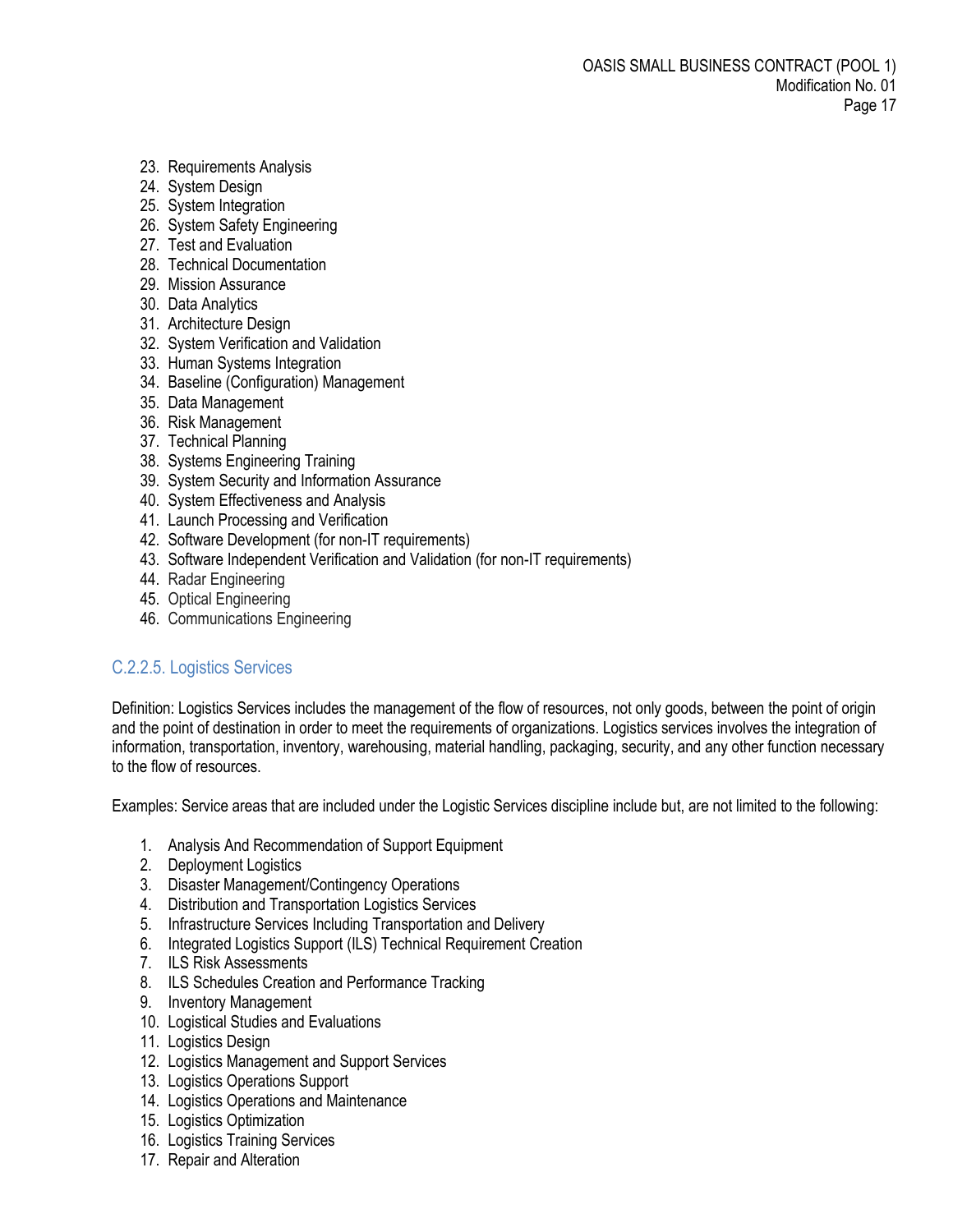- 18. Security
- 19. Supply Chain Management and Provisioning
- 20. Value Chain Management
- 21. Technology and Industrial Base Analysis
- 22. Test Range Support
- 23. Life Cycle Sustainment
- 24. Supportability Analysis and Implementation
- 25. Integrated Logistics Support

## <span id="page-17-0"></span>C.2.2.6. Financial Management Services

Definition: Financial Management Services includes the [planning,](http://www.businessdictionary.com/definition/planning.html) [directing,](http://www.businessdictionary.com/definition/directing.html) [monitoring,](http://www.businessdictionary.com/definition/monitoring.html) [organizing,](http://www.businessdictionary.com/definition/organizing.html) an[d controlling](http://www.businessdictionary.com/definition/controlling.html) of the [monetary](http://www.businessdictionary.com/definition/monetary.html) [resources](http://www.businessdictionary.com/definition/resource.html) of an [organization.](http://www.businessdictionary.com/definition/organization.html)

Examples: Service areas that are included under the Financial Management Services discipline include but, are not limited to the following:

- 1. Budget Analysis and Tracking
- 2. Business Information Services
- 3. Cost Estimating and Analysis Support
- 4. Cost Performance Risk Assessments
- 5. Disbursement and Reconciliation Support
- 6. Financial and Financial Risk Analysis
- 7. Financial Management, Accounting, and Auditing Services
- 8. Impact Statement Development
- 9. Program Management for Financial Services
- 10. Program Objective Memorandum (POM) Creation And Documentation
- 11. Oversight and Fraud Detection
- 12. Safeguarding Personal Data
- 13. Loan Management
- 14. Grant Management
- 15. Economic Analysis
- 16. Return on Investment Analysis
- 17. Life Cycle Cost Determination
- 18. Total Ownership Cost Determination
- 19. Affordability Analysis
- 20. Analysis of Cost Alternatives
- 21. Should-Cost Determinations

## <span id="page-17-1"></span>C.3. INFORMATION TECHNOLOGY AND NON-INFORMATION TECHNOLOGY

Information Technology (IT), by legal definition, means any equipment, or interconnected system(s) or subsystem(s) of equipment that is used for the automatic acquisition, storage, analysis, evaluation, manipulation, management, movement, control, display, switching, interchange, transmission, or reception of data or information by the agency. For purposes of this definition, equipment is used by an agency if the equipment is used by the agency directly or is used by a Contractor under a contract with the agency that require its use; or to a significant extent, its use in the performance of a service or the furnishing of a product.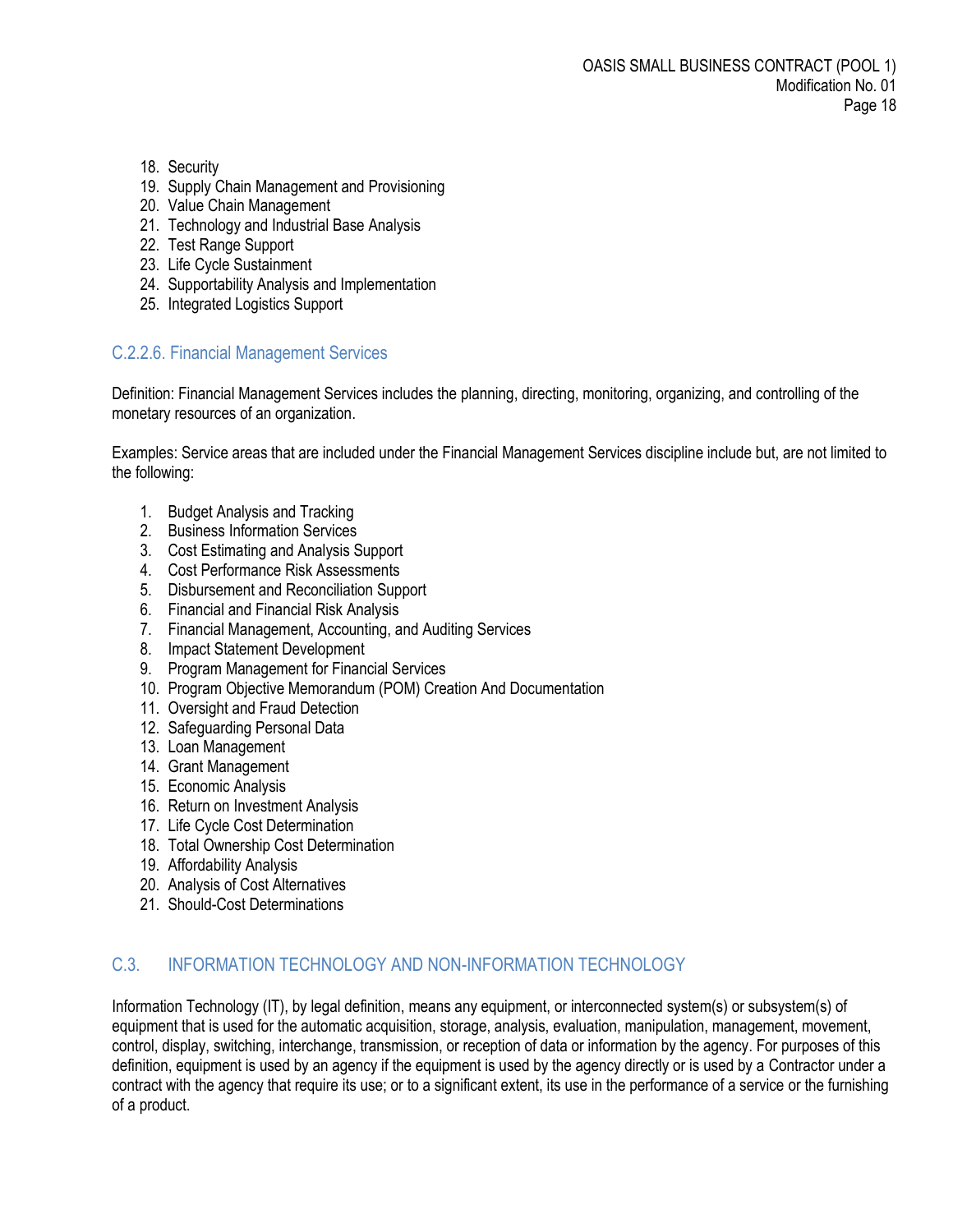IT is considered an ancillary support service or product on OASIS SB task orders and may be performed only when the service or product is integral and necessary to complete a total integrated solution under a professional service based requirement within the scope of OASIS SB.

"Non-IT" includes any service or equipment that is acquired by a Contractor incidental to a contract or contains imbedded IT that is used as an integral part of the service or product, but the principal function of which is not the acquisition, storage, analysis, evaluation, manipulation, management, movement, control, display, switching, interchange, transmission, or reception of data or information. (For example, HVAC (heating, ventilation, and air conditioning) equipment, such as thermostats or temperature control devices, and medical equipment where IT is integral to its operation, is non-IT).

Non-IT also includes any equipment or services related to a National Security System. The term "National Security System" means a telecommunications or information system operated by the Federal Government, the function, operation, or use of which involves intelligence activities, cryptologic activities related to national security, command and control of military forces, equipment that is an integral part of a weapon or weapons system; or, is critical to the direct fulfillment of military or intelligence missions, not including a system to be used for routine administrative and business applications (including payroll, finance, logistics, and personnel management applications).

Non-IT may include imbedded IT components including software, IT hardware, and other items and services traditionally considered IT on IT requirements.

Non-IT professional services are not considered ancillary support services. Non-IT professional services are considered to be within the primary scope of OASIS SB.

# <span id="page-18-0"></span>C.4. ANCILLARY SUPPORT SERVICES

Ancillary support services is defined as services not within the scope of OASIS SB that are integral and necessary to complete a total integrated solution under a professional service based requirement within the scope of OASIS SB.

Ancillary support services may include, but are not limited to other professional and/or non-professional services; commercial and/or non-commercial items; IT services and/or components, administrative support; data entry; and, subject matter expertise.

The OCO may allow and the Contractor may propose a labor category or labor categories at the task order level not identified in Section J.1., provided that the Contractor complies with all applicable contract clauses and labor laws, including the Service Contract Labor Standards or Construction Wage Rate Requirements, if applicable.

## <span id="page-18-1"></span>C.4.1. Ancillary Support Services for Information Technology

When providing ancillary support for IT services and/or components, the Contractor shall promote IT initiatives and best practices that support Federal Government operational requirements for standardized technology and application service components. This shall facilitate integration requirements for broad Federal IT and E-Gov initiatives, as well as promote the sharing, consolidation, and re-use of business processes and systems across the Federal Government. The Contractor shall promote the use of open source solutions and open technology development where practicable to enable this re-use.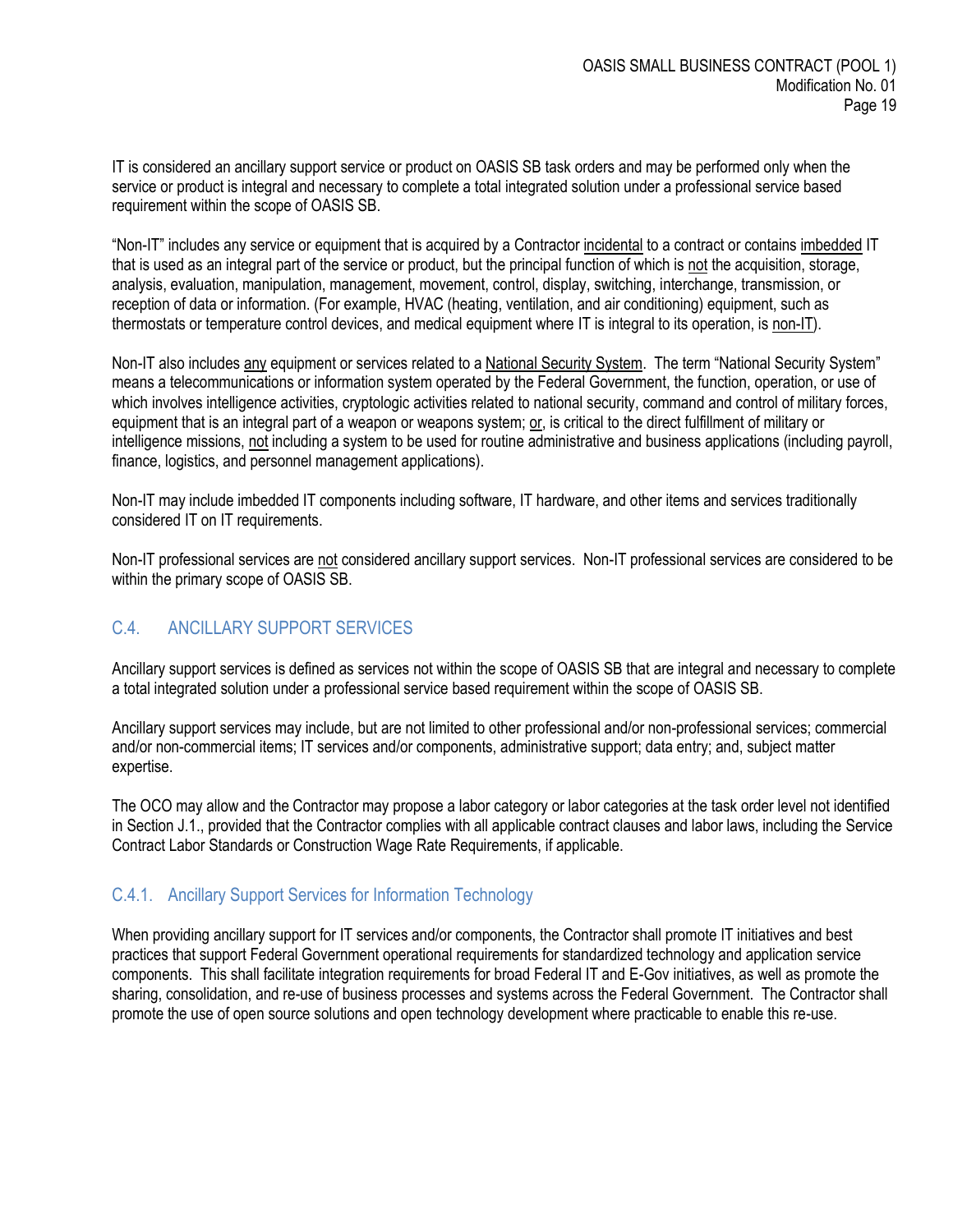# <span id="page-19-0"></span>C. 5. SERVICES NOT IN SCOPE

The OCO must not issue a task order and a Contractor shall not accept or perform work for the following services when the predominate task order scope of work is:

- 1. An ancillary support service as defined in Section C.4.
- 2. A requirement that primarily uses employees not employed in a bona fide executive, administrative, or professional capacity as defined in 29 CFR Part 541 and/or employees primarily employed as labor or mechanics as defined in FAR Subpart 22.401
- 3. Inherently Governmental Functions as defined in FAR Subpart 2.101
- 4. Personal Services as defined in FAR Subpart 2.101
- 5. Architect & Engineering (A&E) Services as defined in FAR Subpart 2.101 and subject to the Brooks Architect-Engineers Act (40 U.S.C. 1102)

#### (END OF SECTION C)

# **SECTION D - PACKAGING AND MARKING**

## <span id="page-19-2"></span><span id="page-19-1"></span>D.1. PACKAGING AND MARKING

Packaging and marking of all deliverables must conform to normal commercial packing standards to assure safe delivery at destination. Clauses and other requirements regarding packaging and marking shall be designated by the OCO at the task order level.

(END OF SECTION D)

# **SECTION E - INSPECTION AND ACCEPTANCE**

## <span id="page-19-4"></span><span id="page-19-3"></span>E.1. INSPECTION AND ACCEPTANCE

Inspection and acceptance for OASIS SB is:

| FAR      | <b>ITITLE</b>                  | <b>DATE</b>     |
|----------|--------------------------------|-----------------|
| 52.246-4 | Inspection of Services - Fixed | <b>AUG 1996</b> |
|          | Price                          |                 |

Clauses and other requirements regarding inspection and acceptance shall be designated by the OCO at the task order level.

(END OF SECTION E)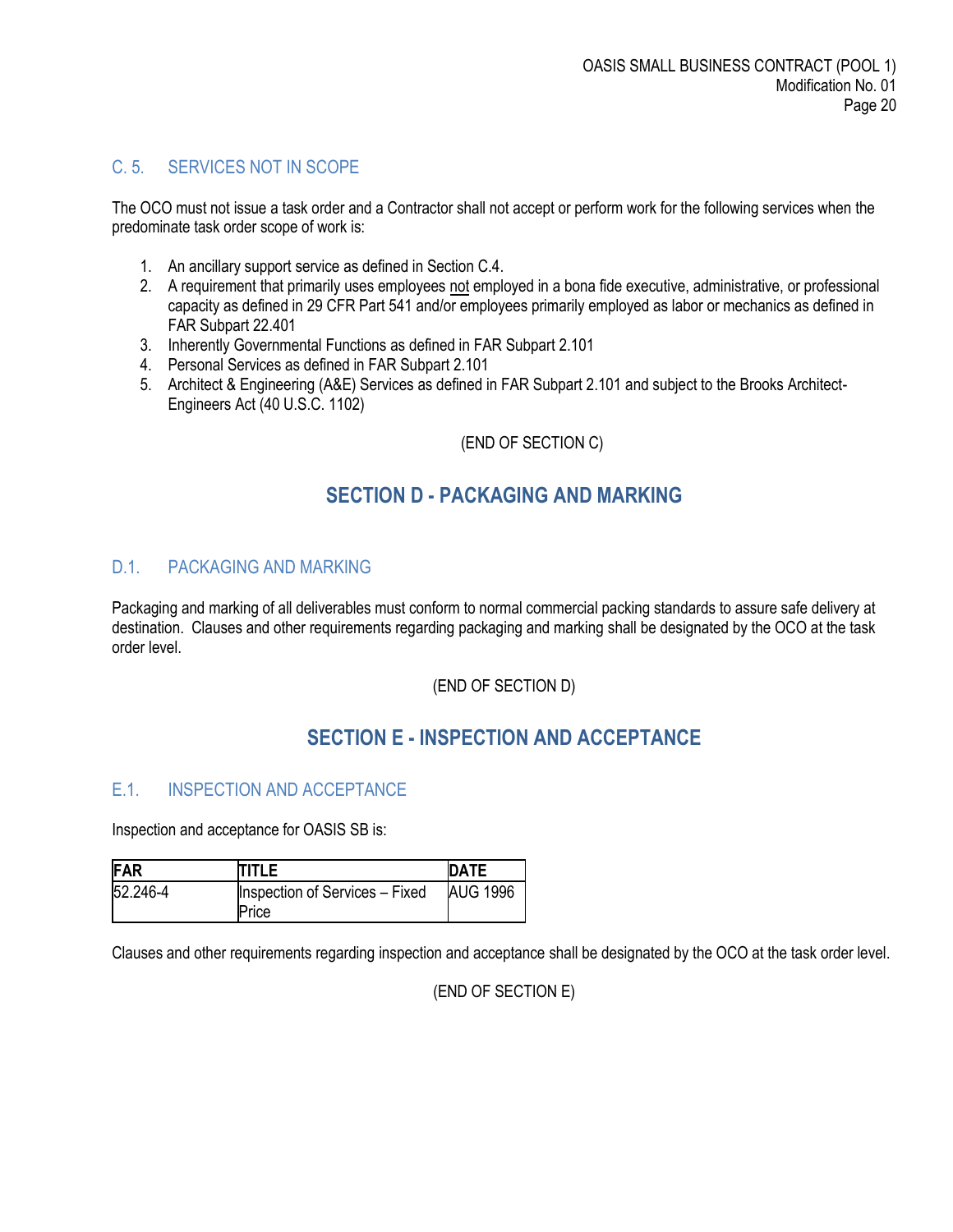# **SECTION F - DELIVERIES OR PERFORMANCE**

# <span id="page-20-1"></span><span id="page-20-0"></span>F.1. DELIVERIES OR PERFORMANCE CLAUSES

Clauses regarding deliveries or performance for OASIS SB:

| FAR       | TITLE                     | <b>IDATE</b>    |
|-----------|---------------------------|-----------------|
| 52.242-15 | Stop Work Order           | <b>AUG 1989</b> |
| 52.247-34 | <b>F.O.B.</b> Destination | <b>NOV 1991</b> |

Clauses and other requirements regarding deliveries or performance shall be designated by the OCO at the task order level.

# <span id="page-20-2"></span>F.2. PLACE OF PERFORMANCE

The services to be provided under OASIS SB shall be accomplished at the locations identified in the task order and may include locations in the Continental United States (CONUS) and Outside the CONUS (OCONUS).

## <span id="page-20-3"></span>F.3. PERIOD OF PERFORMANCE

The period of performance of OASIS SB is from June 20, 2014 through June 19, 2019, with 1 (5-year) option that may extend the cumulative term of the contract to 10 years in accordance with FAR 52.217-9, Option to Extend the Term of the Contact, if exercised.

The period of performance for each task order awarded under OASIS SB shall be specified in the task order by the ordering agency. Task orders must be solicited and awarded prior to the OASIS SB term expiring and may extend up to 5 years after the OASIS SB term expires.

Task order option periods may be exercised after the OASIS SB term expires as long as the final task order option period does not extend the cumulative term of the task order beyond 5 years after the OASIS SB term expires.

After the OASIS SB term expires, OASIS SB will remain an active contract until the final task order is closed-out and shall govern the terms and conditions with respect to active task orders to the same extent as if it were completed during the OASIS SB term.

Accordingly, the cumulative term of OASIS SB may span up to June 19, 2024 and the cumulative term of all task orders placed under OASIS SB may span up to June 19, 2029.

## <span id="page-20-4"></span>F.4. PERFORMANCE STANDARDS

OASIS SB is a performance based contract with measurable standards in terms of quality and timeliness of deliverables and compliances in accordance with Section F.4.1. and F.4.2.

In the event the CPRM is not operational, deliverable and reporting requirements designated for input into the CPRM shall be provided as directed by the OASIS SB CO within the stated timeframes.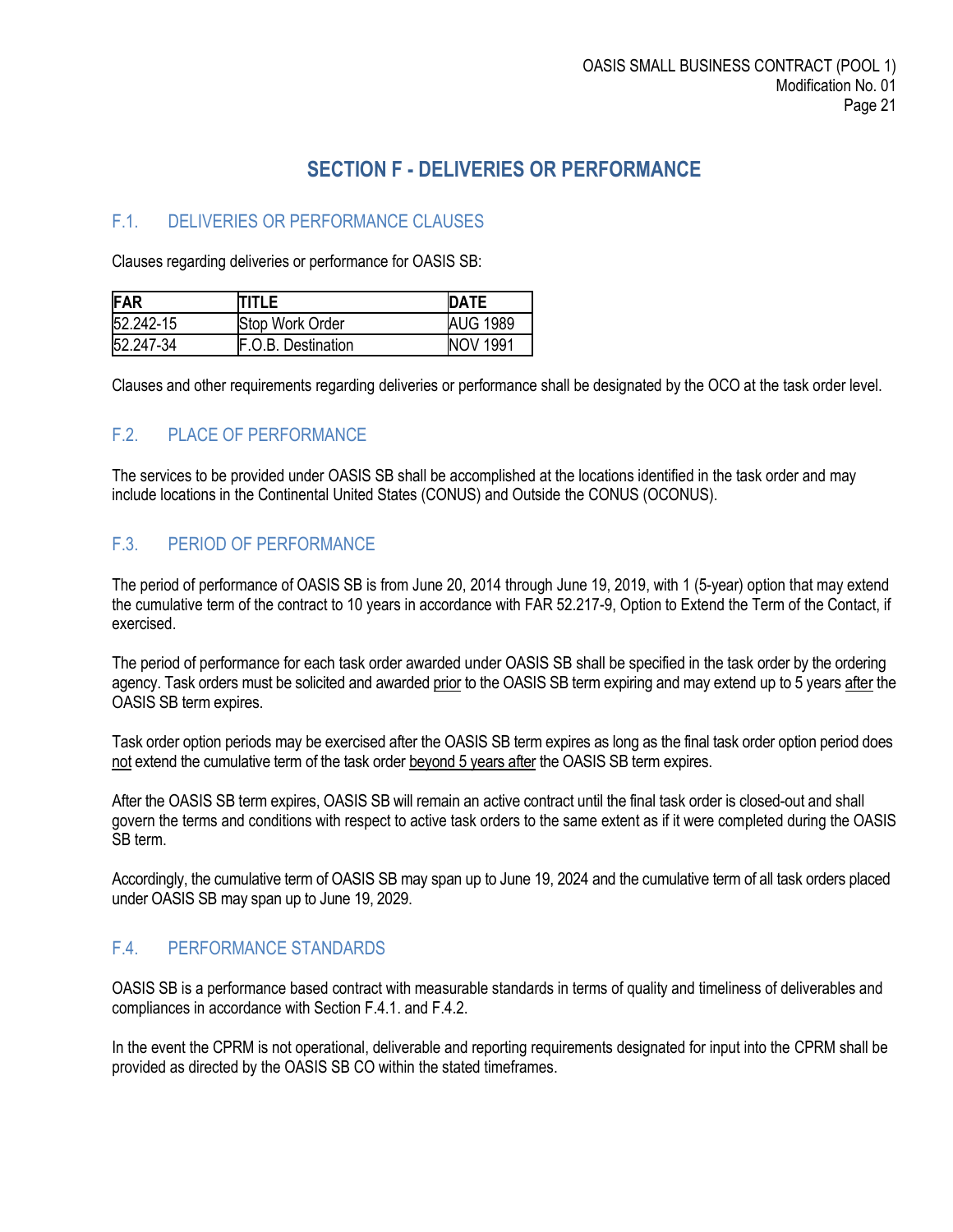The OASIS SB CO or an authorized representative shall have the right to examine and audit all supporting records and materials, regardless of whether such items are in written form, in the form of computer data, or in any other form, for the purpose of enforcing all deliverables and compliances herein.

Acceptable Accounting Systems are mandatory for all Contractors on OASIS SB. All other systems and certifications are optional; however, Contractors are encouraged to acquire these systems and certifications.

All Systems, Compliances, and Certifications must be maintained at the Contractors current level at time of award or higher throughout the period of performance of OASIS SB. For example, if a Contractor received an evaluation credit for having an Approved Purchasing System and CMMI Level 3 certification at time of award, then the Contractor must maintain an Approved Purchasing System and CMMI Level 3 certification level or higher for the life of OASIS SB.

Failure to meet the following deliverables, reports, or compliance standards may result in activation of Dormant Status and/or result in a Contractor being Off-Ramped (See Sections H.16. and H.17.).

#### <span id="page-21-0"></span>F.4.1. Deliverable and Reporting Requirements

The following table contains deliverables and reports required for OASIS SB. Task order deliverables and reporting will be specified in the task order. The Government does not waive its right to request other deliverables or reports not specifically listed in the table below. Deliverables or reports are required until the final task order is closed-out for each Contractor. If a deliverable is due on a calendar day that falls on a weekend day or a Government holiday, the deliverable or report is due the following business day.

| <b>SECTION</b>                                                                                                                                         | <b>REFERENCE</b>                                                         | <b>DESCRIPTION</b>                                                                      | <b>FREQUENCY</b>                                                                                                                                              | <b>LOCATION</b>                                                         |
|--------------------------------------------------------------------------------------------------------------------------------------------------------|--------------------------------------------------------------------------|-----------------------------------------------------------------------------------------|---------------------------------------------------------------------------------------------------------------------------------------------------------------|-------------------------------------------------------------------------|
| G.2.6.                                                                                                                                                 | Contractor Key<br>Personnel                                              | Updated COPM or COCM<br>Point of Contact Information                                    | Within 5 calendars days of<br>the substitution                                                                                                                | OASIS SB CO via<br>OASISSB@gsa.gov                                      |
| G.3.1.<br>and<br>G.3.2.4.                                                                                                                              | <b>Contract Access Fee</b><br>(CAF) Remittance                           | CAF for all task orders<br>awarded during the previous<br>quarter on a cumulative basis | Quarterly (April 30th, July<br>30th, October 30th, and<br>January 30th)                                                                                       | Electronic Funds Transfer (EFT)<br>via the CPRM website                 |
| G.3.2.2.<br><b>CPRM</b><br>Task Order Award,<br>Modification, Invoice, CAF<br>through<br>G.3.2.5.<br>data, and Close-out data on a<br>cumulative basis |                                                                          | Monthly (30th calendar day<br>of each month, last day in<br>February)                   | Electronically via the CPRM<br>website                                                                                                                        |                                                                         |
| G.3.3.                                                                                                                                                 | Individual<br>Subcontracting<br>Reports (ISR)                            | If applicable,<br><b>ISRs from Individual</b><br>Subcontracting Plans on<br>OASIS SB    | Within 30 calendar days<br>after the close of each<br>reporting period ending<br>March 31st, September<br>30th, and within 30 days of<br>contract completion. | SF 294 to the OASIS SB CO via<br>OASISSB@gsa.gov                        |
| G.3.4.1.                                                                                                                                               | Contactor Self-<br>Assessment                                            | Self-Assessment Report                                                                  | Annually on August 31 <sup>st</sup> for<br>the preceding reporting<br>period of June 20th through<br>June 19th                                                | OASIS SB CO via<br>OASISSB@gsa.gov                                      |
| G.3.5.                                                                                                                                                 | Insurance                                                                | ACORD 25, Certificate of<br>Insurance                                                   | Within 30 calendar days<br>after the OASIS SB Notice-<br>to-Proceed and any<br>updates thereafter                                                             | OASIS SB CO via<br>OASISSB@gsa.gov and OCOs for<br>affected task orders |
| G.3.6.                                                                                                                                                 | Mergers, Acquisitions,<br>Novations, and<br>Change-of-Name<br>Agreements | If applicable, SF 30<br>Modification or other<br>applicable documents                   | Copy of SF 30 and other<br>applicable documents<br>within 45 calendar days of<br>finalization                                                                 | OASIS SB CO via<br>OASISSB@gsa.gov and OCOs for<br>affected task orders |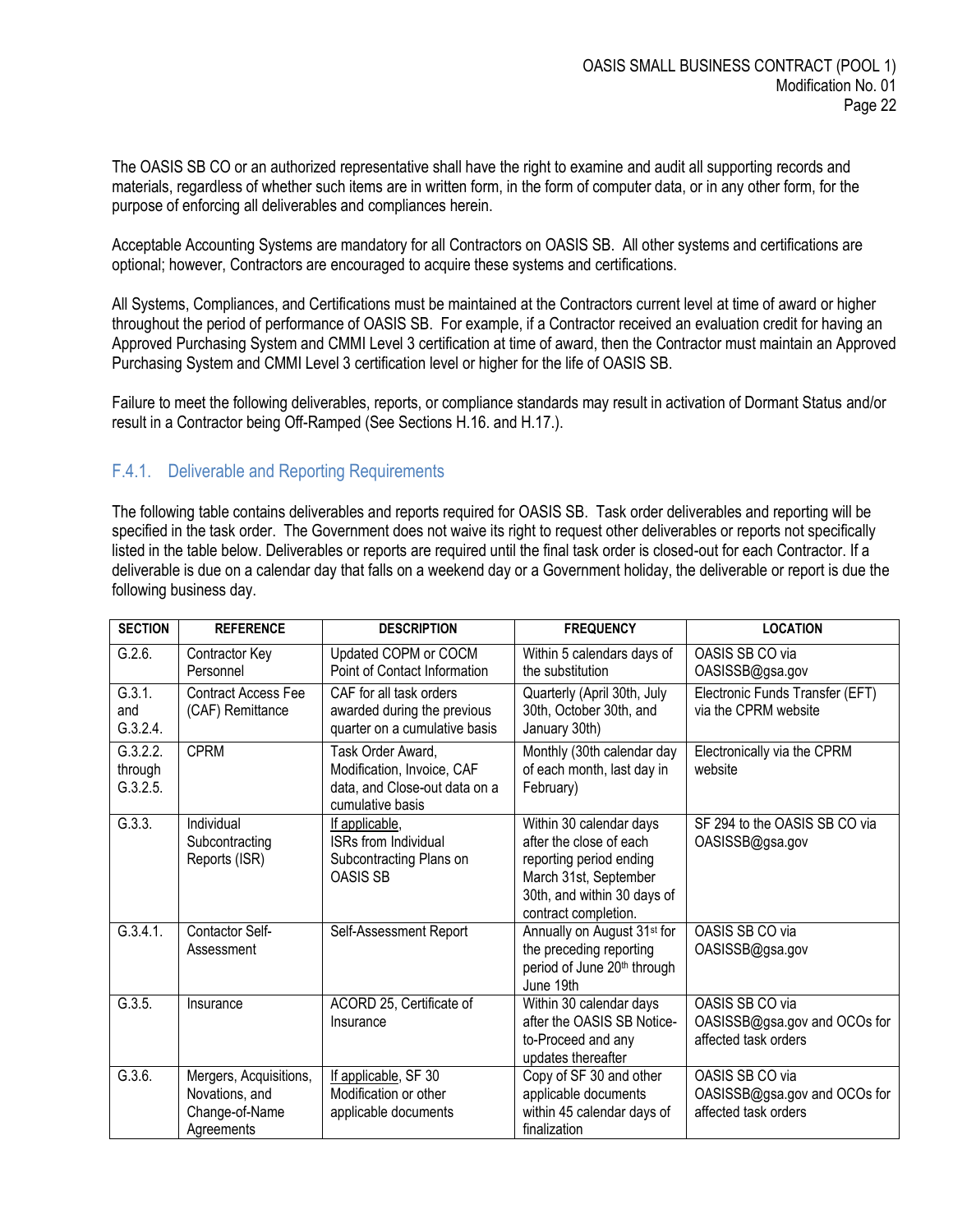| G.3.7.  | Federal Awardee<br>Performance and<br>Integrity Information<br>System (FAPIIS)                                                      | <b>FAPIIS</b> reporting                                                                                                                       | Semi-Annually starting 6<br>months from the<br>anniversary date of the<br>OASIS SB Notice-to-<br>Proceed.                                                                                                                                                             | Electronically via SAM.GOV<br>website and notify the OASIS SB<br>CO via OASISSB@gsa.gov                                                 |
|---------|-------------------------------------------------------------------------------------------------------------------------------------|-----------------------------------------------------------------------------------------------------------------------------------------------|-----------------------------------------------------------------------------------------------------------------------------------------------------------------------------------------------------------------------------------------------------------------------|-----------------------------------------------------------------------------------------------------------------------------------------|
| G.3.8.  | <b>VETS-4212</b>                                                                                                                    | VETS-4212 reporting                                                                                                                           | Annually no later than<br>September 30 of each year                                                                                                                                                                                                                   | Electronically via the Department<br>of Labor (DOL) VETS-4212<br>reporting website and notify the<br>OASIS SB CO via<br>OASISSB@gsa.gov |
| G.3.9.  | <b>Reporting Executive</b><br>Compensation and<br>First-Tier Subcontract<br>Awards                                                  | <b>Federal Funding Accountability</b><br>and Transparency Act<br>(FFATA) Sub-Award Report                                                     | The end of the month<br>following the month in<br>which the prime Contractor<br>awards any sub-contract<br>greater than \$25,000 into<br>the FFATA Sub-Award<br>Reporting System (FSRS)                                                                               | Electronically via FSRS website<br>and notify the OASIS SB CO via<br>OASISSB@gsa.gov.                                                   |
| G.3.10. | Post Award Small<br><b>Business Program</b><br>Re-Representation                                                                    | <b>Small Business Size</b><br>Recertification                                                                                                 | Within 30 days after<br>execution of a novation<br>agreement; within 30 days<br>after a merger or<br>acquisition that does not<br>require a novation; and,<br>within 60 to 120 days prior<br>to the end of the fifth year<br>and exercising the option<br>thereafter. | OASIS SB CO via<br>OASISSB@gsa.gov                                                                                                      |
| H.6.1.  | Acceptable<br><b>Accounting System</b>                                                                                              | Correspondence and audit<br>reports from DCAA/DCMA that<br>updates the current status                                                         | Within 45 calendar days<br>after the update                                                                                                                                                                                                                           | OASIS SB CO via<br>OASISSB@gsa.gov and OCOs for<br>affected task orders                                                                 |
| H.6.2.  | Acceptable Estimating<br>System                                                                                                     | If applicable, correspondence<br>and audit reports from<br>DCAA/DCMA or other<br>cognizant auditing entity that<br>updates the current status | Within 45 calendar days<br>after the update                                                                                                                                                                                                                           | OASIS SB CO via<br>OASISSB@gsa.gov and OCOs for<br>affected task orders                                                                 |
| H.6.4.  | Forward Pricing Rate<br>Agreements (FPRA),<br>Forward Pricing Rate<br>Recommendations<br>(FPRR) and/or<br>Approved Billing<br>Rates | If applicable, correspondence<br>and audit reports from<br>DCAA/DCMA or other<br>cognizant auditing entity that<br>updates the current status | Within 45 calendar days<br>after the update                                                                                                                                                                                                                           | OASIS SB CO via<br>OASISSB@gsa.gov and OCOs for<br>affected task orders                                                                 |
| H.6.5.  | <b>Approved Purchasing</b><br>System                                                                                                | If applicable, correspondence<br>and audit reports from DCMA<br>or other cognizant auditing<br>entity that updates the current<br>status      | Within 45 calendar days<br>after the update                                                                                                                                                                                                                           | OASIS SB CO via<br>OASISSB@gsa.gov and OCOs for<br>affected task orders                                                                 |
| H.6.6.  | EVMS ANSI-standard                                                                                                                  | If applicable, correspondence<br>and audit reports from DCMA<br>or other cognizant auditing<br>entity that updates the current<br>status      | Within 45 calendar days<br>after the update                                                                                                                                                                                                                           | OASIS SB CO via<br>OASISSB@gsa.gov                                                                                                      |
| H.6.7.  | ISO 9001:2008<br>Certification                                                                                                      | If applicable, correspondence<br>or audit from an ISO 9001<br>Certification Body that updates<br>the current status                           | Within 45 calendar days<br>after the update                                                                                                                                                                                                                           | OASIS SB CO via<br>OASISSB@gsa.gov                                                                                                      |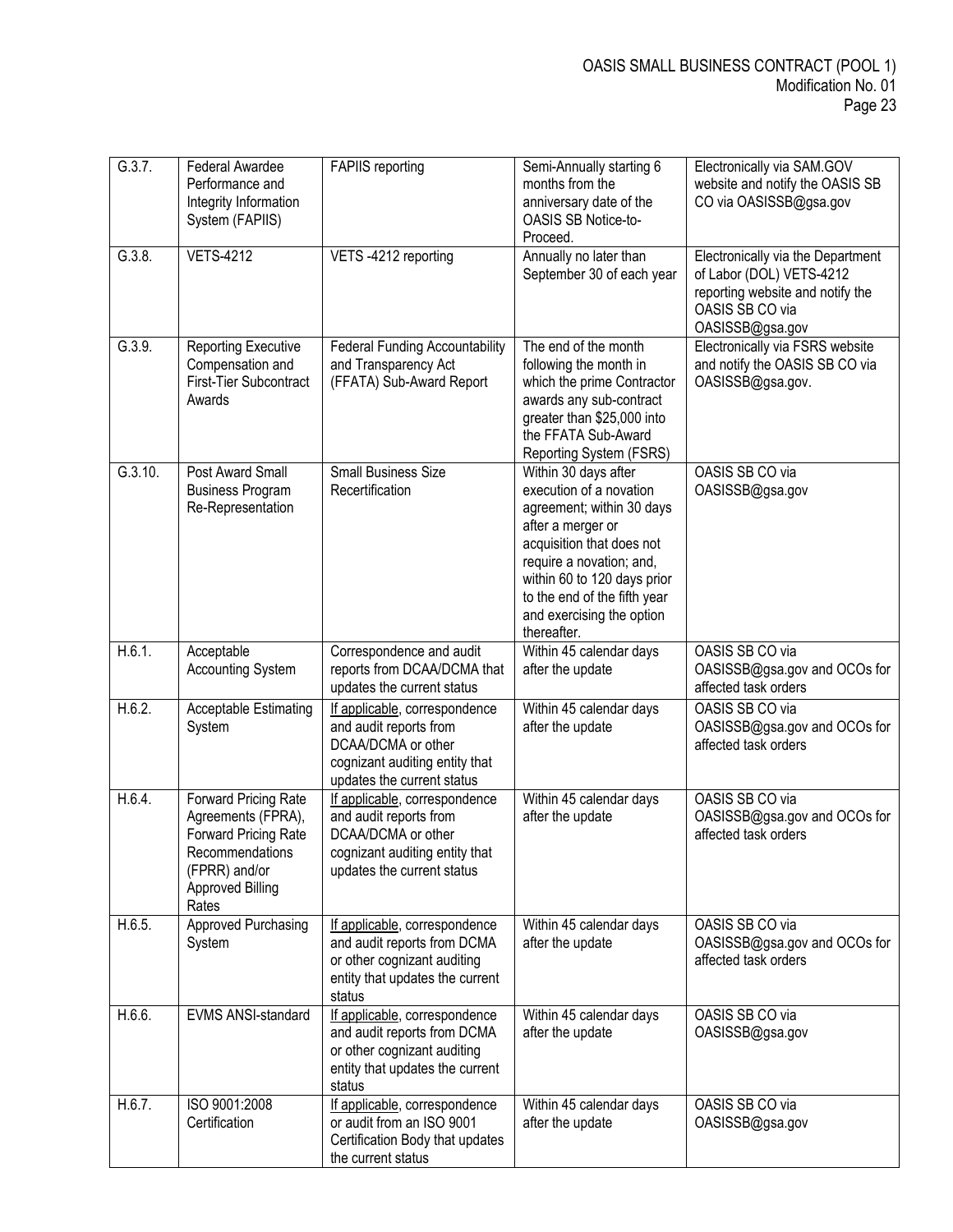| H.6.8.  | ISO 17025                  | If applicable, correspondence                            | Within 45 calendar days | OASIS SB CO via              |
|---------|----------------------------|----------------------------------------------------------|-------------------------|------------------------------|
|         | Certification              | or audit from an ISO 17025                               | after the update        | OASISSB@gsa.gov              |
|         |                            | Certification Body that updates                          |                         |                              |
|         |                            | the current status                                       |                         |                              |
| H.6.9.  | ISO 14001:2004             | If applicable, correspondence                            | Within 45 calendar days | OASIS SB CO via              |
|         | Certification              | or audit from an ISO                                     | after the update        | OASISSB@gsa.gov              |
|         |                            | 14001:2004 Certification Body                            |                         |                              |
|         |                            | that updates the current status                          |                         |                              |
| H.6.10. | AS9100 Certification       | If applicable, correspondence<br>or audit from an AS9100 | Within 45 calendar days | OASIS SB CO via              |
|         |                            |                                                          | after the update        | OASISSB@gsa.gov              |
|         |                            | Certification Body that updates<br>the current status    |                         |                              |
| H.6.11. | <b>CMMI Maturity Level</b> | If applicable, correspondence                            | Within 45 calendar days | OASIS SB CO via              |
|         |                            | or audit from a CMMI Instituted                          | after the update        | OASISSB@gsa.gov              |
|         |                            | Certified Lead Appraiser that                            |                         |                              |
|         |                            | updates the current status                               |                         |                              |
| H.6.12. | Meaningful                 | If applicable, any change of                             | Within 45 calendar days | OASIS SB CO via              |
|         | Relationship               | entity or commitment identified                          | after the update        | OASISSB@gsa.gov              |
|         | <b>Commitment Letters</b>  | in any MRCL submitted                                    |                         |                              |
|         | (MRCL)                     |                                                          |                         |                              |
| H.7.1.  | <b>Facility Security</b>   | If applicable, correspondence                            | Within 45 calendar days | OASIS SB CO via              |
|         | Clearance                  | signed by a Facility Security                            | after the update        | OASISSB@gsa.gov and OCOs for |
|         |                            | Officer, screen prints from the                          |                         | affected task orders         |
|         |                            | <b>Industrial Security Facilities</b>                    |                         |                              |
|         |                            | Database and DD Form 441,                                |                         |                              |
|         |                            | DD Form 441-1, or SF 328                                 |                         |                              |
|         |                            | that updates the current status                          |                         |                              |

# <span id="page-23-0"></span>F.4.2. Compliances

The following table contains compliances required for OASIS SB. Task Order compliances will be specified in the task order. The Government does not waive its right to request other compliances in order to align the OASIS SB contract with new statuary or regulatory requirements. The Government will provide the Contractor with at least 90 days' notice of these requirements.

| <b>SECTION</b>                | <b>REFERENCE</b>                                                  | <b>COMPLIANCE</b>                                                                                                                                                                                |
|-------------------------------|-------------------------------------------------------------------|--------------------------------------------------------------------------------------------------------------------------------------------------------------------------------------------------|
| G.2.6.                        | Contractor Key Personnel                                          | The Contractor shall maintain responsive and competent Contractor Key<br>Personnel                                                                                                               |
| G.3.1.<br>and<br>G.3.2.4.     | Contract Access Fee (CAF) Remittance                              | The Contractor shall submit timely and accurate CAF Payments                                                                                                                                     |
| G.3.2.<br>through<br>G.3.2.5. | <b>CPRM</b> Data                                                  | The Contractor shall submit timely and accurate data in the CPRM                                                                                                                                 |
| G.3.3.                        | Subcontracting Goals and Reporting                                | The Contractor shall submit timely and accurate ISR subcontract reports or SF<br>294s, if applicable, in meeting small business goals in accordance with the<br>Contractor's subcontracting plan |
| G.3.4.1.                      | <b>Contactor Self-Assessment</b>                                  | The Contractor shall submit timely and accurate self-assessments reports                                                                                                                         |
| G.3.5.                        | Insurance                                                         | The Contractor shall submit timely and accurate Certificates of Insurance and<br>maintain adequate insurance coverage at the OASIS SB and task order level                                       |
| G.3.6.                        | Mergers, Acquisitions, Novations and<br>Change-of-Name Agreements | The Contractor shall submit timely notice of Merger and Acquisitions or<br>contractual copies of Novation or Change-of-Name Agreements, if applicable                                            |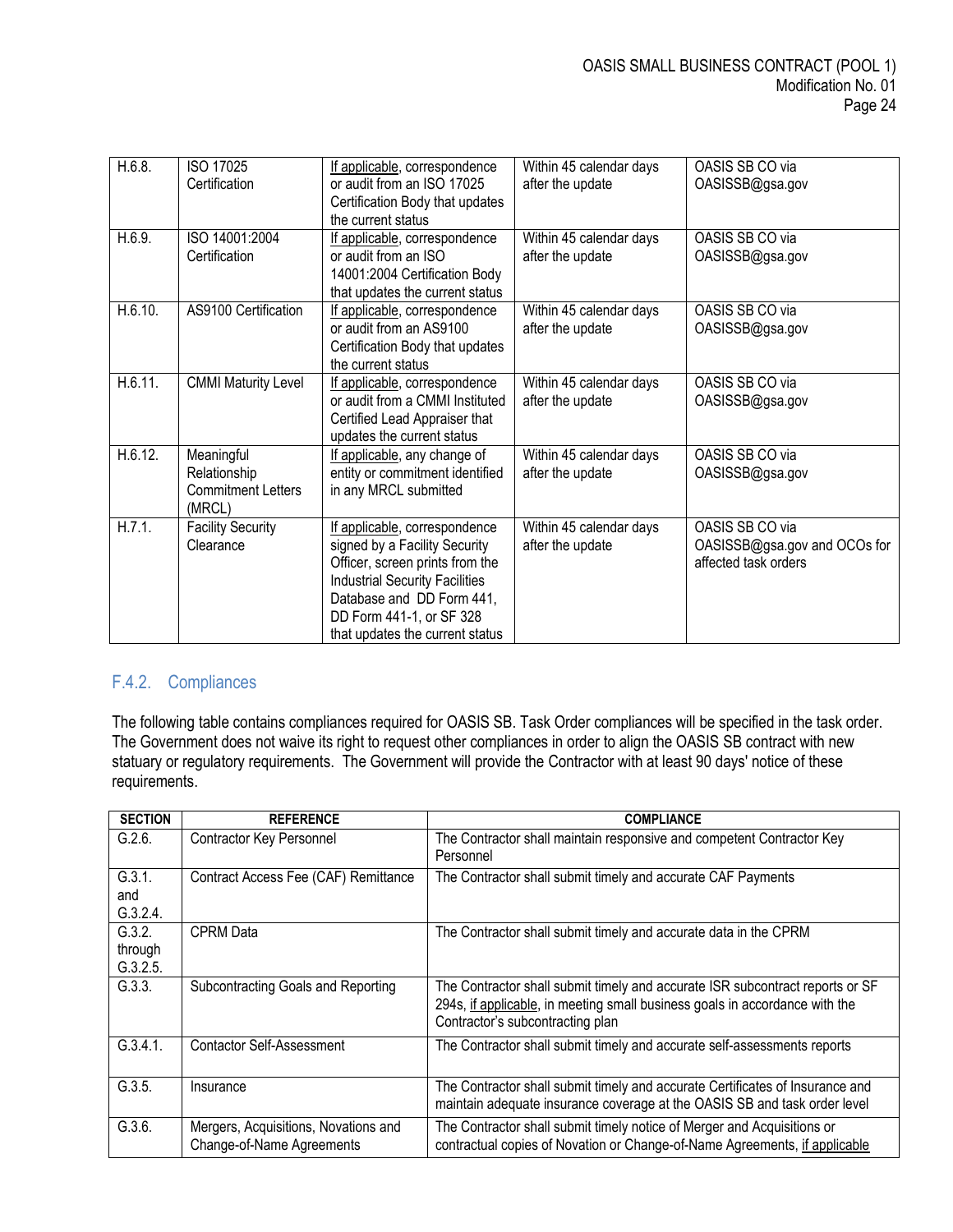| G.3.7.  | Responsibility and Federal Awardee<br>Performance and Integrity Information<br>System (FAPIIS)                                           | The Contractor shall submit timely and accurate FAPIIS information<br>and maintain sufficient financial resources and meet the responsibility standards<br>and qualifications set forth in FAR Part 9                                                                                                |
|---------|------------------------------------------------------------------------------------------------------------------------------------------|------------------------------------------------------------------------------------------------------------------------------------------------------------------------------------------------------------------------------------------------------------------------------------------------------|
| G.3.8.  | VETS-4212 Reporting                                                                                                                      | The Contractor shall report timely and accurate VETS-4212 reports in the<br>Department of Labor VETS-4212 website and send confirmation to the OASIS<br>SB <sub>CO</sub>                                                                                                                             |
| G.3.9.  | Reporting Executive Compensation and<br><b>First-Tier Subcontract Awards</b>                                                             | The Contractor shall report timely and accurate sub-award and executive<br>compensation data regarding first-tier sub-awards in FSRS to meet the FFATA<br>reporting requirements and send confirmation to the OASIS SB CO                                                                            |
| G.3.10. | Post-Award Small Business Program<br>Re-Representation                                                                                   | The Contractor shall report timely and accurately their small business program<br>re-representation and update SAM.gov, as applicable                                                                                                                                                                |
| G.4.    | Task Order Close-Out                                                                                                                     | The Contractor agrees to cooperate with the OCO to close out task orders as<br>soon as practical after expiration, cancellation, or termination.                                                                                                                                                     |
| H.6.1.  | Acceptable Accounting System                                                                                                             | The Contractor shall maintain the acceptable/approved status of their<br>Accounting System and submit updates to the current status                                                                                                                                                                  |
| H.6.2.  | Acceptable Estimating System                                                                                                             | The Contractor shall maintain the acceptable status of their Estimating System<br>and submit updates to the current status, if applicable                                                                                                                                                            |
| H.6.4.  | <b>Forward Pricing Rate Agreements</b><br>(FPRA), Forward Pricing Rate<br>Recommendations (FPRR) and/or<br><b>Approved Billing Rates</b> | The Contractor shall maintain their FPRA, FPRR, and/or Approved Billing Rates<br>and submit updates, if applicable                                                                                                                                                                                   |
| H.6.5.  | <b>Approved Purchasing System</b>                                                                                                        | The Contractor shall maintain an Approved Purchasing System and submit<br>updates, if applicable                                                                                                                                                                                                     |
| H.6.6.  | EVMS ANSI-standard                                                                                                                       | The Contractor shall maintain or exceed their EVMS ANSI-standard and submit<br>updates, if applicable                                                                                                                                                                                                |
| H.6.7.  | ISO 9001-2008 Certification                                                                                                              | The Contractor shall maintain or exceed their ISO 9001:2008 Certification and<br>submit updates, if applicable                                                                                                                                                                                       |
| H.6.8.  | ISO 17025 Certification                                                                                                                  | The Contractor shall maintain or exceed their ISO 17025 Certification and<br>submit updates, if applicable                                                                                                                                                                                           |
| H.6.9.  | ISO 14001:2004 Certification                                                                                                             | The Contractor shall maintain or exceed their ISO 14001:2004 Certification and<br>submit updates, if applicable                                                                                                                                                                                      |
| H.6.10. | AS9100 Certification                                                                                                                     | The Contractor shall maintain or exceed their AS9100 Certification and submit<br>updates, if applicable                                                                                                                                                                                              |
| H.6.11. | <b>CMMI Maturity Level</b>                                                                                                               | The Contractor shall maintain or exceed their CMMI Maturity Level and submit<br>updates, if applicable                                                                                                                                                                                               |
| H.6.12. | Meaningful Relationship Commitment<br>Letters (MRCL)                                                                                     | The Contractor shall honor the commitments contained in all MRCLs, if<br>applicable                                                                                                                                                                                                                  |
| H.7.1   | <b>Facility Security Clearance (FSC)</b>                                                                                                 | The Contractor shall maintain or exceed their FSC and submit updates, if<br>applicable                                                                                                                                                                                                               |
| H.11.1. | Meetings                                                                                                                                 | The Contractor's Key Personnel shall attend and actively participate in all<br>meetings, including all PMR Meetings                                                                                                                                                                                  |
| H.11.3. | Contractor OASIS SB Webpage                                                                                                              | The Contractor shall maintain an OASIS SB Webpage that meets the minimum<br>webpage requirements                                                                                                                                                                                                     |
| H.11.5. | Minimum Task Order Awards or<br><b>Estimated Value</b>                                                                                   | Starting from the date of the OASIS SB Notice-to-Proceed, the Contractor shall<br>attain a minimum of 3 task order awards or a total task order estimated value of<br>\$20M (total estimated value of all task orders inclusive of all options) prior to the<br>exercise of Option I under OASIS SB. |
| H.13.   | <b>Ethics and Conduct</b>                                                                                                                | The Contractor shall adhere to the standards under Section H.13.                                                                                                                                                                                                                                     |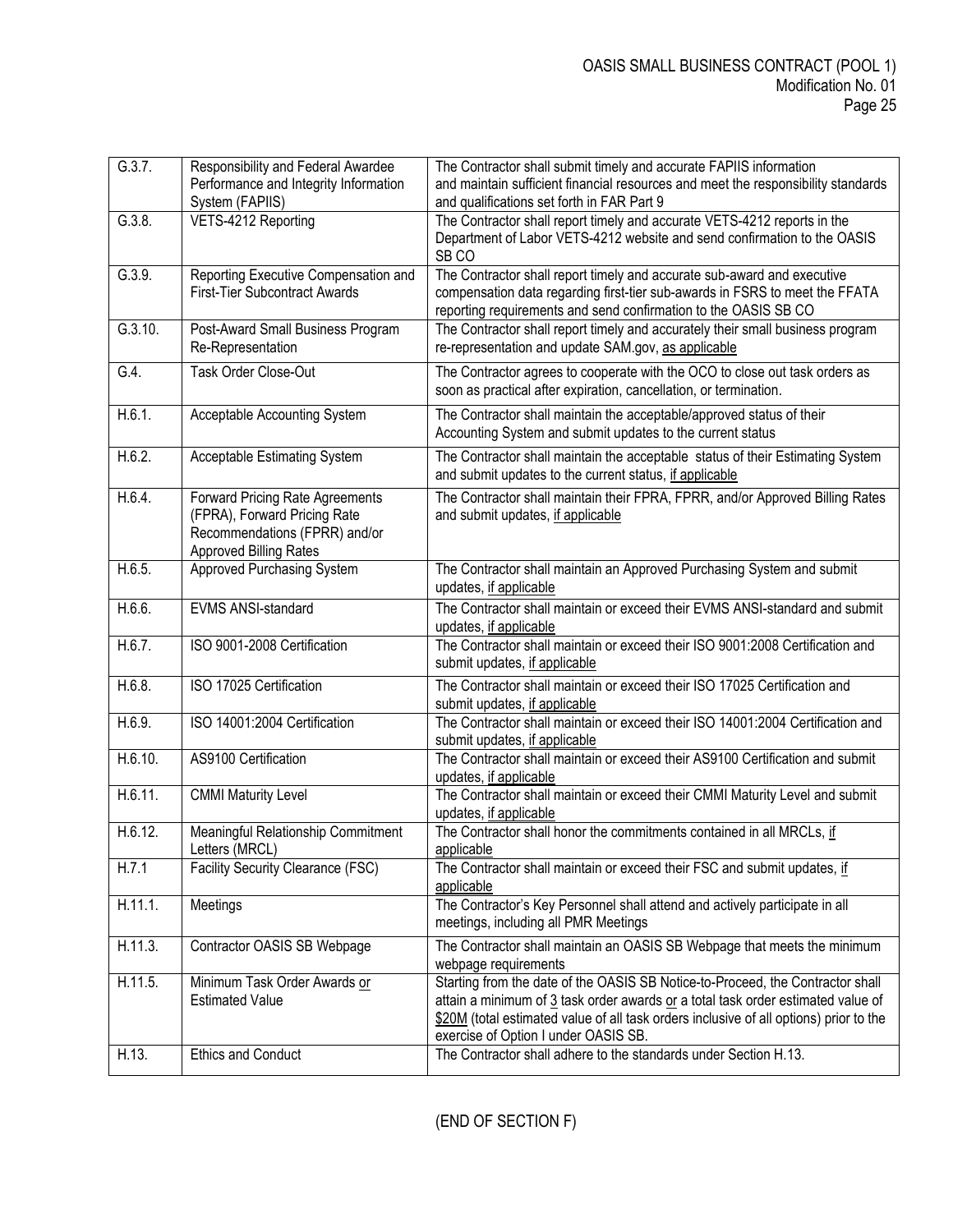# **SECTION G - CONTRACT ADMINISTRATION DATA**

#### <span id="page-25-1"></span><span id="page-25-0"></span>G.1. BACKGROUND

This section provides roles, responsibilities, and contract administration requirements for OASIS SB and each task order placed under OASIS SB. Clauses and other requirements regarding contract administration may be designated by the OCO at the task order level.

#### <span id="page-25-2"></span>G.2. ROLES AND RESPONSIBILITIES OF KEY PERSONNEL

This section describes the roles and responsibilities of Government and Contractor personnel. The current point of contact information of GSA's Key Personnel for OASIS SB will be maintained on the official GSA OASIS SB webpage at http://www.gsa.gov/oasis.

#### <span id="page-25-3"></span>G.2.1. Program Manager (PM)

The OASIS SB PM is a GSA Government official who performs various programmatic functions for the overall success of the OASIS SB program.

#### <span id="page-25-4"></span>G.2.2. Contracting Officer (CO)

The OASIS SB CO is the sole and exclusive GSA Government official with actual authority to administer and/or modify the terms of OASIS SB, monitor the Contractor's performance in the areas of contract compliance and contract administration, and assist the Contractor and OCO on matters related to the OASIS SB terms and conditions.

The OASIS SB CO may delegate routine administrative functions to an authorized OASIS SB representative.

#### <span id="page-25-5"></span>G.2.3. Ombudsman

Subject to GSAR 552.216-74, GSA designates an Ombudsman to OASIS SB. For the purposes of OASIS SB, there are two primary duties for the Ombudsman: (1) To review complaints from Contractors and ensure that they are afforded a fair opportunity for consideration in the award of task orders consistent with the procedures of OASIS SB, and (2) To review an OASIS SB CO decision to place a Contractor in Dormant Status. (See Section H.16.).

#### <span id="page-25-6"></span>G.2.4. Industrial Operations Analyst (IOA)

The IOA is a GSA Government official who audits Contractor records and conducts Contractor Assistance Visits (CAVs) to the Contractor's place of business to assist the Contractor with task order reporting, Contract Access Fee (CAF) management, and other general contract administration functions deemed necessary by the Government.

## <span id="page-25-7"></span>G.2.5. Ordering Contracting Officer (OCO)

For purposes of OASIS SB, authorized users are identified as OCOs. Only an authorized user, who is a delegated OCO, may solicit, award, and administer a task order under OASIS SB. In order to qualify as an authorized user, a duly warranted Contracting Officer of the Federal Government, as defined in FAR Subpart 2.101, in good standing, must have a received a Delegation of Procurement Authority (DPA) from the OASIS SB CO or OASIS SB representative that is delegated by the OASIS SB CO to issue DPAs.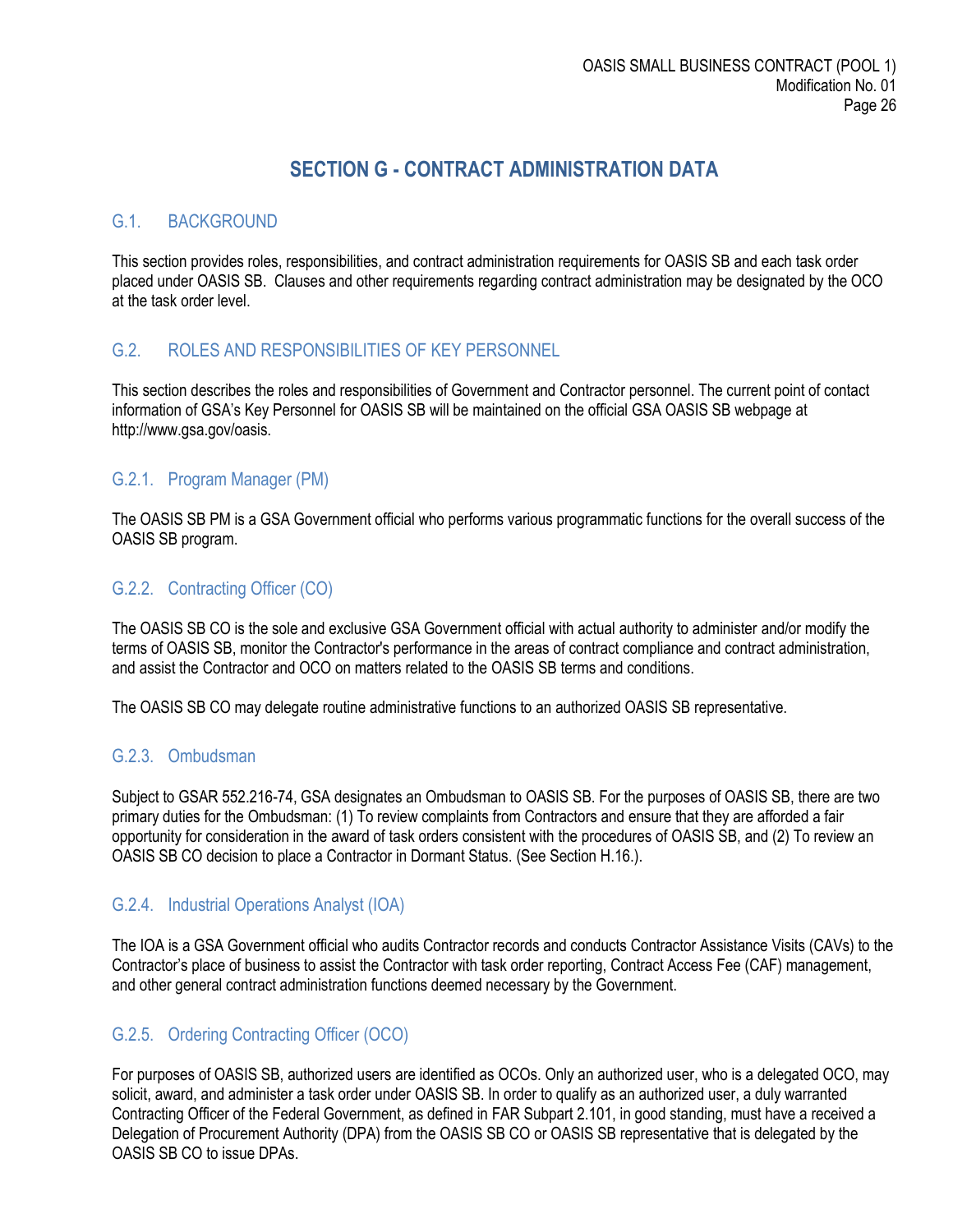The OCO for each task order is the sole and exclusive Government official with actual authority to solicit, award, administer, and/or modify a task order under OASIS SB.

The OCO is encouraged to contact the OASIS SB CO or OASIS SB PM for any OASIS SB related assistance including but, not limited to, the following:

- 1. Training on the OASIS SB program and ordering procedures
- 2. Task order scope compliance with OASIS SB
- 3. Task order solicitation development
- 4. Assistance on disputes, claims, or protests under OASIS SB
- 5. Contractor performance under OASIS SB

The OCO duties include, but are not limited to:

- 1. Requesting and receiving a Delegation of Procurement Authority (DPA) prior to soliciting and awarding a task order under OASIS SB
- 2. Complying with the terms and conditions of OASIS SB (See Section H.3.)
- 3. Complying with the ordering procedures outlined in FAR Subpart 16.505, and other agency specific regulatory supplements
- 4. Issuing task orders solicitations under the proper NAICS Code and corresponding OASIS SB MA-IDIQ Contract Number (See Section H.4.)
- 5. Allowing a reasonable time for fair opportunity proposal submission
- 6. Resolving any performance issues, disputes, claims or protests at the task order level
- 7. Responding to all Freedom of Information Act (FOIA) requests at the task order level
- 8. Entering task order performance evaluation in the Contractor Performance Assessment Reporting System (CPARS) or alternative past performance assessment reporting system mandated by customer agencies that do not require the use of CPARS
- 9. Entering task order award data in the Federal Procurement Data System Next Generation (FPDS-NG) upon task order award, if applicable
- 10. Providing solicitation and task order award data to the OASIS SB Contracting Officer in accordance with the OASIS SB Ordering Guide and Appendices located at www.gsa.gov/oasis
- 11. Closing out task orders in a timely manner

#### <span id="page-26-0"></span>G.2.5.1. Contracting Officer's Representative (COR)

The OCO for each task order may designate a Contracting Officer Representative (COR) or Contracting Officer Technical Representative (COTR) to perform specific administrative or technical functions.

The specific rights and responsibilities of the COR or COTR for each task order shall be described in writing, which upon request, shall be provided to the Contractor. A COR/COTR has no actual, apparent, or implied authority to bind the Government.

#### <span id="page-26-1"></span>G.2.6. Contractor Key Personnel

The Contractor shall assign a Corporate OASIS SB Program Manager (COPM) and Corporate OASIS SB Contract Manager (COCM) as Contractor Key Personnel to represent the Contractor as primary points-of-contact to resolve issues, perform administrative duties, and other functions that may arise relating to OASIS SB and task orders solicited and awarded under OASIS SB. Additional Key Personnel requirements may be designated by the OCO at the task order level.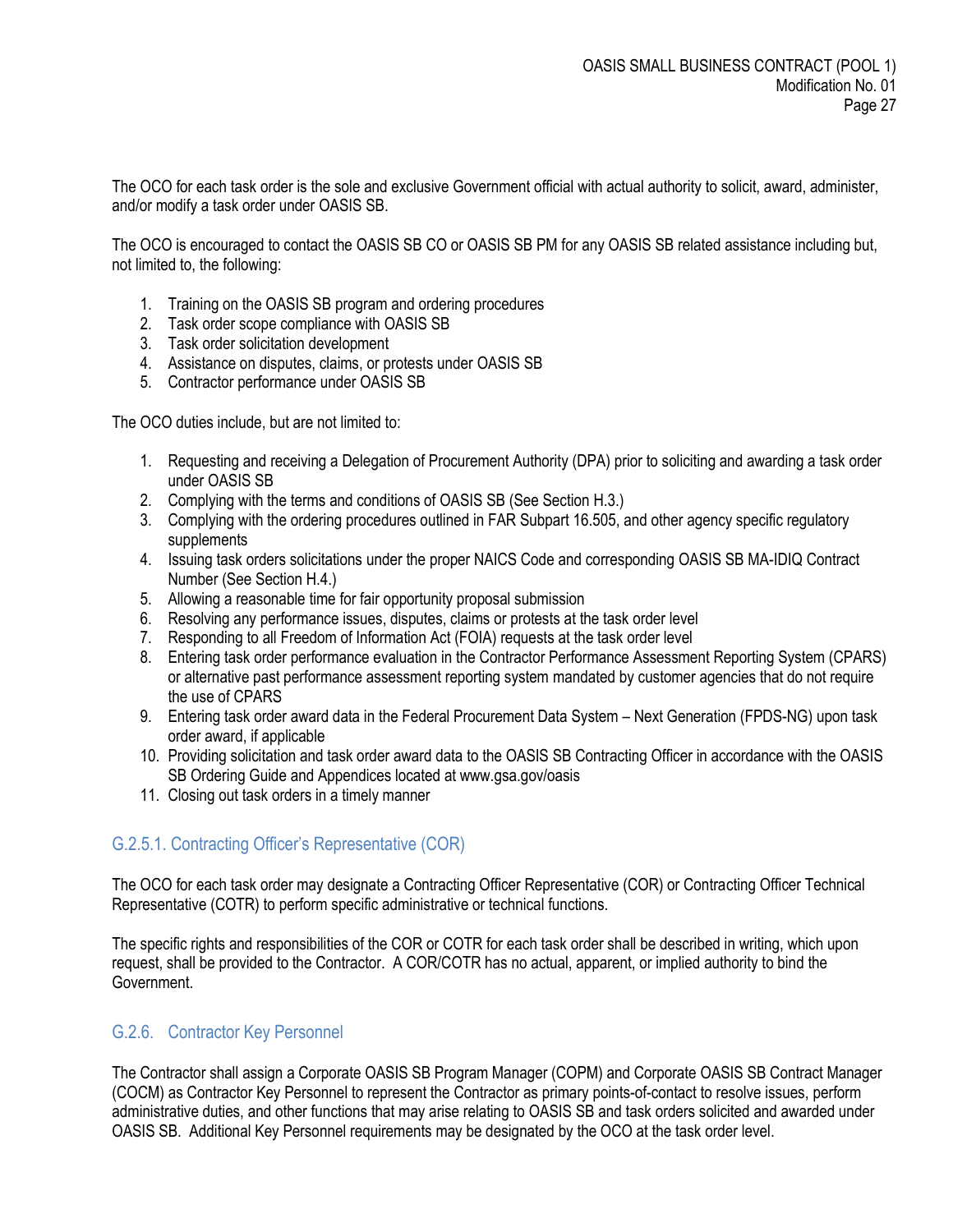There is no minimum qualification requirements established for Contractor Key Personnel. Additionally, Contractor Key Personnel do not have to be full-time positions; however, the Contractor Key Personnel are expected to be fully proficient in the performance of their duties.

The Contractor shall ensure that the OASIS SB CO has current point-of-contact information for both the COPM and COCM. In the event of a change to Contractor Key Personnel, the Contractor shall notify the OASIS SB CO and provide all Point of Contact information for the new Key Personnel within 5 calendar days of the change.

All costs associated with Contractor Key Personnel duties shall be handled in accordance with the Contractor's standard accounting practices; however, no costs for Contractor Key Personnel may be billed to the OASIS Program Office.

Failure of Contractor Key Personnel to effectively and efficiently perform their duties will be construed as conduct detrimental to contract performance and may result in activation of Dormant Status and/or Off-Ramping (See Sections H.16. and H.17.).

# <span id="page-27-0"></span>G.2.6.1. Corporate OASIS SB Program Manager (COPM)

The Contractor's corporate management structure shall guarantee senior, high-level, program management of the OASIS SB Program, including a COPM to represent the company in all OASIS SB program-related matters.

The COPM duties include, but are not limited to:

- 1. Advising and assisting current and potential OASIS SB customers regarding the technical scope of OASIS SB and the overall attributes of the OASIS SB Program
- 2. Promoting customer use of the OASIS SB contract
- 3. Being ultimately responsible for ensuring that all reporting information required under OASIS SB is provided accurately, thoroughly and timely
- 4. Being ultimately responsible for all performance issues related to OASIS SB and task orders awarded under OASIS SB
- 5. Attending all OASIS SB Program Management Review (PMR) Meetings and other OASIS SB meetings as scheduled

## <span id="page-27-1"></span>G.2.6.2. Corporate OASIS SB Contract Manager (COCM)

The Contractor's corporate management structure shall guarantee senior, high-level, program management of the OASIS SB Program, including a COCM to represent the company in all OASIS SB contract-related matters.

The COCM duties include, but are not limited to:

- 1. Ensuring the company's task order awards under OASIS SB are contractually in compliance with OASIS SB (See Section H.3.)
- 2. Ensuring all data within the CPRM is current, accurate, and complete (See Section G.3.2.)
- 3. Ensuring contract administrative functions and meeting all the performance reporting and compliance standards listed under Section F.4., are maintained
- 4. Being ultimately responsible for ensuring that all contractual agreements, including modifications, are negotiated and put in place expeditiously
- 5. Being ultimately responsible for ensuring that all task order invoicing is accurate and timely
- 6. Attending all OASIS SB Program Management Review Meetings (PMR) and other OASIS SB meetings as scheduled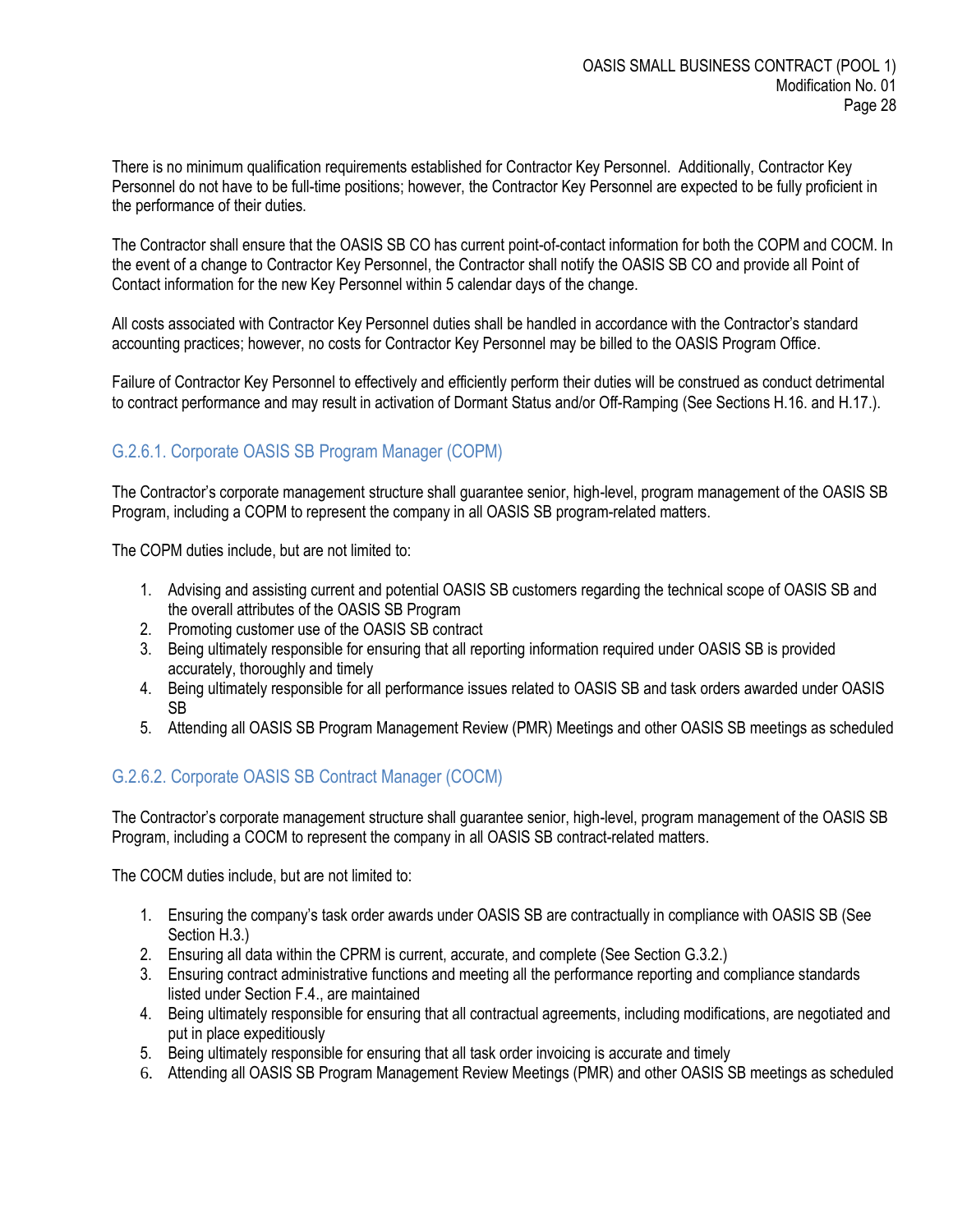# <span id="page-28-0"></span>G.3. CONTRACTOR ADMINISTRATION REQUIREMENTS

The following sections describe the administration requirements for OASIS SB and task orders awarded under OASIS SB. The COCM shall be the primary point-of-contact for these requirements.

Failure to meet administration requirements may result in activation of Dormant Status and/or Off-Ramping (See Sections H.16. and H.17.).

## <span id="page-28-1"></span>G.3.1. Contract Access Fee (CAF)

Total CAF Remittance for each task order is calculated as follows: Total Paid Invoice (minus the CAF CLIN) multiplied by the CAF Percentage.

In response to all task order solicitations, regardless of contract type, the Contractor shall propose CAF on the total fixed-price or total estimated costs, including options.

The total CAF amount shall be proposed as a separate and distinct Contract Line Item Number (CLIN) for the base year(s) and each option period (if applicable).

The OCO must establish a separate and distinct CAF CLIN in all task order awards as a Cost Reimbursable CAF CLIN for the base year(s) and each option period (if applicable).

The actual dollar amount to be billed to the customer upon task order award will depend upon the total OASIS SB business volume with the customer or whether the customer organization has a CAF Memorandum of Understanding (CAF MOU) agreement in place with the OASIS Program Office.

If a customer organization has a CAF rate that is less than .75% for a specific task order award, the OASIS Program Office will notify the Contractor of the proper CAF rate to invoice the customer. No later than January 15th of each calendar year, the OASIS Program Office will notify the Contractor if there are any changes to the CAF rate.

# <span id="page-28-2"></span>G.3.2. Contractor Payment Reporting Module (CPRM)

The specific system for all unclassified task order award, modification, invoice, and CAF payment data will be reported electronically through the CPRM system located within the GSA Assisted Acquisition Services (AAS) Business Systems Portal. For classified task orders please contact the OASIS SB Contracting Officer for further instruction. Do not send classified information to the OASIS Program Management Office.

Task order and modification data issued through the AAS Business System Portal may automatically populate into the CPRM; however, it is the Contractor's responsibility to ensure the data has been reported into the CPRM.

CPRM is an operational system under continuous enhancement. The system may not allow for some contractually required data elements identified herein to be directly reported until a future enhancement is accomplished.

# <span id="page-28-3"></span>G.3.2.1. Task Order Award Data

The Contractor shall report all task order award data within 30 calendar days of award.

Regardless of contract type, all task order award data shall include:

1. OASIS SB MA-IDIQ Contract Number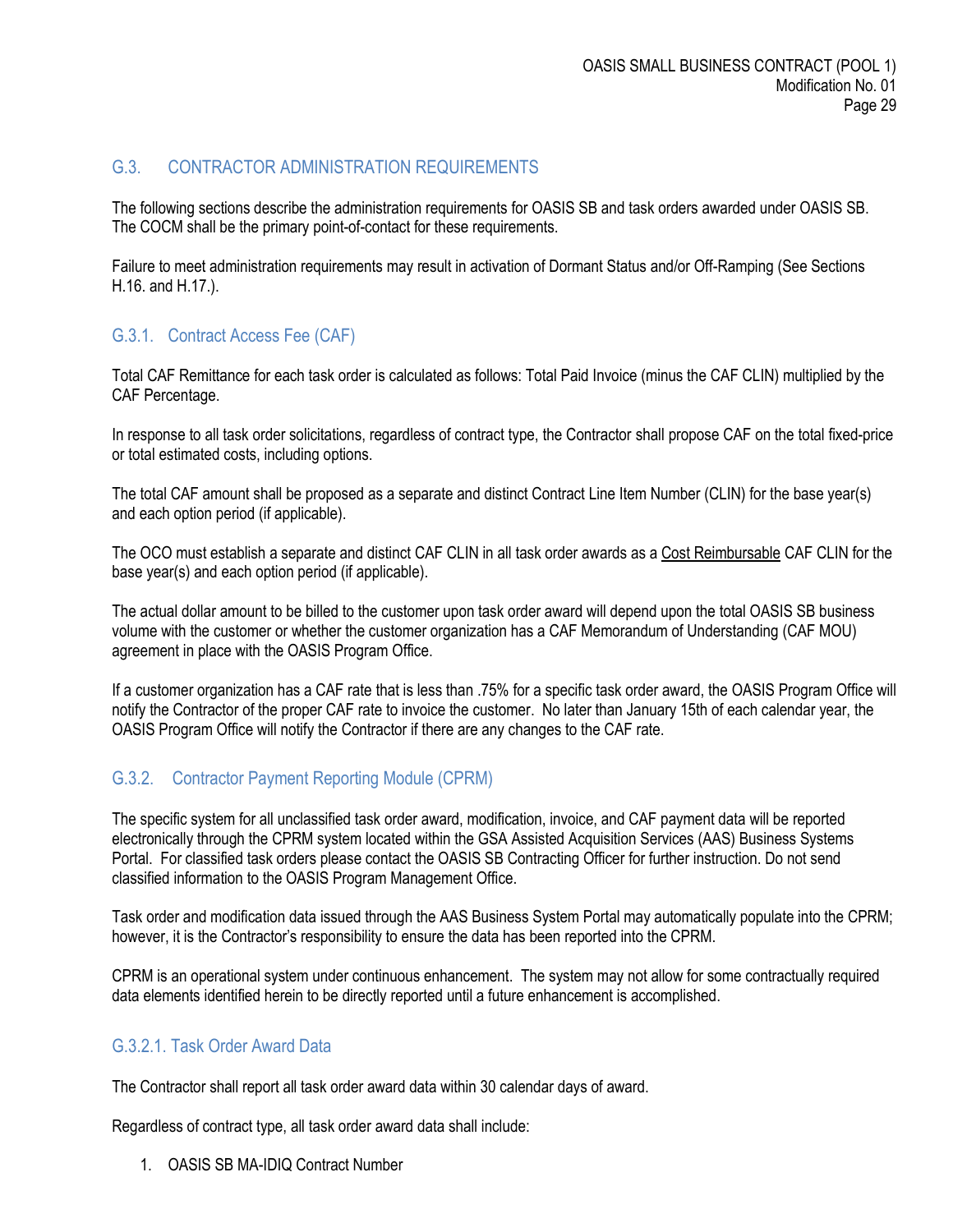- 2. Task Order Award Number (**NOT** the Solicitation Number)
- 3. Task Order Description (i.e., Type of Professional Services Project)
- 4. Government-Site, Contractor-Site, or Both
- 5. Predominant Contract Type (e.g., T&M, CPFF, FFP, etc.)
- 6. Task Order NAICS Code
- 7. Task Order PSC Code
- 8. OCO Name
- 9. Customer Agency Name and Full Address
- 10. Customer Agency Code and Bureau Code
- 11. Initial Period of Performance
- 12. Award Date
- 13. Contract Line Item Numbers (CLINs) of the task order. (If the task order does not establish CLINs, the Contractor shall input CLIN Number 9999 as a single CLIN for all billing)
- 14. Contract Type for each CLIN
- 15. An electronic copy of the complete task order solicitation issued by the OCO
- 16. An electronic copy of the complete task order awarded by an OCO

## <span id="page-29-0"></span>G.3.2.1.1. T&M/Labor Hour Award Data

In addition to the data required under Section G.3.2.1., all T&M/Labor Hour award data shall also include:

- 1. Initial Obligated/Funded amount
- 2. Total Task Order Ceiling, including the Base and all Option Periods by CLIN Number
- 3. Awarded Labor Categories (Note: If the labor categories are in accordance with Section J.1., identify the Labor ID#, SOC number, Job Title, and Contractor or Government Site)
- 4. The Loaded Hourly Labor Rate and Hours by each corresponding Labor Category for the Base and all Option Periods
- 5. For any ancillary labor, the Loaded Hourly Labor Rate and Hours by each Specialized Professional Services Labor, Construction Wage Rate Labor, Service Contract Labor Standards, or OCONUS Labor, including a title and description of the labor category, if applicable, for the base and all option periods

## <span id="page-29-1"></span>G.3.2.1.2. Fixed Price Award Data

In addition to the data required under Section G.3.2.1., all Fixed Price award data shall also include:

- 1. Initial Obligated/Funded amount
- 2. Total Firm Fixed Price, including the base and all option periods by CLIN Number
- 3. Initial Maximum Incentive or Award Fee, if applicable

## <span id="page-29-2"></span>G.3.2.1.3. Cost Reimbursement Award Data

In addition to the data required under Section G.3.2.1., all Cost Reimbursement award data shall also include:

- 1. Initial Obligated/Funded amount
- 2. Total Estimated Cost, including the base and all option periods by CLIN Number
- 3. Fixed Fee, if applicable
- 4. Initial Incentive or Award Fee, if applicable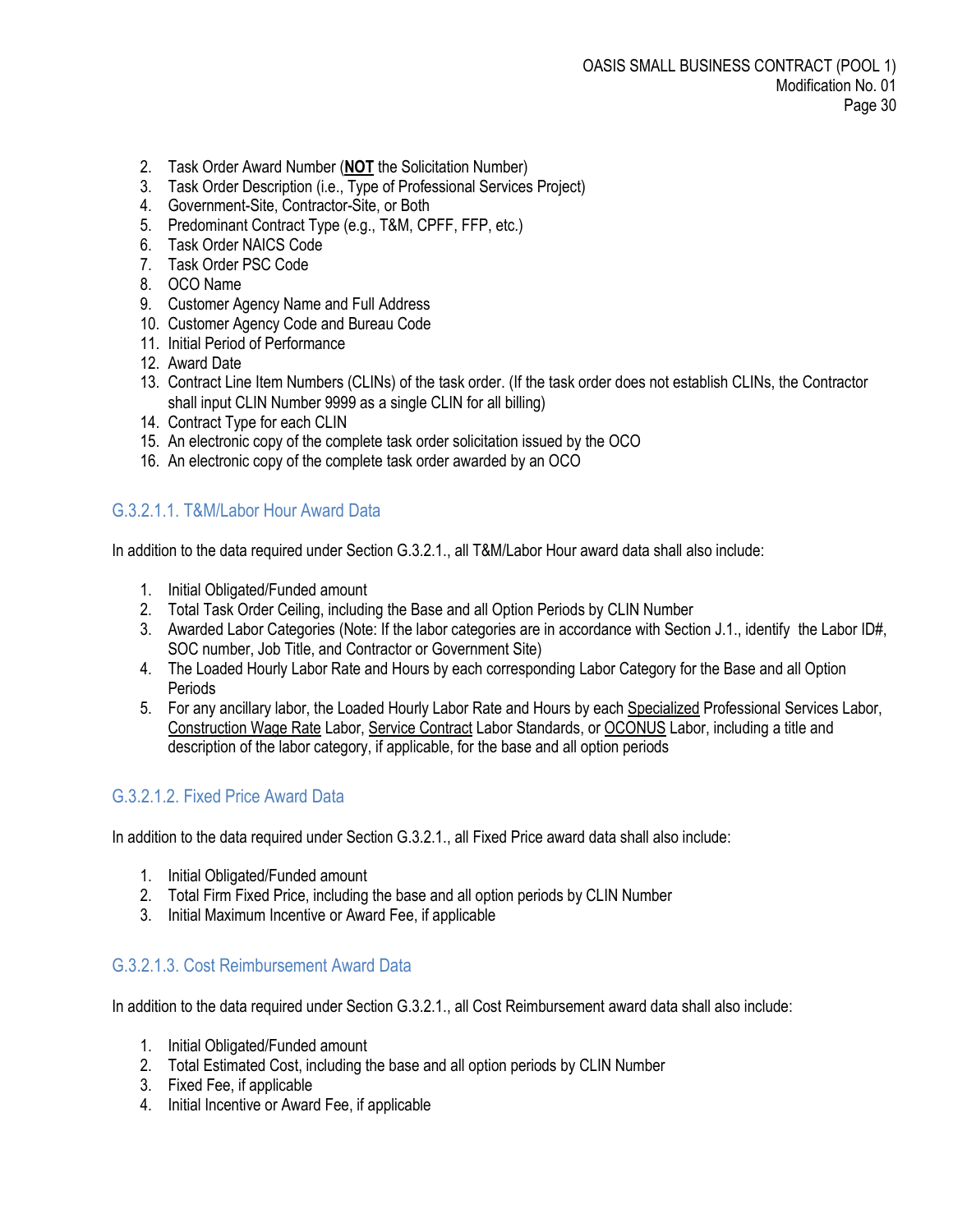#### <span id="page-30-0"></span>G.3.2.1.4. Limitations on Subcontracting Reporting Data

The Contractor shall report into the CPRM the Total Labor Dollars Subcontracted under each task order. The amount of Labor Dollars Subcontracted must be based on invoiced or actual payments to subcontractors, **NOT** on proposed or estimated amounts.

The Contractor's Limitations on Subcontracting Reporting Data will be monitored in accordance with the following criteria for each type of set-aside:

Total Small Business Set-Aside: In performance of all task orders combined as a Total Small Business Set-Aside, at least 50% of the cumulative average of all task order performance incurred for personnel shall be expended by the OASIS SB Prime Contractor. This requirement applies for each Pool the Contractor has an award under. (**Note:** For Total Small Business Set-Asides, each task order does not have to meet 50% unless otherwise specified by the OCO in their individual task order)

8(a) Set-Aside: In performance of each task order awarded as an 8(a) Set-Aside, at least 50% incurred for personnel shall be expended by the OASIS SB Prime Contractor.

EDWOSB Set-Aside: In performance of services each task order awarded as an EDWOSB Set-Aside, at least 50% incurred for personnel shall be expended by the OASIS SB Prime Contractor.

WOSB Set-Aside: In performance of services each task order awarded as a WOSB Set-Aside, at least 50% incurred for personnel shall be expended by the OASIS SB Prime Contractor.

HUBZone Set-Aside: In performance of each task order awarded as a HUBZone Set-Aside, at least 50% of each task order performance incurred for personnel shall be expended by the OASIS SB Prime Contractor OR at least 50% of each task order performance incurred for employees that are certified as a HUBZone Subcontractors under the NAICS Code assigned to the task order.

SDVOSB Set-Aside: In performance of each task order awarded as a SDVOSB Set-Aside, at least 50% of each task order performance incurred for personnel shall be expended by the OASIS SB Prime Contractor OR at least 50% of each task order performance incurred for employees that are certified as a SDVOSB Subcontractors under the NAICS Code assigned to the task order.

#### <span id="page-30-1"></span>G.3.2.2. Task Order Modification Data

The Contractor shall report all task order modification data within 30 calendar days of receiving a signed copy of the modification.

Modification data shall include:

- 1. OASIS SB MA-IDIQ Contract Number
- 2. Task Order Award Number (**NOT** the Solicitation Number)
- 3. Modification Number
- 4. Modification Description (e.g., Incremental Funding, Obligation Increase or Decrease, Exercise of Option, Change Order, Period of Performance extension, etc.)
- 5. OCO Name
- 6. Modification Period of Performance (Do **NOT** change the initial start date of the task order)
- 7. Modification Date
- 8. Modification Obligated/Funded amount allocated to the applicable Contract Line Item Numbers (CLINs)
- 9. An electronic copy of the complete modification awarded by an OCO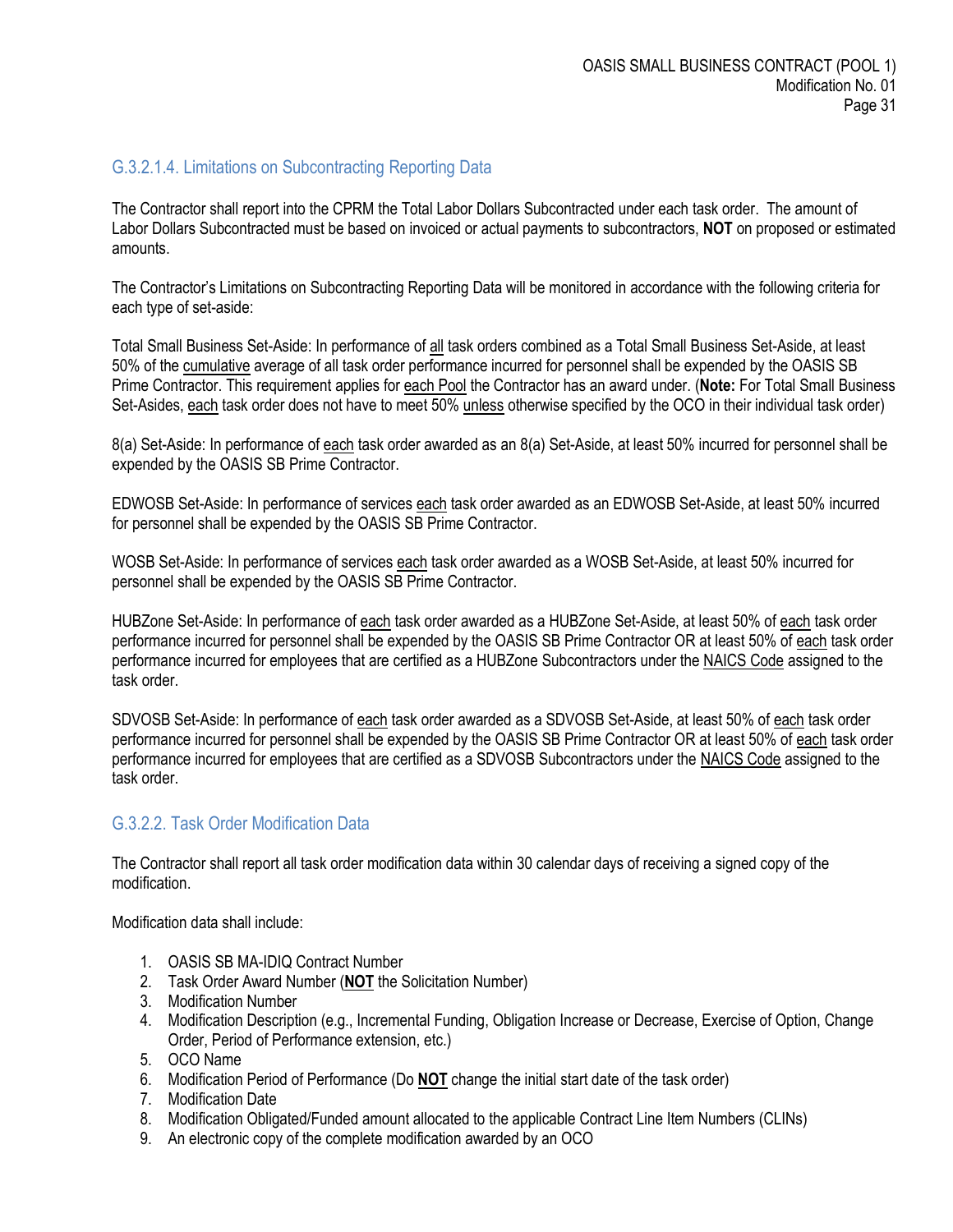#### <span id="page-31-0"></span>G.3.2.3. Invoice Data

The Contractor shall report invoice data from each paid or remitted invoice within 30 calendar days after the end of the reporting quarter, including the invoice data on task orders issued through the GSA AAS Business System Portal. (Note: Whatever method the Contractor chooses (e.g., "each paid" or "remitted"); the Contractor must be consistent in their reporting method throughout the term of the OASIS SB Contract)

If no Invoice Data was received during a required reporting period for a specific task order, the Contractor shall report in the "Zero Invoice Data" screen located in the CPRM system for that particular task order.

Regardless of contract type, the Contractor shall report the following into the CPRM:

- 1. OASIS SB MA-IDIQ Contract Number
- 2. Task Order Award Number (**NOT** the Solicitation Number)
- 3. Contractor Invoice Number
- 4. Date Invoice Paid
- 5. \*Amount of Invoice that was Labor
- 6. Amount of Invoice that was Subcontracted in accordance with Section G.3.2.1.4., Limitations on Subcontracting
- 7. Amount of Invoice that was Other Direct Costs (if identified as separate CLIN(s) in the task order)
- 8. Amount of Invoice that was Travel (if identified as a separate CLIN in the task order)

\*For T&M or L-H type task orders, the Contractor shall report Labor Categories, Number of Hours, and Fully Loaded Labor Rates for each invoice by Contract Line Item Number (CLIN)

#### <span id="page-31-1"></span>G.3.2.4. CAF Payment Data

The Contractor shall remit the CAF in U.S. dollars to GSA within 30 calendar days after the end of each calendar quarter for all invoice payments received during that calendar quarter as follows:

| <b>Calendar Quarters</b>                                        | <b>CAF Due Date</b> |
|-----------------------------------------------------------------|---------------------|
| 1st Quarter January 1 <sup>st</sup> - March 31 <sup>st</sup>    | April 30th          |
| 2nd Quarter April 1st - June 30th                               | July 30th           |
| 3rd Quarter July 1 <sup>st</sup> - September 30 <sup>th</sup>   | October 30th        |
| 4th Quarter October 1 <sup>st</sup> - December 31 <sup>st</sup> | January 30th        |

Where CAF for multiple invoice payments (on one or more task orders) is due, the Contractor may consolidate the CAF owed into one payment, including the consolidation of CAF across all awarded Pools.

Failure to remit the full amount of the CAF within 30 calendar days after the end of the applicable reporting period constitutes a contract debt to the United States Government under the terms of FAR Subpart 32.6, Contact Debts. In addition, the Government may exercise all rights under the Debt Collection Improvement Act of 1996, including withholding or off setting payments and interest on the debt.

The Contractor's failure to accurately and timely remit the CAF is sufficient cause for the Government to Off-Ramp the Contractor (See Section H.17.)

CAF Payment Data shall include:

- 1. Trace Number
- 2. Total Remitted Amount
- 3. Remit Date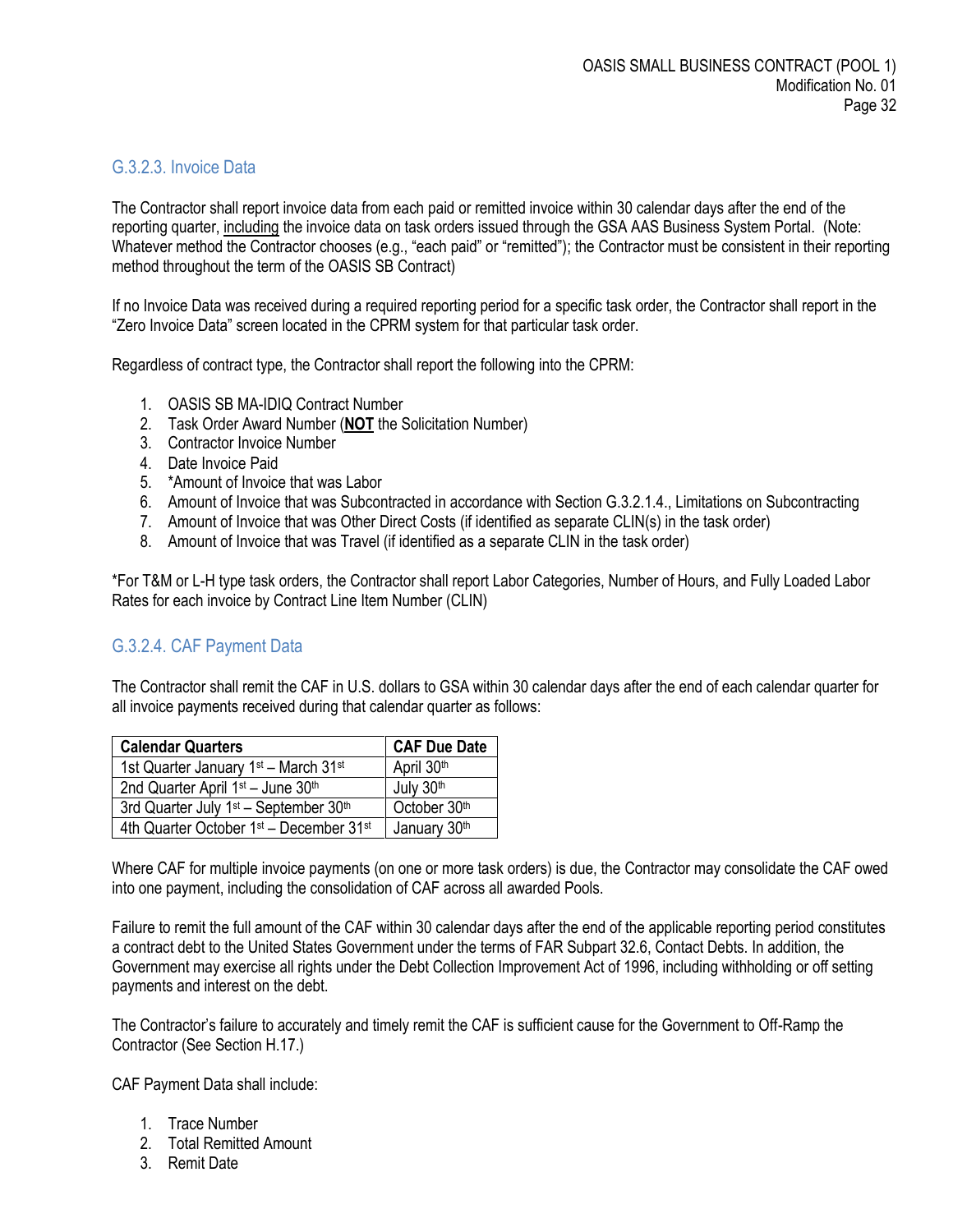4. Amount applied to each Task Order Number (for the reported payment)

Contractors are encouraged to submit CAF payments electronically using Pay.gov via the CPRM system only.

#### <span id="page-32-0"></span>G.3.2.5. Closeout Data

The Contractor shall submit task order close-out data quarterly following the expiration of a task order. This shall be accomplished for each and every task order. This data shall include:

- 1. Final Task Order Dollar Value
- 2. Cumulative Invoiced Amount
- 3. Total CAF Amount Paid
- 4. CAF Balance Owed
- 5. Final Invoice Paid (Y/N)
- 6. Release of Claims Date
- 7. Pending Actions Preventing Close-out

#### <span id="page-32-1"></span>G.3.3. Subcontracting Plan

Subcontracting Plans are **not** required for small business concerns; however, Contractors who chose to submit a Small Business Subcontracting Plan with their initial proposal, shall comply with their Subcontracting Plan and Subcontracting Plan Addendums, incorporated into the OASIS SB contract by reference, to ensure that small business, small disadvantage business (SDB), women-owned business (WOSB), HUBZone small business (HUBZone), veteran-owned small business (VOSB), and service-disabled veteran-owned small business (SDVOSB), are provided the maximum practicable opportunity to participate as Subcontractors.

The Subcontracting Plan covers the OASIS SB program as whole, however, the Contractor shall submit Individual Subcontract Reports (ISR) or the SF 294 Report and Summary Subcontract Reports (SSR) or the SF 295 Report per each individual Pool the Contractor has a contract award.

Affiliates of the Prime Contractor or Subcontractor are not included in these reports. Subcontract award data reported by Prime Contractors and Subcontractors shall be limited to awards made to their immediate next-tier Subcontractors.

Contractors are required to adhere to their Subcontracting Plan, incorporated into the basic contract by reference. When a Contractor does not meet any one or more of their Subcontracting Goals for a given reporting period, the Contractor shall explain, in writing, the rationale for not meeting the goals in the comments section of the ISR or SF 294.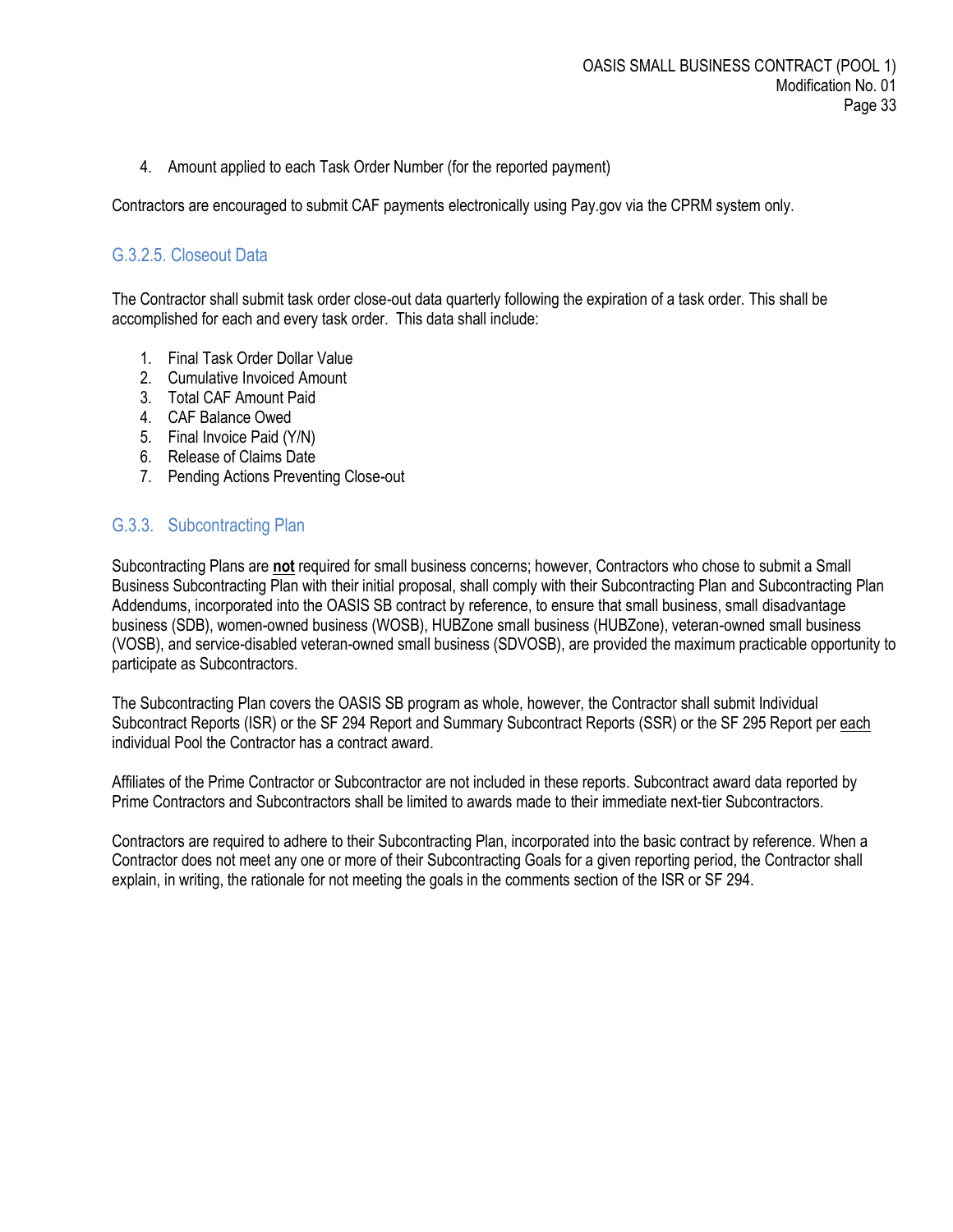#### <span id="page-33-0"></span>G.3.4. Past Performance

Past performance information is relevant information, for future source selection purposes, regarding a Contractor's actions under a previously awarded contracts. It includes, for example, the Contractor's record of conforming to contract requirements and to standards of good workmanship; record of forecasting and controlling costs; adherence to contract schedules, including the administrative aspects of performance; history of reasonable and cooperative behavior and commitment to customer satisfaction; reporting into required databases; record of integrity and business ethics; and, business-like concern for the interest of the customer.

The OASIS Program Office requires use of the Contractor Performance Assessment Reporting System (CPARS) modules as the secure, confidential, information management tool to facilitate the performance evaluation process for task orders awarded under OASIS SB. However, if a customer agency requires an alternative past performance assessment reporting system for a specific task order(s) other than CPARS, the alternative reporting system takes precedence over CPARS.

The COCM will serve as a primary contact and who will be authorized access to the evaluation for review and comment for OASIS SB and task orders awarded under OASIS SB. The COCM shall respond promptly to past performance evaluations as documented by the OCO at the task order level and the OASIS SB CO for OASIS SB.

In addition, the COCM will be required to identify an alternate contact that will be responsible for notifying the OASIS SB CO in the event the primary contact is unavailable to process evaluations within the required 30-day time frame.

#### <span id="page-33-1"></span>G.3.4.1. Contractor Self-Assessment

For the annual reporting period of June  $20<sup>th</sup>$  through June  $19<sup>th</sup>$ , the Contractor shall provide the OASIS SB Contracting Officer a self-assessment on the contractual requirements herein.

The purpose of the self-assessment is to support the OASIS SB Contracting Officer in monitoring Contractor's performance standards and compliances outlined in Sections F.4 through F.4.2. of this contract. Self-assessments will be used to resolve any performance or compliance weaknesses, if necessary.

The OASIS SB Contracting Officer will provide a standardized template to the COCM for submitting the self-assessment content and format. The self-assessment report is due August 31st for the preceding reporting period.

## <span id="page-33-2"></span>G.3.4.2. Task Order CPARS

The OASIS SB CO does not administer or evaluate task order performance. It is the sole responsibility of Federal customer agencies to evaluate each task order exceeding the simplified acquisition threshold under OASIS SB using the process and criteria in the Contractor Performance Assessment Reporting System (CPARS) or alternative past performance assessment reporting system. OCOs and customer agencies must use CPARS for task orders awarded under OASIS SB unless otherwise mandated by the customer agency to utilize past performance systems other than CPARS.

At a minimum, the OCO will be responsible for evaluating final Contractor performance upon task order completion. Interim performance evaluations may be conducted as prescribed by the customer agency's procedures on any task order with a period of performance exceeding one year.

Evaluations of Contractor performance will be provided to the Contractor as soon as practicable after completion of the evaluation. Contractors will be given a minimum of 30 days to submit comments, rebutting statements, or additional information.

Copies of the evaluations, Contractor responses, and review comments, if any, will be retained as part of the task order file, and may be used by Federal agencies to support future award decisions.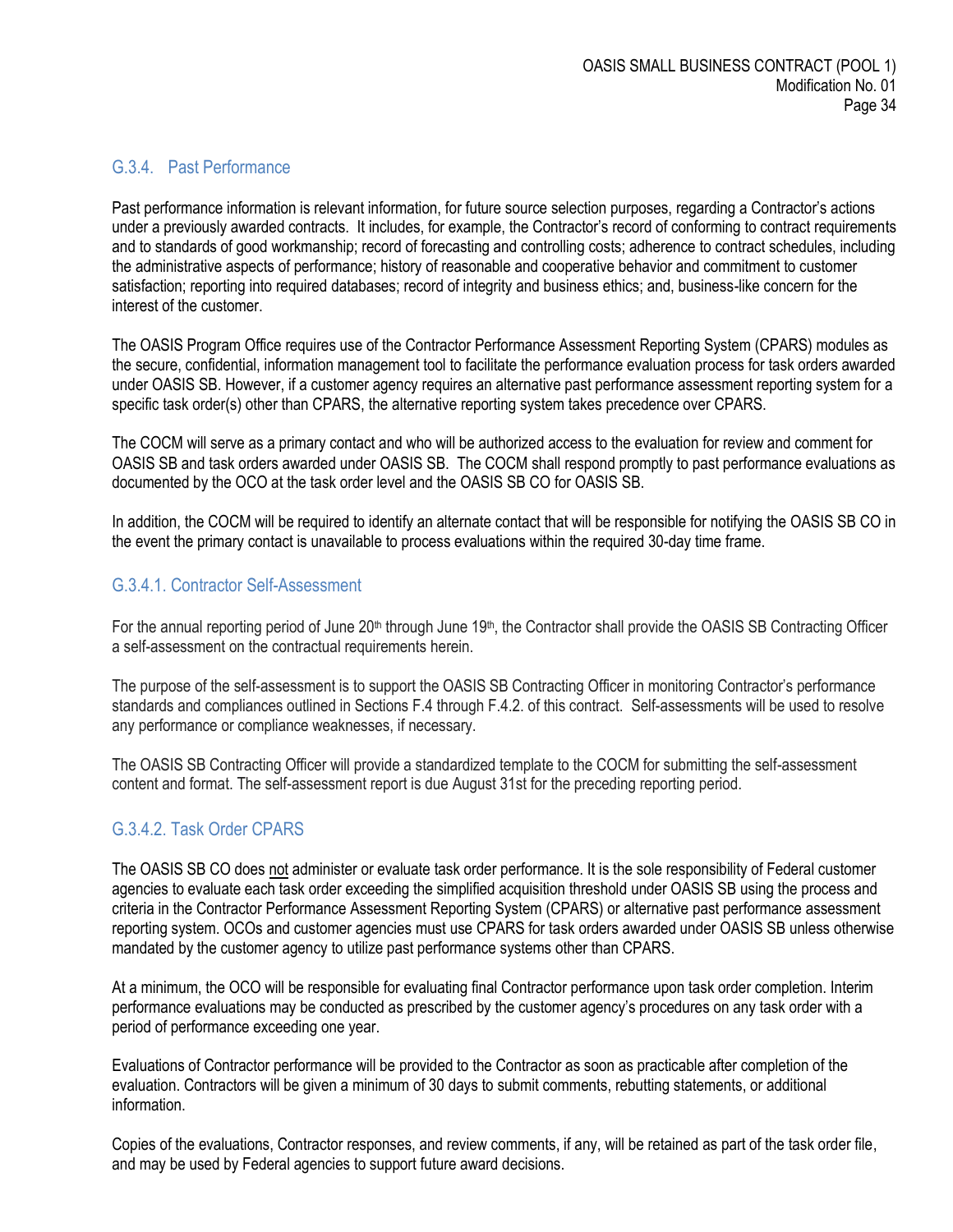#### <span id="page-34-0"></span>G.3.5. Insurance

The insurance coverage specified in FAR Subpart 28.3, Insurance, is the minimum insurance requirement for OASIS SB. Insurance coverage applies to the OASIS program as a whole (e.g. this requirement is cumulative across Pool(s) the Contractor has been awarded OASIS contracts under).

The OCO may require additional insurance coverage or higher limits specific to a task order awarded under OASIS SB. If the task order does not specify any insurance coverage amounts, the minimum insurance requirements in FAR Subpart 28.3 shall apply to the task order. OCOs must tailor insurance coverage clauses, provisions, and other applicable terms and conditions specific to each task order's contract type, solicitation, and award.

The Contractor must maintain the minimum insurance coverage for the entire term of OASIS SB. The Contractor shall notify the OASIS SB CO and designated OCO for affected task orders, in writing, if there are any changes in the status of their insurance coverage and provide the reasons for the change and copies of ACORD Form, Certificate of Liability Insurance, as applicable.

The OASIS SB CO will maintain a record of each OASIS SB Contractor's status of insurance coverage for the OCO. Only those Contractors that meet the insurance coverage requirements on task order solicitations shall be eligible to compete.

#### <span id="page-34-1"></span>G.3.6. Mergers, Acquisitions, Novations, and Change-Of-Name Agreements

If a Contractor merges, is acquired, or recognizes a successor in interest to Government contracts when Contractor assets are transferred; or, recognizes a change in a Contractor's name; or, executes novation agreements and change-of-name agreements by a CO other than the OASIS SB CO, the Contractor must notify the OASIS SB CO and provide a copy of the novation or other any other agreement that changes the status of the Contractor. This notification, if applicable, applies once to the OASIS CO and not for each Pool the Contractor has an award under.

## <span id="page-34-2"></span>G.3.7. Responsibility and FAPIIS

The Contractor shall maintain sufficient resources and meet the responsibility standards and Contractor qualifications set forth in FAR Part 9, Contractor Qualifications, to continue performance under the OASIS program.

Subject to FAR 52.209-9, Updates of Publicly Available Information Regarding Responsibility Matters, the Contractor shall update the information in the Federal Awardee Performance and Integrity Information System (FAPIIS) on a semi-annual basis, throughout the term of OASIS SB, by posting the required information in the System for Award Management (SAM) database. This update applies for each Pool the Contractor has an award under.

## <span id="page-34-3"></span>G.3.8. VETS-4212 Reports

Subject to FAR 22.1303, Applicability, and FAR 52.222-37, Employment Reports on Veterans, the Vietnam Era Veterans' Readjustment Assistance Act (VEVRAA) Contractors and Subcontractors to report annually to the Department of Labor the number of employees in their workforces, by job category and hiring location, who are qualified covered veterans. VEVRAA also requires Contractors and Subcontractors to report the number of new hires during the reporting period who are qualified covered veterans.

Contractors shall submit a VETS-4212 report annually to the DOL VETS-4212 website and provide confirmation to the OASIS SB CO, even if the Contractor has no covered veterans or new employees to report during the reporting period.

This report applies for the OASIS Program as a whole, not for each Pool the Contractor has an award under.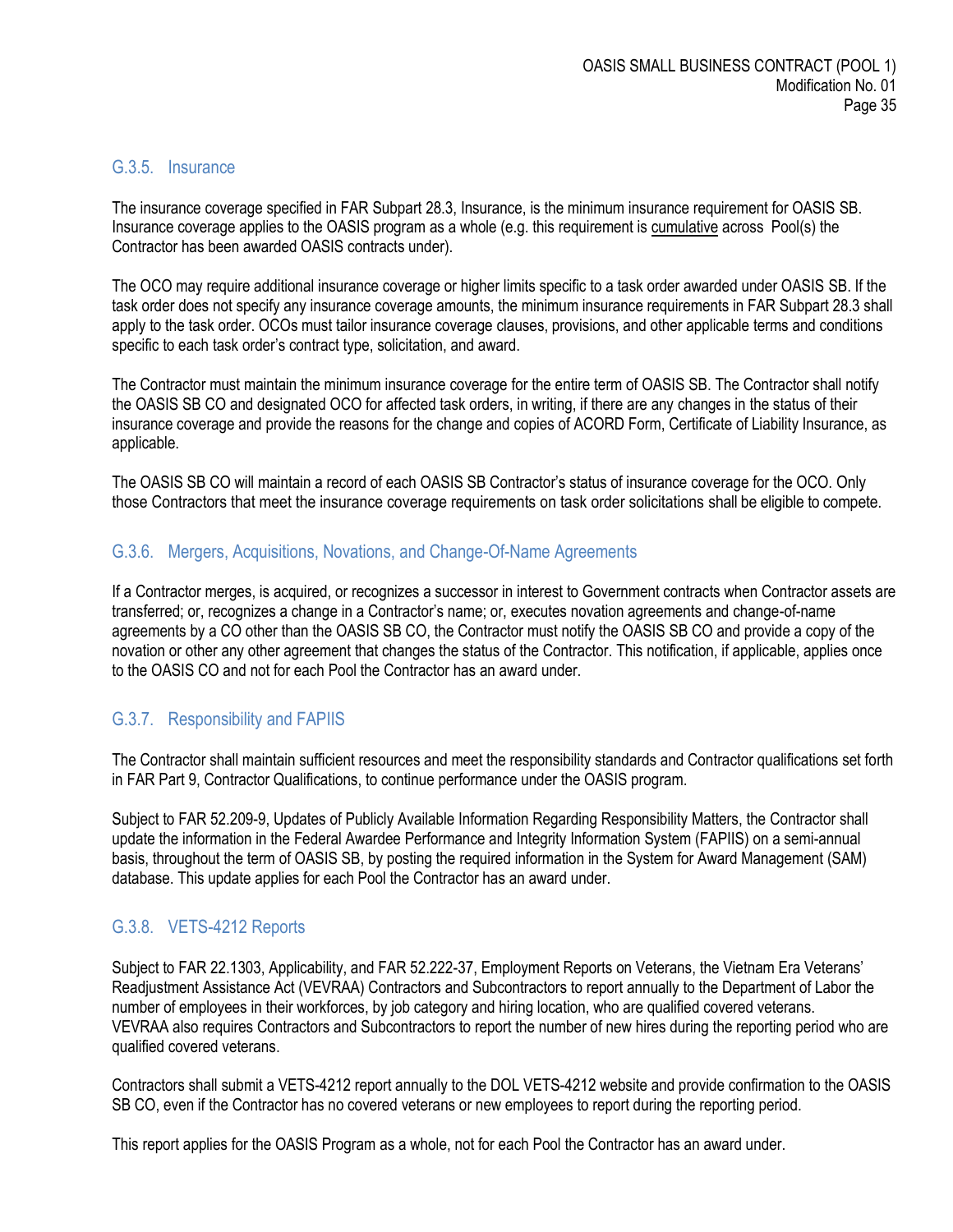#### <span id="page-35-0"></span>G.3.9. FSRS Reports

Subject to FAR 52.204-10, Reporting Executive Compensation and First-Tier Subcontract Awards, Contractors are required to file a Federal Funding Accountability and Transparency Act (FFATA) Sub-Award Report by the end of the month following the month in which the prime Contractor awards any sub-contract greater than \$25,000 into the FFATA Sub-Award Reporting System (FSRS). This reporting applies for each Pool the Contractor has an award under.

#### <span id="page-35-1"></span>G.3.10. Post Award Small Business Program Re-Representation

Subject to FAR 52.219-28, Post-Award Small Business Program Re-Representation; the Contractor shall re-represent its size status upon the occurrence of any of the following:

- 1. Within 30 days after execution of a novation agreement
- 2. Within 30 days after a merger or acquisition that does not require a novation, and
- 3. Within 60 to 120 days prior to the end of the fifth year and prior to exercising Option I

The Contractor shall re-represent its size status in accordance with the size standard in effect at the time of this rerepresentation that corresponds to the North American Industry Classification System (NAICS) code assigned to the Pool(s) that corresponds to the Contractor's respective OASIS SB Multiple Award Contract Number(s).

The Contractor shall make the re-representation by validating and updating all its representations in the Representations and Certifications section of the System for Award Management (SAM) and its other data in SAM, as necessary, to ensure that they reflect the Contractor's current status. The Contractor shall also notify the OASIS SB Contracting Officer in writing, within the timeframes specified above.

#### *Novation Agreements or Mergers or Acquisitions that does not require a Novation:*

After the execution of a novation agreement or, after a merger or acquisition that does not require a novation, if the Contractor's size standard changes from a small business concern to other than a small business concern and the Contractor has active task orders, including the exercise of options and modifications at the task order level, the Contractor shall be placed in Dormant Status immediately in accordance with Section H.16. After all the active task orders are closed out, the Contractor shall be Off-Ramped in accordance with Section H.17. Furthermore, if a Contractor's size standard changes from a small business concern to other than a small business concern after a novation agreement or, after a merger or acquisition that does not require a novation, the Contractor shall not be eligible for Lateral Pool Ramping in accordance with Section H.15.1. or, Vertical Contract On-Ramping in accordance with Section H.15.2.

Upon a novation, merger, or acquisition, if the successor Contractor's size standard remains a small business concern, the successor Contractor will automatically inherit the duties and responsibilities of the predecessor Contractor under the NAICS code assigned to the Pool(s) that corresponds to the Contractor's respective OASIS SB Multiple Award Contract Number(s).

#### *Prior to the end of the Fifth-Year and Exercising Option I:*

At the end of the fifth year of this contract and prior to exercising Option I, if the Contractor's size standard changes from a small business concern to other than a small business concern and the Contractor has active task orders, including the exercise of options and modifications at the task order level, the Contractor shall continue performance of active task orders, but not have their OASIS SB Option exercised. However, the Contractor may be eligible for Lateral Pool Ramping in accordance with Section H.15.1. or, Vertical Contact On-Ramping in accordance with Section H.15.2.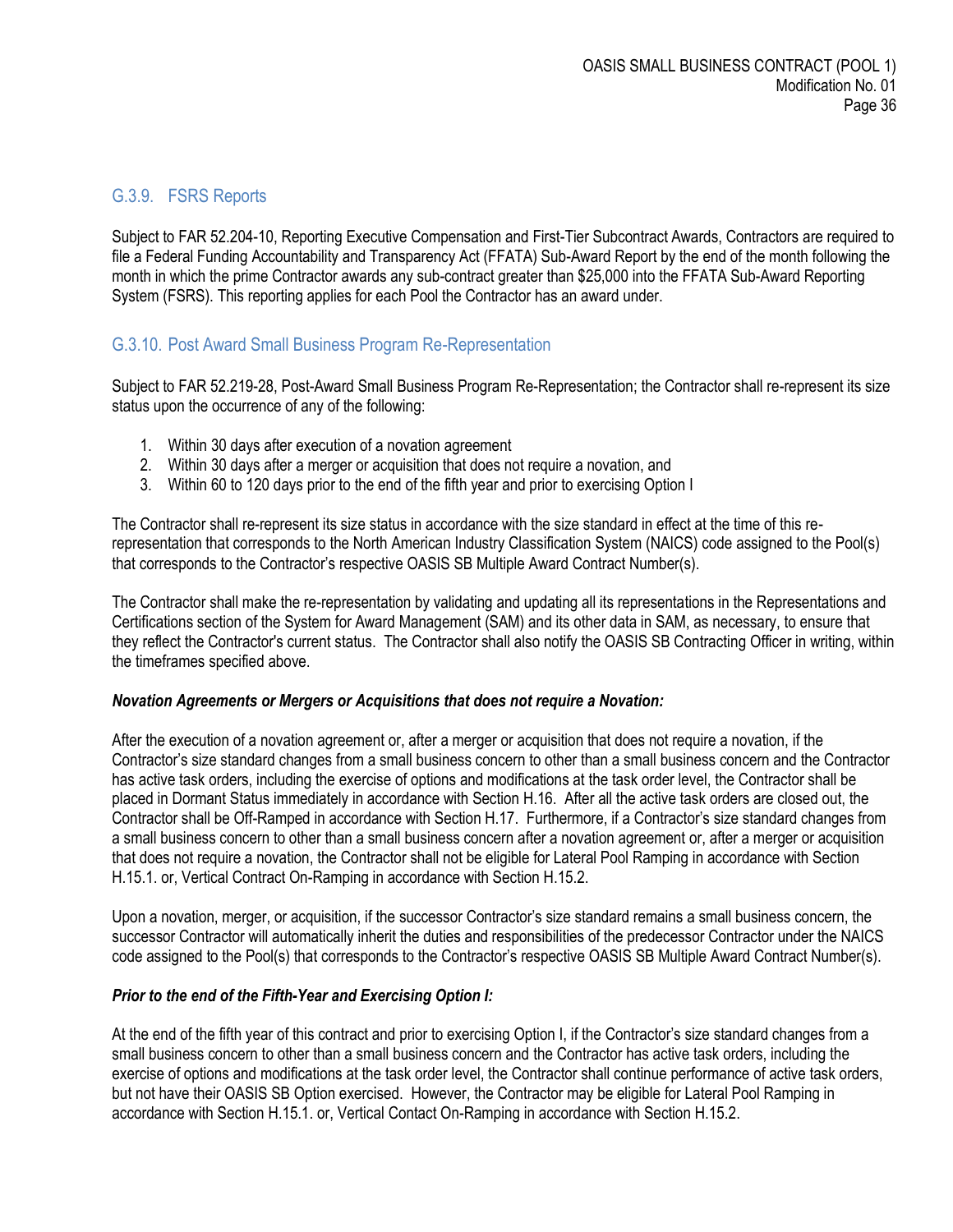Upon re-certification at the end of the fifth year of this contract, if the Contractor's size standard remains a small business concern and the Contractor's Option Determination is determined justifiable by the OASIS SB Contracting Officer in accordance with Section G.5., the Contractor's Option I will be exercised and the Contractor will remain a small business concern under the Pool(s) that correspond to the Contractor's respective OASIS SB Multiple Award Contract Number(s) for the remaining period of performance of the contract.

# <span id="page-36-0"></span>G.4. OASIS SB AND TASK ORDER CLOSE-OUTS

OASIS SB contracts will be closed out upon the close-out of all task orders awarded under OASIS SB and all CAF fees submitted.

The OCO is responsible for closing out their task orders under OASIS SB. Task order close-out will be accomplished within the procedures set forth in FAR Part 4, Administrative Matters, and FAR Part 42, Contract Administration and Audit Services, and other agency specific regulatory supplements.

The OCO is encouraged to utilize FAR Subpart 42.708, Quick-Closeout Procedures, to the maximum extent practicable. The OCO has the authority to negotiate settlement of indirect costs in advance of the determination of final indirect cost rates if the task order is physically complete and the amount of unsettled indirect cost to be allocated to the task order is relatively insignificant. A determination of final indirect costs under quick-closeout procedures shall be final for the task order it covers and no adjustment shall be made to other task orders for over-or under-recoveries of costs allocated or allocable to the task order covered by the agreement. Once agreement for quick-closeout is reached on an individual task order, a bilateral modification will be issued to close out the task order.

The Contractor agrees to cooperate with the OCO to close out task orders as soon as practical after expiration, cancellation, or termination. The Contractor must report all task order close outs in the CPRM (See Section G.3.2.5.).

# <span id="page-36-1"></span>G.5. OPTION DETERMINATION

After the initial contract term of 5 years, OASIS SB has included an option to extend the term of the contract in order to demonstrate the value it places on quality performance by providing a mechanism for continuing a contractual relationship with a successful Contractor that performs at a level which meets or exceeds GSA's quality performance expectations.

In recognition of exceptional contract and task order performance of a particular Contractor during their initial 5 year term of performance, the Government will consider exercising a Contractor's Option I, for an additional 5 year term of performance.

The option determination for each Contractor will be based on FAR Subpart 17.207 for exercising the option term; the overall quality of the Contractor's past performance under OASIS SB and task orders awarded against OASIS; meeting the deliverable and compliance standards; and maintaining a strategic partnership between the OASIS SB Contractors, GSA personnel, and Federal customers to identify and achieve reciprocal goals.

(END OF SECTION G)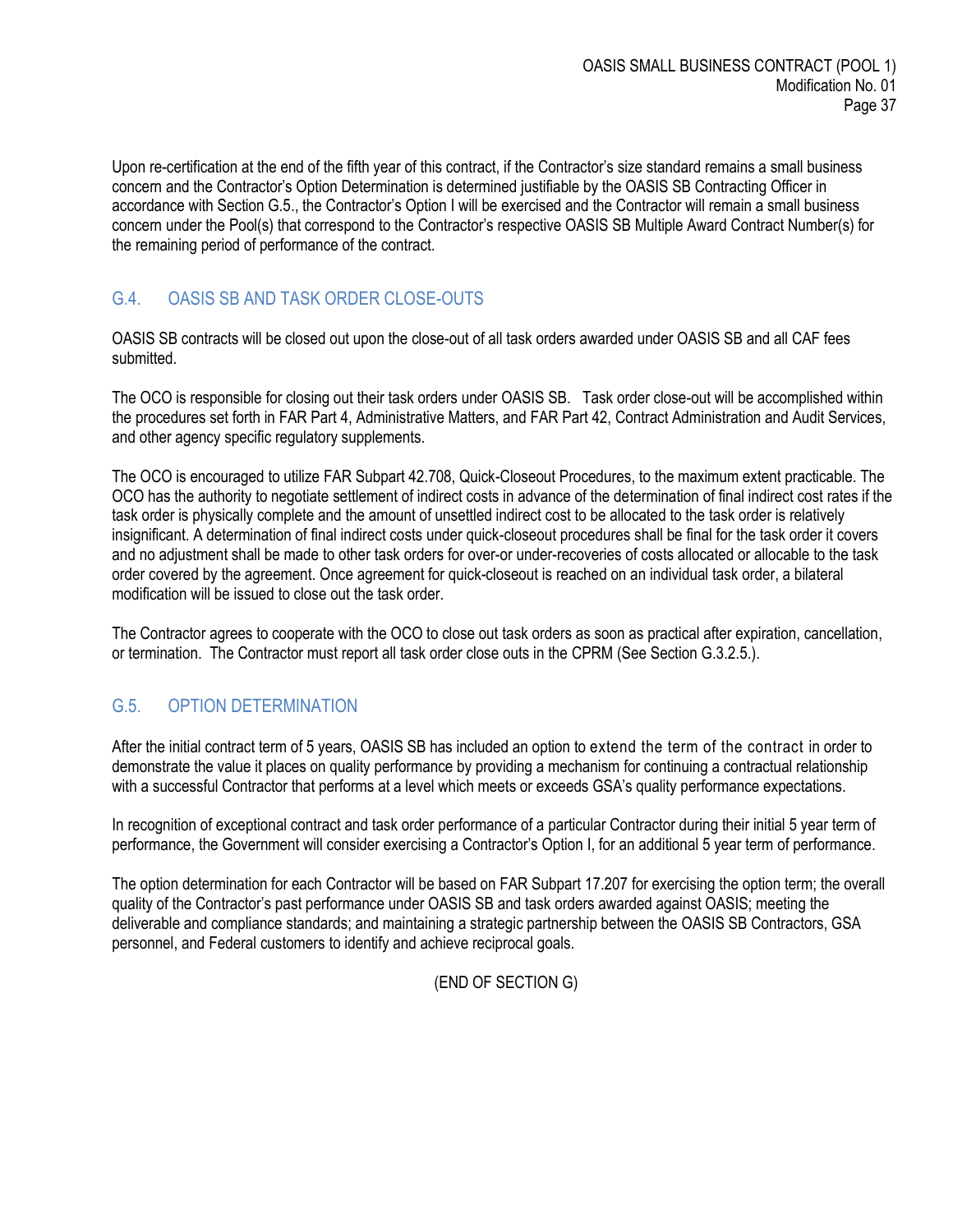# **SECTION H - SPECIAL CONTRACT REQUIREMENTS**

# <span id="page-37-1"></span><span id="page-37-0"></span>H.1. BACKGROUND

This section provides special contract requirements for OASIS SB and each task order placed under OASIS SB for the most effective and efficient streamlined ordering processes for customer agencies and to facilitate the overall quality and success of professional service based solutions.

Clauses and other requirements regarding special contract requirements may be designated by the OCO at the task order level.

#### <span id="page-37-2"></span>H.2. OBSERVANCE OF FEDERAL HOLIDAYS

The Contractor shall observe Federal holidays and other days identified in this section unless otherwise indicated in individual task orders. The Government observes the following days as holidays:

- 1. New Year's Day
- 2. Birthday of Martin Luther King Jr. Day
- 3. Washington's Birthday
- 4. Memorial Day
- 5. Independence Day
- 6. Labor Day
- 7. Columbus Day
- 8. Veterans Day
- 9. Thanksgiving Day, and
- 10. Christmas Day

In addition to the days designated as holidays, the Government may also observe the following days:

1. Any day designated by Federal Statute; Executive Order; or President's Proclamation

Notwithstanding holidays and Government closures, the Contractor shall perform in accordance with the terms established in OASIS SB and associated task orders.

## <span id="page-37-3"></span>H.3. ORDERING PROCEDURES

All task orders under OASIS SB must:

- 1. Be awarded by an OCO with a Delegation of Procurement Authority (DPA) or by a Contractor authorized to use the OASIS SB Contracts as a Government Source of Supply
- 2. Be within the scope of Section C and all other terms and conditions of the OASIS SB contract
- 3. Be solicited and awarded under the proper NAICS Code and corresponding OASIS SB MA-IDIQ Contract Number (See Section H.4.)
- 4. Identify the proper Product Service Code (See Section H.5.) and,
- 5. Comply with the OASIS SB Contract, OASIS SB DPA Training, OASIS SB Ordering Guide, the Ordering Procedures in FAR Subpart 16.505, Ordering, and other applicable agency specific regulatory supplements

The OCO must tailor all optional and agency supplemental clauses, provisions, and other applicable terms and conditions specific to the task order solicitation and award (See Section I.1 Task Order Clauses).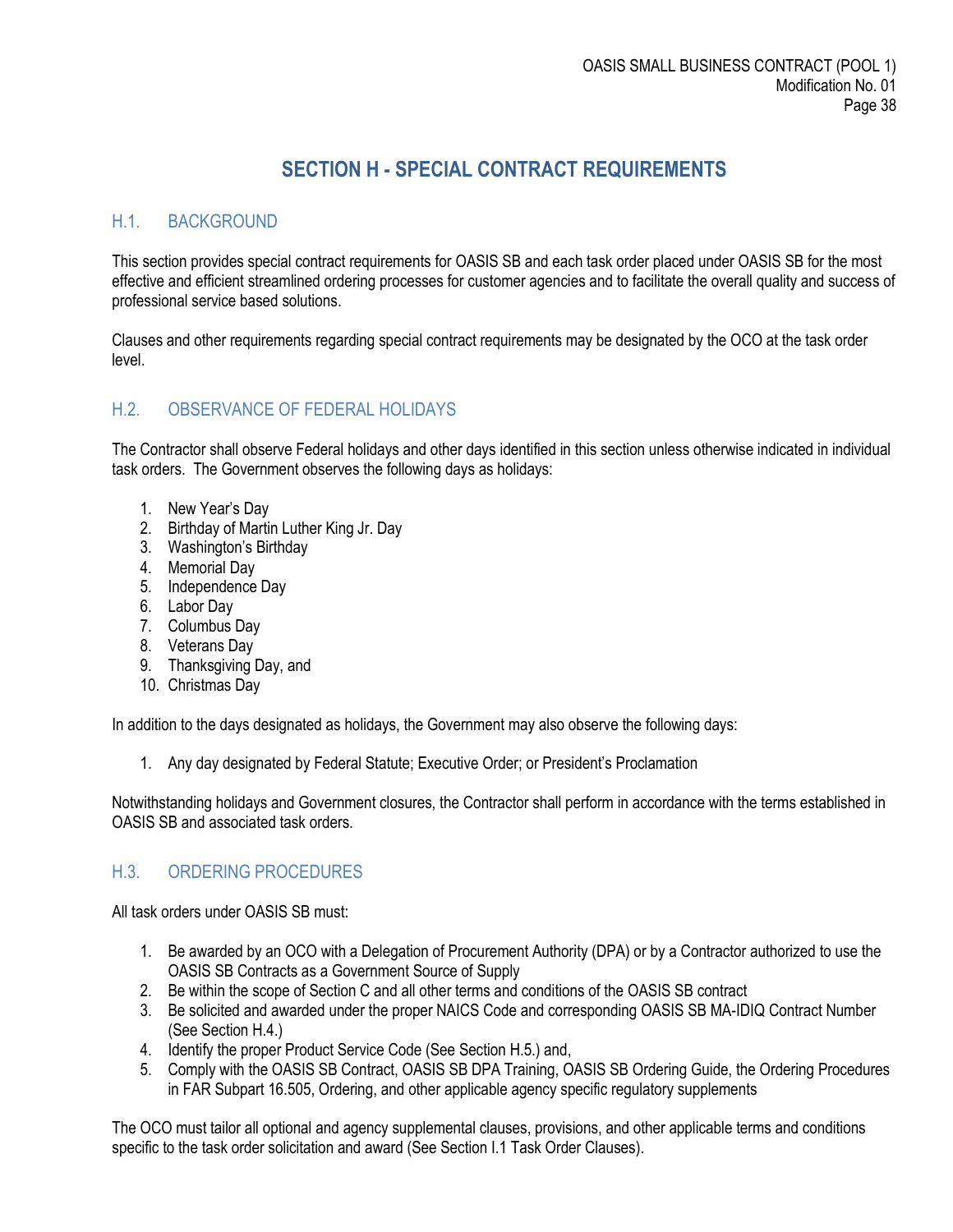All costs associated with the preparation, presentation, and discussion of the Contractor's proposal in response to a task order solicitation will be at the Contractor's sole and exclusive expense and each task order will be funded by the ordering agency at the task order level.

# <span id="page-38-0"></span>H.3.1. Set-Asides Based on Socio-Economic Group

OASIS SB is a total small business set-aside contract. In addition to total small business set-asides, OASIS SB set-asides can be based on specific socio-economic groups.

An OASIS SB task order solicitation may be a sole-source direct award for a specific socio-economic group or a competitive set-aside for a specific socio-economic group when it is anticipated that offers will be obtained from at least two responsible small business concerns within a specific socio-economic group.

Socio-economic groups eligible for a direct award or a competitive set-aside are identified as follows:

- 1. \* 8(a) business development participants
- 2. HUBZone small business concerns
- 3. Service-disabled veteran-owned small business (SDVOSB) concerns
- 4. \*\* Economically disadvantaged women-owned small business (EDWOSB) concerns eligible under the Womenowned Small Business Program and Repository
- 5. \*\* Women-owned small business (WOSB) concerns eligible under the WOSB Program and Repository

OASIS SB Contractor's socio-economic status and eligibility for direct awards and set-asides under this contract is specific to OASIS SB. Do not use SAM.gov, E-Library, or any other method to determine the socio-economic eligibility of contractors under OASIS SB. A current list of all eligible contractors by Socio-Economic Category and Pool specific to this contract is located at www.gsa.gov/oasis under tab "Contact OASIS Contractors"; document "How to issue a Socio-Economic RFP".

In the event of any regulatory changes during the duration of OASIS SB, the OASIS SB CO reserves the right to unilaterally modify OASIS SB to reflect the change at no additional cost to the Government.

\* For 8(a) set-asides, separate offer and acceptance letters to the Small Business Administration (SBA) are not required.

\*\* EDWOSB and WOSB direct award and competitive set-asides are subject to specific North American Industry Classification System (NAICS) industry groups in which EDWOSBs and WOSBs are underrepresented. The eligible NAICS Codes for EDWOSB and WOSB direct awards and set-asides are subject to change by the SBA. A current list of eligible EDWOSB and WOSB set-asides specific to the NAICS codes under this contract is located at www.gsa.gov/oasis under tab "Contact OASIS" Contractors"; document "How to issue a Socio-Economic RFP".

#### <span id="page-38-1"></span>H.4. NORTH AMERICAN INDUSTRY CLASSIFICATION SYSTEM (NAICS)

The Office of Management and Budget's (OMB's) North American Industry Classification System (NAICS) is a coding system for classifying where services are performed by type of economic activity in order to analyze economic data and promote uniformity in describing the economy.

The Small Business Administration (SBA) assigns a business size standard to each NAICS code, which is usually stated in number of employees or average annual receipts, to represent the largest size that a business (including its subsidiaries and affiliates) may be to remain classified as a small business by the SBA in order to qualify for small business socio-economic programs.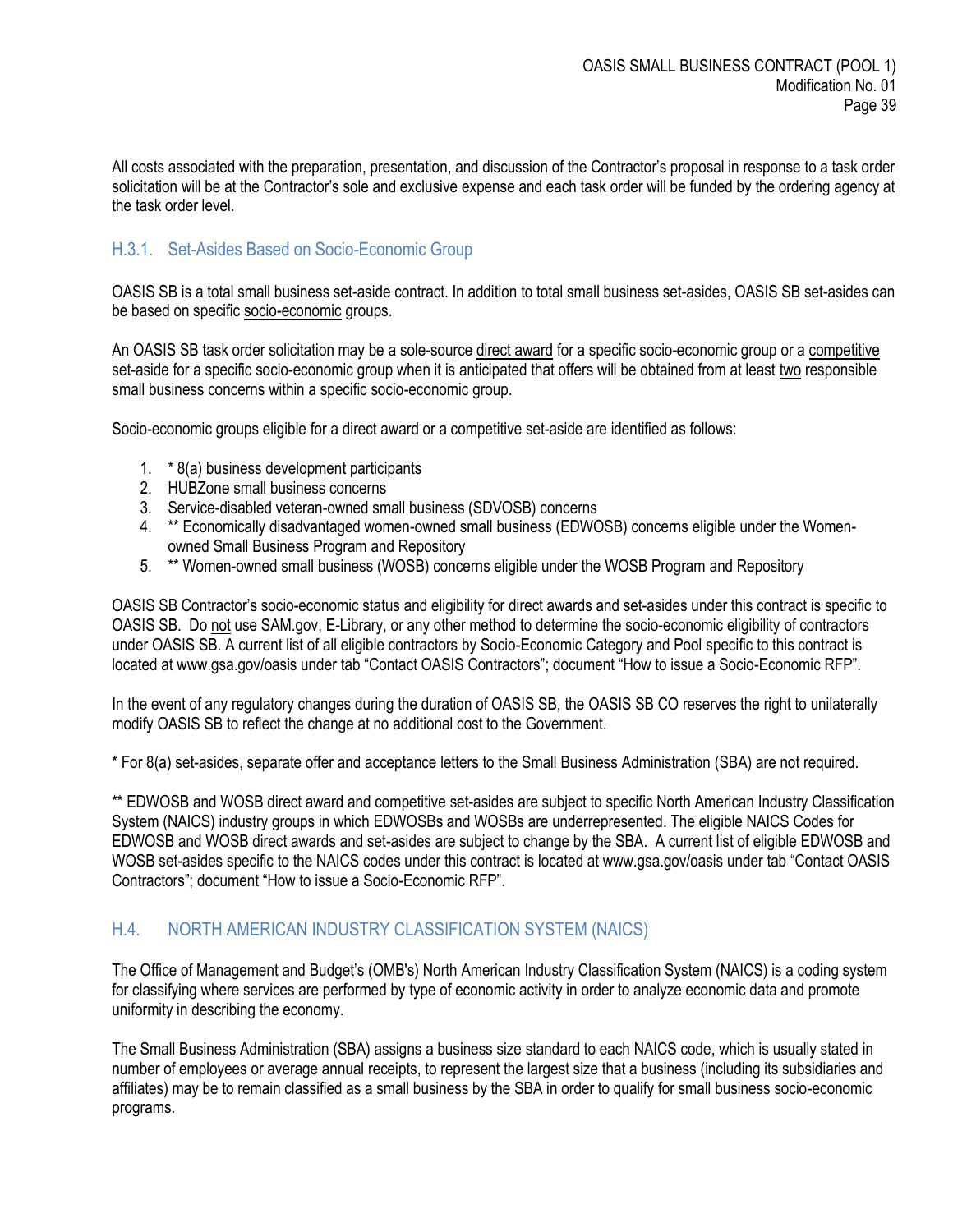NAICS Codes and small business size standards are periodically updated and revised by SBA. If SBA revises NAICS Code(s) and small business size standard(s) that are within the scope of OASIS SB during the term of OASIS SB, the OASIS SB CO may need to update the OASIS SB MA-IDIQ task order contracts to reflect the updated NAICS Code(s) and small business size standards(s).

#### <span id="page-39-0"></span>H.4.1. Pool 1 NAICS Codes

All NAICS Codes associated to this contract are grouped under the small business size standard of \$15 Million and identified in Section H.4.2.

#### <span id="page-39-1"></span>H.4.2. Predominant Task Order NAICS Determination

The OCO has the responsibility to determine which predominant NAICS code applies to a task order solicitation, whether or not the task order is unrestricted or set-aside, including the type of socio-economic set-aside if applicable, and whether or not the solicitation is sole-source or competitive. If the solicitation could be classified in two or more NAICS codes with the same or different size standard, the OCO shall only apply the NAICS code and corresponding size standard for the industry accounting for the greatest percentage of anticipated task order price/cost.

Under this contract, the OCO must identify a predominate Pool 1 NAICS Code and \$15 Million Business Size Standard from the table below in the task order solicitation and report the NAICS Code in the Federal Procurement Data System (FPDS).

The OCO must provide fair opportunity to all Contractors under Pool 1 for solicitation purposes, unless an exception to fair opportunity under Pool 1 has been properly executed. Ordering Procedures at FAR 16.505 apply.

**Only Pool 1 NAICS Codes are eligible to be selected as the predominate NAICS Code for task orders solicited under this contract and only Pool 1 Contractors are eligible to receive solicitations and task order awards under this contract.**

| <b>POOL 1</b>                  |                                                                                  |  |  |  |
|--------------------------------|----------------------------------------------------------------------------------|--|--|--|
| (\$15M Business Size Standard) |                                                                                  |  |  |  |
| <b>NAICS CODE</b>              | <b>NAICS TITLE</b>                                                               |  |  |  |
| 541330                         | <b>Engineering Services</b>                                                      |  |  |  |
| 541360                         | Geophysical Surveying and Mapping Services                                       |  |  |  |
| 541370                         | Surveying And Mapping (Except Geophysical) Services                              |  |  |  |
| 541380                         | <b>Testing Laboratories</b>                                                      |  |  |  |
| 541611                         | Administrative Management and General Management Consulting Services             |  |  |  |
| 541612                         | Human Resources Consulting Services (2007), Human Resources and Executive Search |  |  |  |
|                                | Consulting Services (2002)                                                       |  |  |  |
| 541613                         | <b>Marketing Consulting Services</b>                                             |  |  |  |
| 541614                         | Process, Physical Distribution, and Logistics Consulting Services                |  |  |  |
| 541618                         | <b>Other Management Consulting Services</b>                                      |  |  |  |
| 541620                         | <b>Environmental Consulting Services</b>                                         |  |  |  |
| 541690                         | Other Scientific and Technical Consulting Services                               |  |  |  |
| 541810                         | <b>Advertising Agencies</b>                                                      |  |  |  |
| 541820                         | <b>Public Relations Agencies</b>                                                 |  |  |  |
| 541830                         | Media Buying Agencies                                                            |  |  |  |
| 541840                         | <b>Media Representatives</b>                                                     |  |  |  |
| 541850                         | <b>Outdoor Advertising</b>                                                       |  |  |  |
| 541860                         | Direct Mail Advertising                                                          |  |  |  |
| 541870                         | <b>Advertising Material Distribution Services</b>                                |  |  |  |
| 541890                         | Other Services Related to Advertising                                            |  |  |  |
| 541910                         | Marketing Research and Public Opinion Polling                                    |  |  |  |
| 541990                         | All Other Professional, Scientific, and Technical Services                       |  |  |  |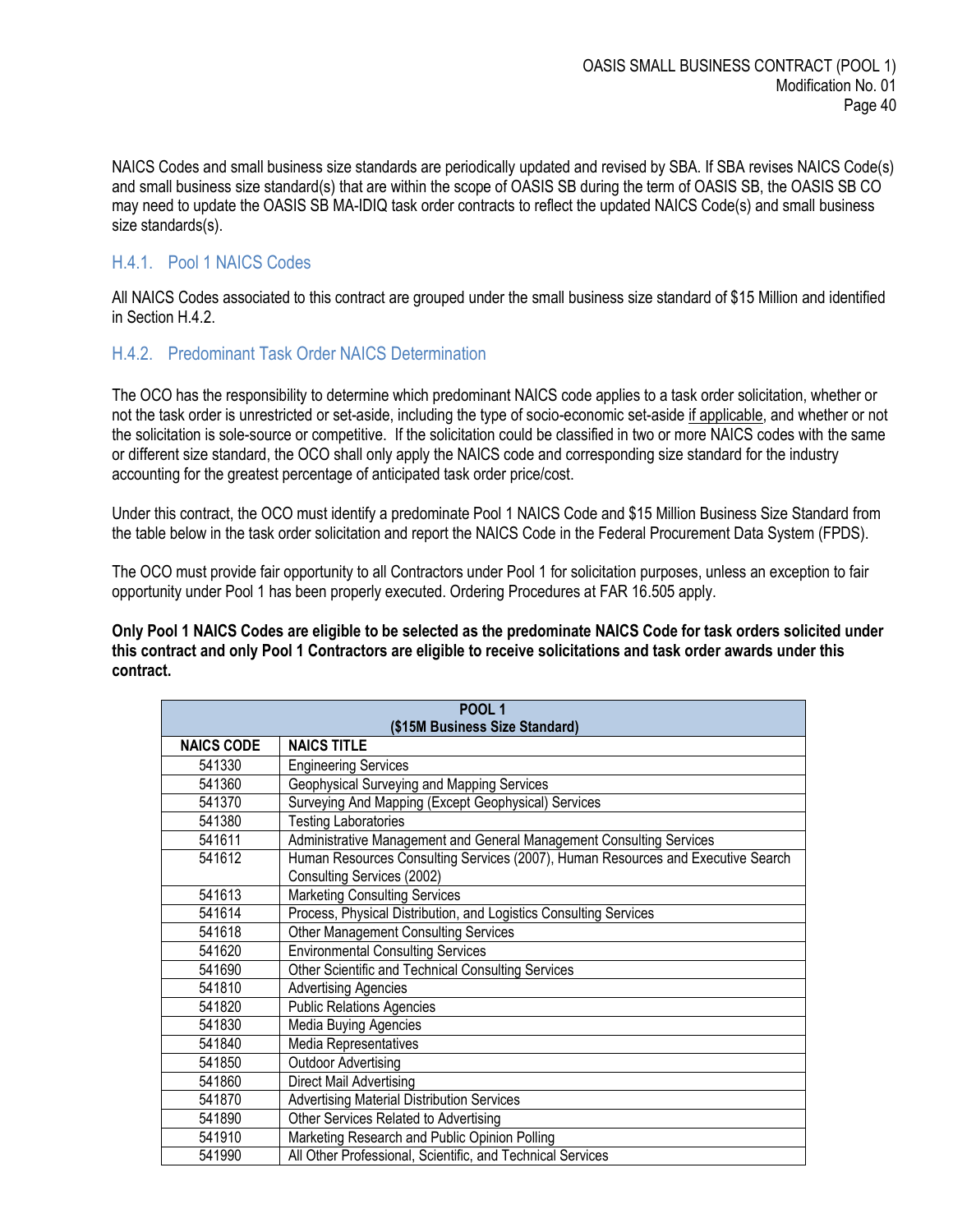# <span id="page-40-0"></span>H.5. PRODUCT SERVICE CODES (PSC)

The PSC represents what products, services, and/or research and development (R&D) was purchased by the federal government for each task order award reported in the Federal Procurement Data System (FPDS).

The scope of OASIS SB spans across many PSCs, however, the primary PSC selected must be based on the predominant service that is being purchased.

The CPRM reporting system facilitates compliance with proper PSC reporting for all federal agencies, including DoD's taxonomy for the acquisition of services that maps PSCs into 6 separate Portfolio Groups, such as, Knowledge Based Services; Facility Related Services; Transportation Services; Medical Services, Electronics & Communication Services; and Equipment Related Services.

The OCO must identify the PSC in the task order solicitation and report the PSC in the Federal Procurement Data System (FPDS).

The Contractor shall enter the PSC in CPRM for each task order award.

## <span id="page-40-1"></span>H.6. SYSTEMS, CERTIFICATIONS, AND CLEARANCES

Acceptable Accounting Systems are mandatory for all Contractors on OASIS SB. All other Systems, Certifications, and Clearances are optional; however, Contractors are encouraged to acquire the following Systems, Certifications, and Clearances for the benefit of customer agencies.

All Systems, Certifications, and Clearances must be maintained at the Contractors current level at time of award or higher throughout the period of performance of OASIS SB. For example, if a Contractor received an evaluation credit for having an Approved Purchasing System and CMMI Level 3 certification at time of award, then the Contractor must maintain an Approved Purchasing System and CMMI Level 3 certification level or higher for the life of OASIS SB.

Failure to meet the following deliverables, reports, or compliance standards may result in activation of Dormant Status and/or result in a Contractor being Off-Ramped (See Sections H.16. and H.17.).

For each Contractor, the OASIS Program Office will maintain a current list of all applicable Systems, Certifications, and Clearances for the OCO upon request.

#### <span id="page-40-2"></span>H.6.1. Acceptable Accounting System

An acceptable accounting system is a system that is approved by the OASIS SB CO, in consultation with the Defense Contract Audit Agency (DCAA), and provides for the proper segregation, identification, accumulation, and allocation of direct and indirect costs for government procurements

Acceptable Accounting Systems are mandatory. The Contractor must maintain an acceptable accounting system for the entire term of OASIS SB. The Contractor shall notify the OASIS SB CO and designated OCO for affected task orders, in writing, if there are any changes in the status of their accounting system and provide the reasons for the change and copies of audit reports, as applicable.

Only those Contractors that maintain an acceptable accounting system, as approved by the OASIS SB CO, shall be eligible for task order solicitations.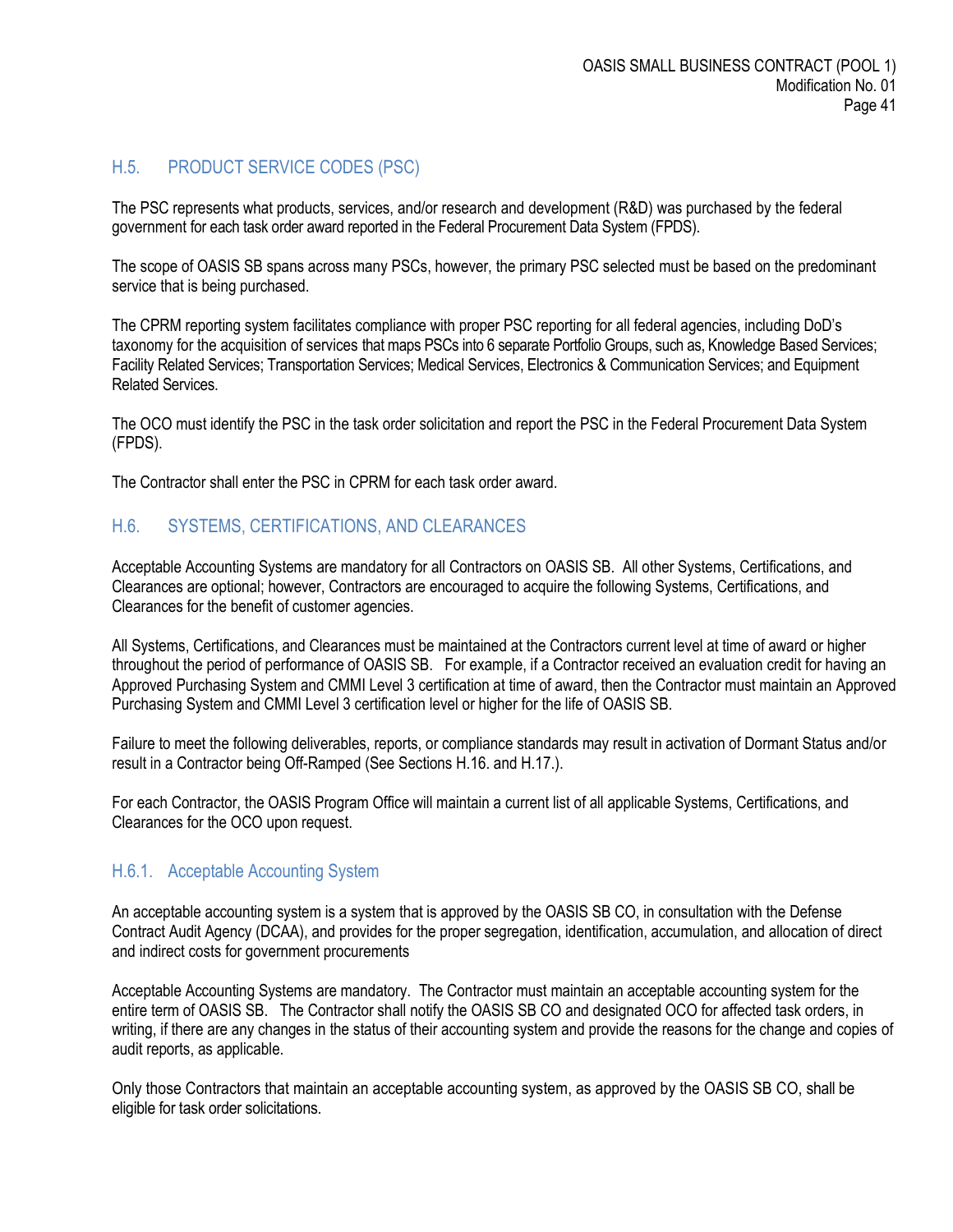#### <span id="page-41-0"></span>H.6.2. Acceptable Estimating System

An estimating system is a system that includes policies, procedures, and practices for budgeting and planning controls, and generating estimates of costs and other data included in proposals submitted to customers in the expectation of receiving contract awards.

An acceptable estimating system means an estimating system that is:

- 1. Maintained, reliable, and consistently applied
- 2. Produces verifiable, supportable, documented, and timely cost estimates that are an acceptable basis for negotiation of fair and reasonable prices
- 3. Is consistent with and integrated with the Contractor's related management systems
- 4. Is subject to applicable financial control systems

An Acceptable Estimating System is not mandatory; however, Contractors are encouraged to have an acceptable estimating system approved by the Defense Contract Management Agency (DCMA) or other cognizant auditor for the entire term of OASIS SB. The Contractor shall notify the OASIS SB CO and designated OCO for affected task orders, in writing, if there are any changes in the status of their estimating system and provide the reasons for the change and copies of audit reports, as applicable.

#### <span id="page-41-1"></span>H.6.3. Reserved

## <span id="page-41-2"></span>H.6.4. Forward Pricing Rate Agreements, Forward Pricing Rate Recommendations, and Approved Billing Rates

Billing rates and final indirect cost rates may be used in reimbursing indirect costs under cost-reimbursement task orders and in determining progress payments under fixed-price task orders.

A Forward Pricing Rate Agreement (FPRA) means a written agreement to make certain rates available during a specified period for use in pricing contracts or modifications. These rates represent reasonable projections of specific costs that are not easily estimated for, identified with, or generated by a specific contract, contract end item, or task. These projections may include rates for such things as direct labor, indirect costs, material obsolescence and usage, and material handling.

A Forward Pricing Rate Recommendation (FPRR) means a set of rates and factors unilaterally established by the ACO for use by the Government in negotiations or other contract actions when forward pricing rate agreement negotiations have not been completed or when the Contractor will not agree to a forward pricing rate agreement.

Approved Billing Rates means an indirect cost rate established temporarily for interim reimbursement of incurred indirect costs and adjusted as necessary pending establishment of final indirect cost rates.

For Time and Material, Labor-Hour, and Cost Reimbursement (all types) task orders solicited and awarded under OASIS SB, Contractors are encouraged to execute a FPRA and/or approved billing rates to the maximum extent practicable. Contractors may use FPRRs when an FPRA has not been negotiated.

The Contractor shall notify the OASIS SB CO and designated OCO for affected task orders, in writing, if there are any changes in the status of their FPRA, FPRR, and/or approved billing rates and provide the reasons for the change and copies of audit reports, as applicable.

FPRA, FPRR, and/or Approved Billing Rates will not be disclosed on the OASIS SB website. Only the OCO will have access to this information upon request.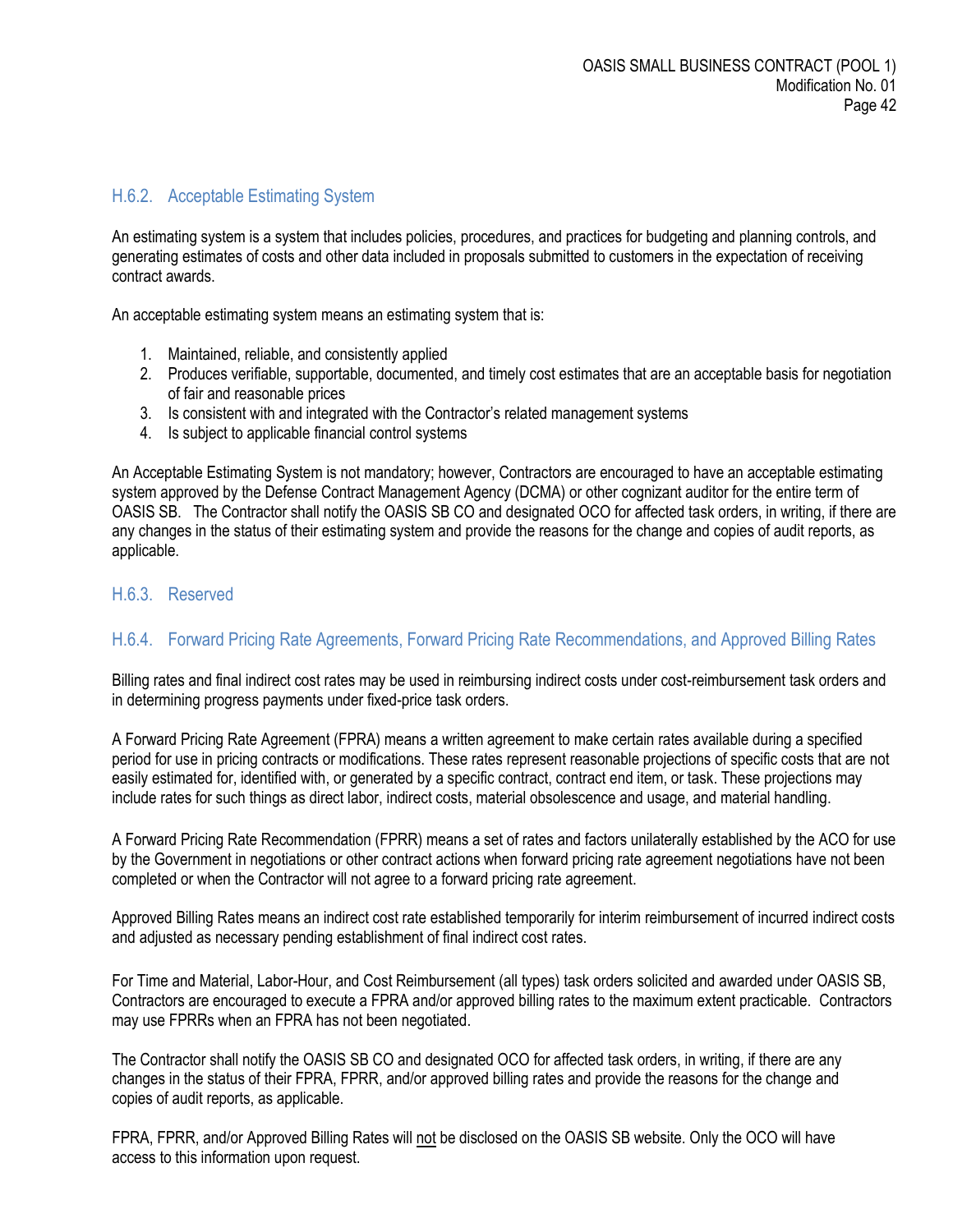#### <span id="page-42-0"></span>H.6.5. Approved Purchasing System

An approved purchasing system means the Contractor's purchasing system has been approved under a Contractor Purchasing System Review (CPSR) for efficiency and effectiveness with which the Contractor spends Government funds and complies with Government policy when subcontracting.

Advance notification requirements for subcontracting and consent to subcontract are not required when a Contractor has an approved purchasing system unless otherwise requested by the OCO on an individual task order or task orders with no subcontracting possibilities or for commercial items acquired under FAR Part 12.

An Approved Purchasing System is not mandatory; however, Contractors are encouraged to have a purchasing system approved by the Defense Contract Management Agency (DCMA) or other cognizant Government administration office for the entire term of OASIS SB.

The Contractor shall notify the OASIS SB CO and designated OCO for affected task orders, in writing, if there are any changes in the status of their purchasing system and provide the reasons for the change and copies of CPSR reports, as applicable.

#### <span id="page-42-1"></span>H.6.6. Earned Value Management System

An earned value management system (EVMS) means a project management tool that effectively integrates the project scope of work with cost, schedule and performance elements for optimum project planning and control. The qualities and operating characteristics of EVMS are described in American National Standards Institute /Electronics Industries Alliance (ANSI/EIA) Standard-748.

An EVMS is not mandatory; however, Contractors are encouraged to have an EVMS ANSI/EIA Standard-748 during the entire term of OASIS SB. The Contractor shall notify the OASIS SB CO, in writing, if there are any changes in the status of their EVMS and provide the reasons for the change and copies of audits by the Defense Contract Management Agency (DCMA) or other cognizant Government administration office, as applicable. If only part of a Contractor's organization is EVMS ANSI/EIA Standard-748 certified, the Contractor shall make the distinction between which business units or sites and geographic locations have been certified.

#### <span id="page-42-2"></span>H.6.7. ISO 9001:2008 Certification

International Organization for Standardization (ISO) 9001:2008 Certification specifies requirements for a quality management system to demonstrate the Contractor's ability to consistently meet the customer requirements as well as statutory and regulatory requirements.

An ISO 9001:2008 Certification is not mandatory; however, Contractors are encouraged to have ISO 9001:2008 Certification during the entire term of OASIS SB. The Contractor shall notify the OASIS SB CO, in writing, if there are any changes in the status of their ISO 9001:2008 Certification and provide the reasons for the change and copies of audits from an ISO 9001 Certification Body, as applicable. If only part of a Contractor's organization is ISO 9001:2008 certified, the Contractor shall make the distinction between which business units or sites and geographic locations have been certified.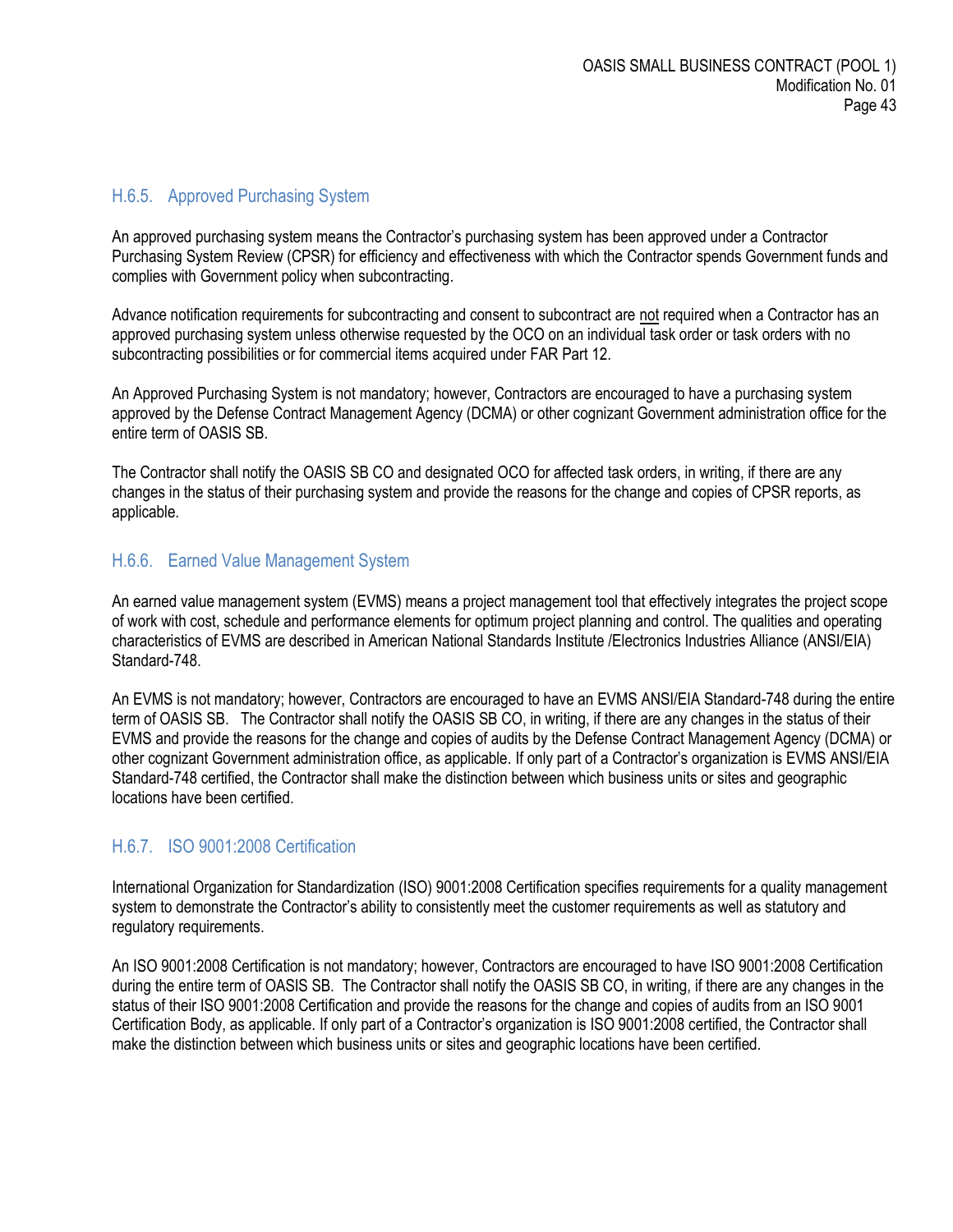## <span id="page-43-0"></span>H.6.8. ISO 17025 Certification

International Organization for Standardization (ISO) 17025 Certification is used by laboratories to implement a quality system aimed at improving their ability to consistently produce valid results.

An ISO 17025 Certification is not mandatory; however, Contractors who desire to compete for work involving laboratories within the research and development industry are encouraged to have ISO 17025 Certification during the entire term of OASIS SB. The Contractor shall notify the OASIS SB CO, in writing, if there are any changes in the status of their ISO 17025 Certification and provide the reasons for the change and copies of audits from an ISO 17025 Certification Body, as applicable. If only part of a Contractor's organization is ISO 17025 certified the Contractor shall make the distinction between which business units or sites and geographic locations have been certified.

#### <span id="page-43-1"></span>H.6.9. ISO 14001:2004 Certification

International Organization for Standardization (ISO) 14001:2004 Certification is applicable to any organization that wishes to establish, implement, maintain and improve their environmental management system and to assure itself of conformity with its stated environmental policy.

An ISO 14001:2004 Certification is not mandatory; however, Contractors who desire to compete for environmental related work are encouraged to have ISO 14001:2004 Certification during the entire term of OASIS SB. The Contractor shall notify the OASIS SB CO, in writing, if there are any changes in the status of their ISO 14001:2004 Certification and provide the reasons for the change and copies of audits from an ISO 14001:2004 Certification Body, as applicable. If only part of a Contractor's organization is ISO 14001:2004 certified, the Contractor shall make the distinction between which business units or sites and geographic locations have been certified.

## <span id="page-43-2"></span>H.6.10. AS9100 Certification

AS9100 Certification specifies requirements for a quality management system to demonstrate the Contractor's ability to consistently meet the customer requirements as well as statutory and regulatory requirements for the aerospace industry.

An AS9100 Certification is not mandatory; however, Contractors who desire to compete for work within the aerospace industry are encouraged to have AS9100 Certification during the entire term of OASIS SB. The Contractor shall notify the OASIS SB CO, in writing, if there are any changes in the status of their AS9100 Certification and provide the reasons for the change and copies of audits from an AS9100 Certification Body, as applicable. If only part of a Contractor's organization is AS9100 certified, the Contractor shall make the distinction between which business units or sites and geographic locations have been certified.

#### <span id="page-43-3"></span>H.6.11. CMMI Maturity Level Certification

Capability Maturity Model Integration (CMMI) is a 5 level approach to improve processes across projects, divisions, or an entire organization in the areas of acquisition, services, and/or development.

CMMI Certification is not mandatory; however, Contractors are encouraged to have CMMI Maturity Level 2 or higher in acquisition, services, and/or development during the entire term of OASIS SB. The Contractor shall notify the OASIS SB CO, in writing, if there are any changes in the status of their CMMI Level and provide the reasons for the change and copies of appraisals from a CMMI Instituted Certified Lead Appraiser, as applicable. If only part of a Contractor's organization is CMMI certified, the Contractor shall make the distinction between which business units or sites and geographic locations have been certified.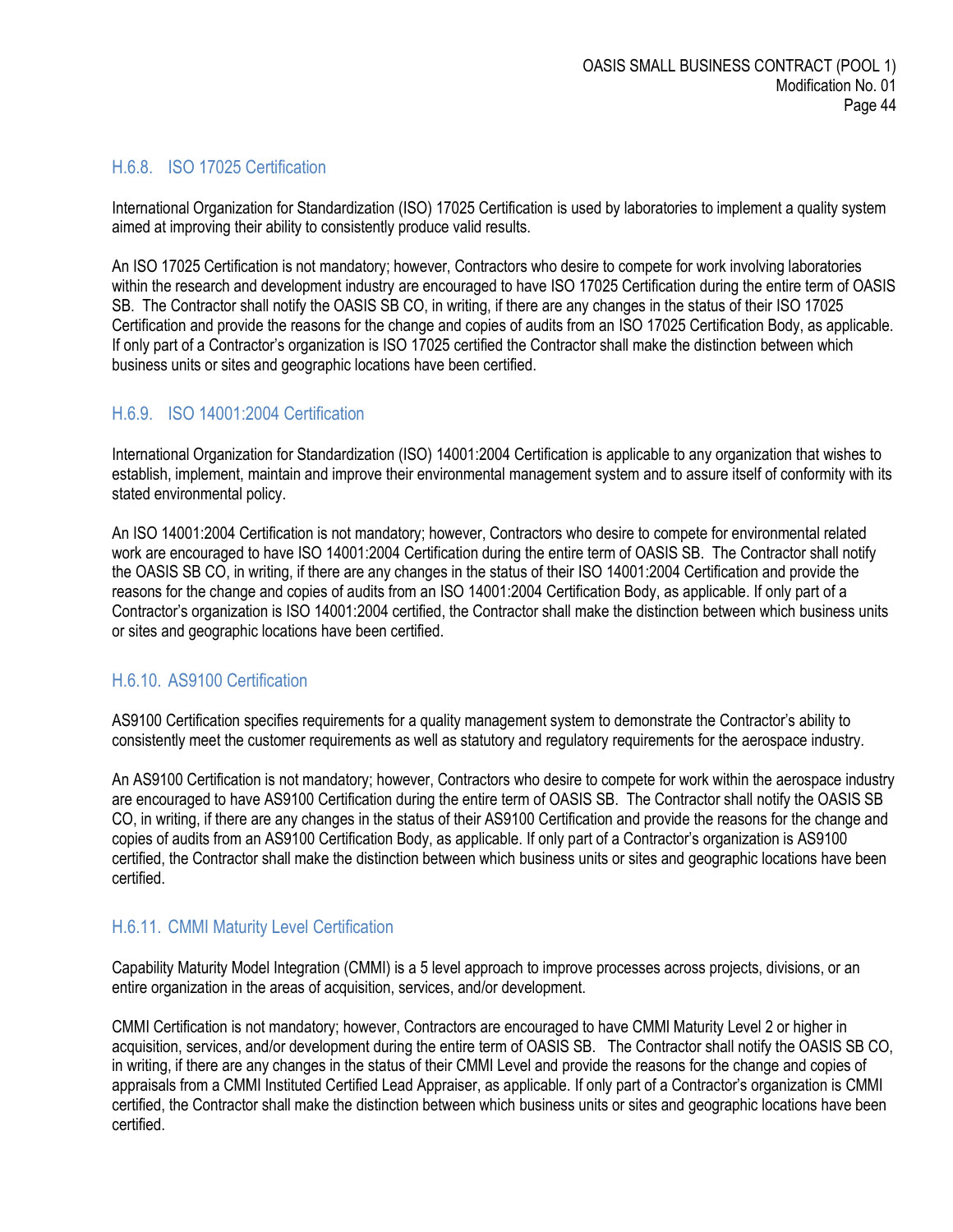#### <span id="page-44-0"></span>H.6.12. Meaningful Relationship Commitment Letters

If applicable, Meaningful Relationship Commitment Letter(s) (MRCL) establishes the relationship and commitments of performance for Contractors who share Systems, Certifications, and Clearances from other affiliates, divisions, or subsidiaries within a Contractor's internal corporate structure.

If applicable, the Contractor must maintain and honor each MRCL for the entire term of OASIS SB. The Contractor shall notify the OASIS SB CO, in writing, if there are any changes in the status of their internal corporate relationships or commitments and provide the reasons for the change.

If applicable, the Contractor's MRCLs are incorporated by reference into the OASIS SB contract and the OASIS Program Office will provide MRCLs for the OCO upon request.

#### <span id="page-44-1"></span>H.7. SECURITY CLEARANCE REQUIREMENTS

The OCO must tailor security requirements (both facility and employee), clauses, provisions, and other applicable terms and conditions specific to each task order's solicitation and award.

Only those Contractors that meet the required security clearance levels on individual task order solicitations are eligible to compete for such task orders.

In general, all necessary facility and employee security clearances shall be at the expense of the Contractor. In some cases, Government offices that conduct background investigations do not have a means for accepting direct compensation from Contractors and instead charge customer agencies for the background investigations. In these cases, the Contractor shall be flexible in establishing ways of reimbursing the Government for these expenses. The individual task order should specify the terms and conditions for reimbursement, if any, for obtaining security clearances. The Contractor shall comply with all security requirements in task orders awarded under OASIS SB.

#### <span id="page-44-2"></span>H.7.1. Facility Clearance Level

A facility clearance level (FCL) is when a Contractor's facility is eligible for access to classified information at the Confidential, Secret, or Top Secret level. The FCL includes the execution of a Department of Defense (DoD) Security Agreement (DD Form 441 and DD Form 441-1) and Certificate Pertaining to Foreign Interests (SF 328).

Under the terms of a FCL agreement, the Government agrees to issue the FCL and inform the Contractor as to the security classification of information to which the Contractor will have access. The Contractor, in turn, agrees to abide by the security requirements set forth in the National Industrial Security Program Operating Manual, commonly referred to as the NISPOM.

There are no mandatory levels of facility security clearance for Contractors under OASIS; however, task orders may require an FCL at any level, under OASIS SB.

The Contractor, at its own expense, must maintain their FCL by the Defense Security Service (DSS) for the entire term of OASIS SB. The Contractor shall notify the OASIS SB CO and designated OCO for affected task orders, in writing, if there are any changes in the status of their FCL and provide the reasons for the change. If only part of a Contractor's organization has a FCL, the Contractor shall make the distinction between which business units or sites and geographic locations have a FCL.

Only those Contractors that meet a required FCL level on task order solicitations shall be eligible to compete.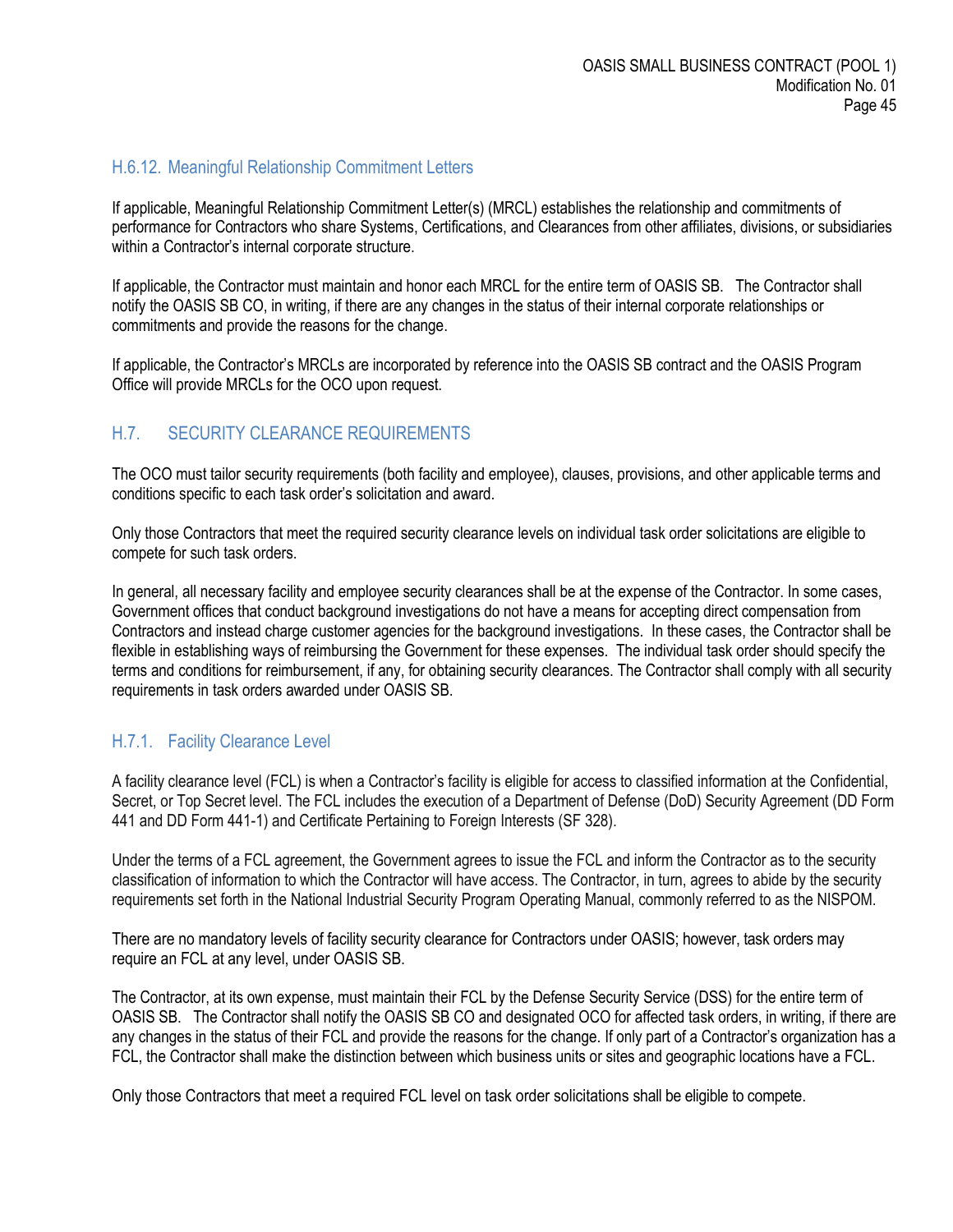# <span id="page-45-0"></span>H.7.2. Employee Security Clearance

Security clearances for Contractor employees, including Subcontractor employees, may require Confidential, Secret, Top Secret, Agency-Specific Clearances, and/or Special Background Investigations for Sensitive Compartmented Information or Special Access Programs. In such cases, the Contractor, at its own expense, is responsible for providing and maintaining personnel with the appropriate security clearances to ensure compliance with Government security regulations, as specified in the individual task order.

The Contractor shall fully cooperate on all security checks and investigations by furnishing requested information to verify the Contractor employee's trustworthiness and suitability for the position. Task orders containing classified work may also include a Contract Security Classification Specification, (i.e., DD Form 254 or civilian agency equivalent).

The Government has full and complete control over granting, denying, withholding or terminating security clearances for employees. The granting of a clearance shall not prevent, preclude, or bar the withdrawal or termination of any such clearance by the Government.

## <span id="page-45-1"></span>H.7.3. HSPD-12

When a Contractor or their Subcontractors are required to have physical access to a Federal controlled facility or access to a Federal information system, the Contractor shall comply with agency personal identity verification procedures in task orders that implement Homeland Security Presidential Directives-12 (HSPD-12).

# <span id="page-45-2"></span>H.8. SUSTAINABILITY

OASIS SB seeks to benefit from the use of sustainable management practices by Contractors including tracking and seeking continual reductions in energy usage, greenhouse gas emissions, water consumption, solid waste and hazardous waste, and other relevant environmental impacts and associated costs.

Use of these sustainable management practices results in lower environmental impacts of delivered products and services, helping customers meet sustainable acquisition requirements under Executive Order 13514: Federal Leadership in Environmental, Energy and Economic Performance, and its precursors, successors and related regulations.

Public disclosures of environmental impacts and sustainable management practices have been associated with increased operational efficiency, lower overhead costs, and reduced supply chain and other business risks for disclosing companies.

Sustainability disclosures can help OASIS SB customers understand the major environmental impacts of procured products and services, familiarize themselves with the available strategies for reducing these impacts, and design projects and task order requirements which incorporate these strategies.

GSA encourages Contractors to provide the location(s) (Internet URL or URLs) of one or more sources of publicly available information regarding its company-wide environmental impacts and sustainable management practices (sustainability disclosures) on the Contractor's OASIS SB webpage. In making sustainability disclosures, the Contractor is requested to utilize existing, widely recognized third-party sustainability reporting portals and services such as the Global Reporting Initiative (GRI) Sustainability Disclosure Database (database of corporate social responsibility (CSR) reports) and the Carbon Disclosure Project (CDP) Climate Change and Water Disclosure Questionnaires. Additionally, it is strongly encouraged that all sustainability disclosures be kept up-to-date and accurate.

These sustainability-related standards, including estimates of the lifecycle costs and environmental impacts of proposed solutions, may apply at the task order level.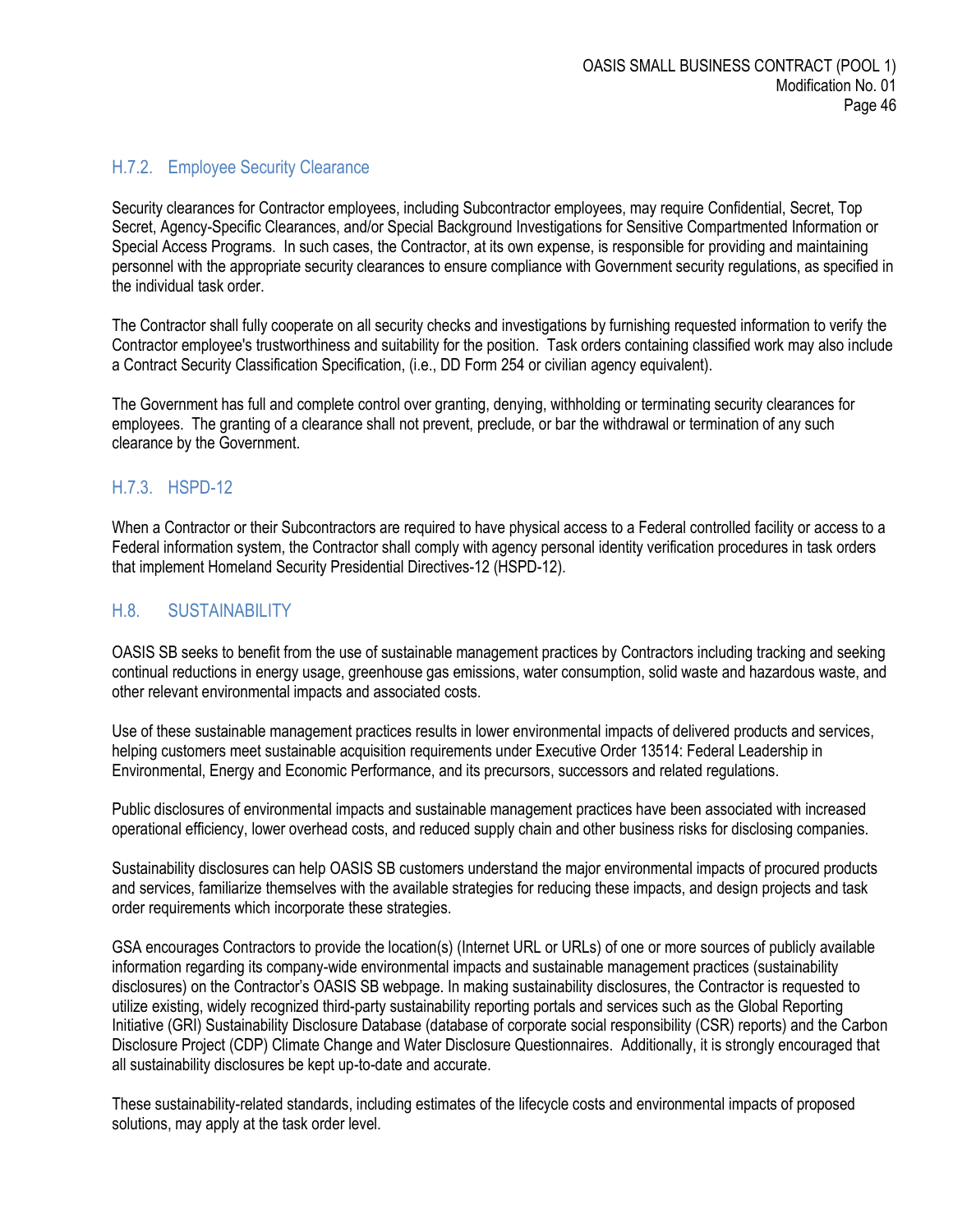#### <span id="page-46-0"></span>H.9. PROPRIETARY SOLUTIONS

Contractors are discouraged from proposing proprietary solutions in response to OASIS SB task order requirements that necessitate the Contractor's proprietary process, system, maintenance, and/or solution that would prevent competition at a future point or require sustained and non-competitive support.

If a proprietary solution is proposed by a Contractor for a given task order requirement, the Contractor shall mark their proposal accordingly and make it clear to the OCO all limitations and costs associated with the solution.

#### <span id="page-46-1"></span>H.10. LIMITATIONS ON SUBCONTRACTING

In performance of services awarded under OASIS SB, Limitations on Subcontracting, will be monitored and strictly enforced by the OASIS SB CO.

The Contractor shall invoice to the customer the Total Labor Dollars Subcontracted under each task order. The amount of Labor Dollars Subcontracted must be based on invoiced or actual payments to subcontractors, **NOT** on proposed or estimated amounts.

The Contractor's Limitations on Subcontracting performance will be monitored in accordance with the following criteria for each type of set-aside:

Total Small Business Set-Aside: In performance of all task orders combined as a Total Small Business Set-Aside, at least 50% of the cumulative average of all task order performance incurred for personnel shall be expended by the OASIS SB Prime Contractor. This requirement applies for each Pool the Contractor has an award under. (**Note:** For Total Small Business Set-Asides, each task order does not have to meet 50% unless otherwise specified by the OCO in their individual task order)

8(a) Set-Aside: In performance of each task order awarded as an 8(a) Set-Aside, at least 50 percent of the cost of contract performance incurred for personnel shall be expended for employees of the OASIS SB Prime Contractor.

EDWOSB Set-Aside: In performance of services each task order awarded as an EDWOSB Set-Aside, the OASIS SB Prime Contractor will perform at least 50 percent of the cost of the task order incurred for personnel with its own employees.

WOSB Set-Aside: In performance of services each task order awarded as a WOSB Set-Aside, the OASIS SB Prime Contractor will perform at least 50 percent of the cost of the task order incurred for personnel with its own employees.

HUBZone Set-Aside: In performance of each task order awarded as a HUBZone Set-Aside, at least 50 percent of the cost of personnel for contract performance will be spent for employees of the OASIS SB Prime Contractor or employees of other HUBZone small business concernsunder the NAICS Code assigned to the task order.

SDVOSB Set-Aside: In performance of each task order awarded as a SDVOSB Set-Aside, at least 50 percent of the cost of personnel for contract performance will be spent for employees of the OASIS SB Prime Contractor or employees of other service-disabled veteran-owned small business concerns under the NAICS Code assigned to the task order.

In the event any Limitations on Subcontracting regulations change during the duration of OASIS SB, the OASIS SB CO reserves the right to unilaterally modify OASIS SB to reflect the change at no additional cost to the Government.

The Contractor shall report Limitations on Subcontracting Data in the CPRM in accordance with Section G.3.2.1.4.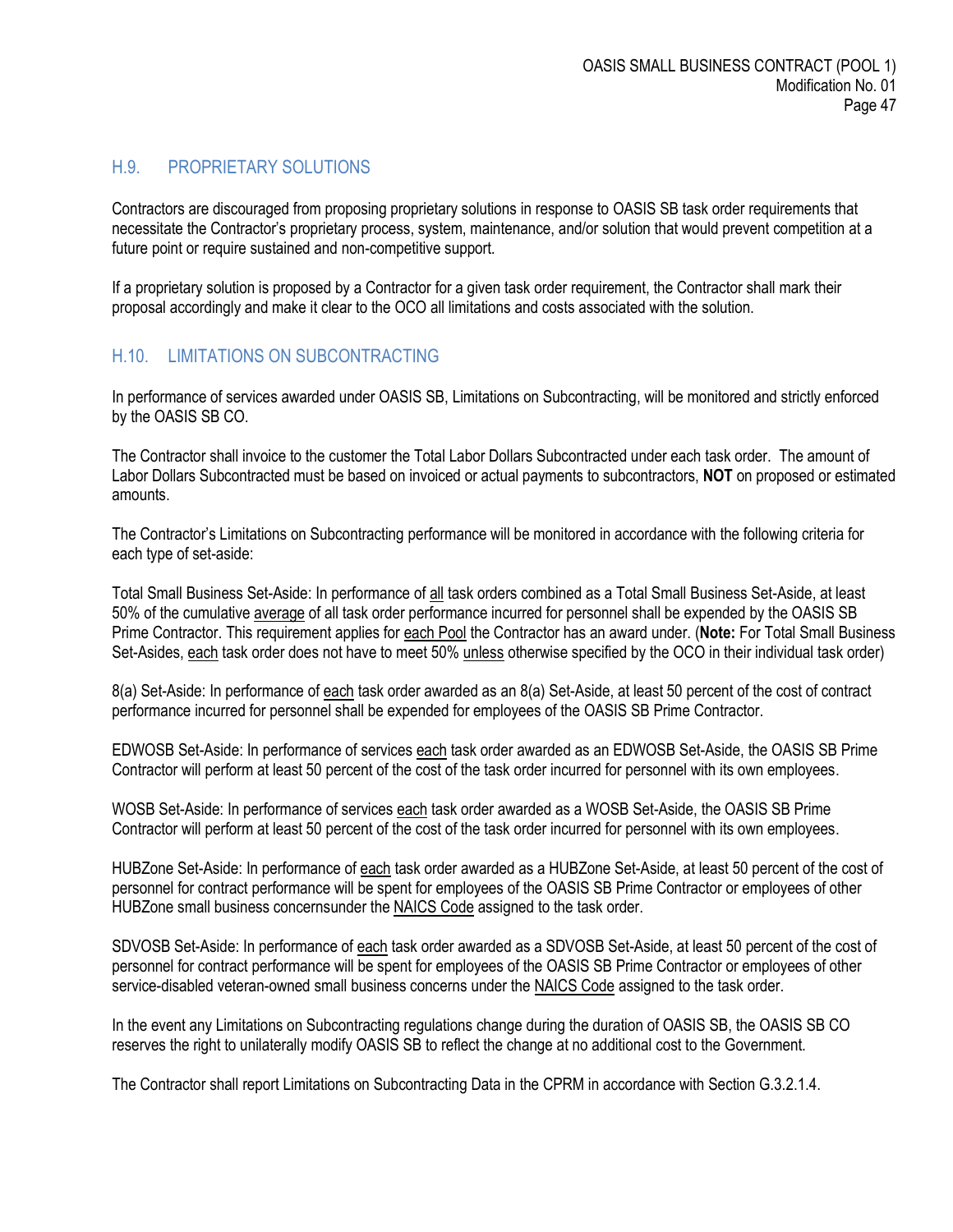## <span id="page-47-0"></span>H.11. PARTNERING

GSA intends to encourage the foundation of a cohesive partnership between the OASIS SB Contractors, GSA OASIS SB personnel, and Federal agency customers to identify and achieve reciprocal goals, with effective and efficient customerfocused service, in accordance with the terms of the OASIS SB contract.

Failure to attend meetings, maintain a Contractor OASIS SB webpage, or otherwise not comply with this section may result in activation of Dormant Status and/or result in a Contractor being Off-Ramped (See Sections H.16. and H.17.).

## <span id="page-47-1"></span>H.11.1. Meetings

From time to time, the Government may require Contractor attendance, including the attendance of Contractor Key Personnel, at meetings at various locations.

Meetings may be via web-casting, in-person at a government facility, a commercial conference center, or a mutually agreedupon Contractor facility on a rotational basis, as determined by the Government. Follow-up meetings may be held periodically throughout the duration of OASIS SB in order to assess performance against the goals and to reinforce partnering principles.

GSA may require up to four OASIS SB Program Management Review (PMR) meetings per year. The goal of the PMR meetings are to provide a platform for OASIS SB Contractors, OASIS SB staff, and other agency representatives to communicate current issues, resolve potential problems, discuss business and marketing opportunities, review future and ongoing GSA and Government-wide initiatives, and address OASIS SB fundamentals. Any Contractor costs associated to PMR Meetings shall be at no direct cost to the Government.

## <span id="page-47-2"></span>H.11.2. GSA OASIS SB Webpage

GSA will establish an OASIS SB website for the purposes of informing our customers, stakeholders, and the general public of the attributes and procedures for OASIS SB.

The GSA OASIS SB webpage will include, but not be limited to, the following:

- 1. General overview of the attributes of OASIS SB
- 2. The OASIS SB conformed contract through the latest modification (Sections B through J)
- 3. GSA Key Personnel point of contact (POC) information (Names, Titles, Phone Numbers, E-mail Addresses)
- 4. Contractor Key Personnel POC information (Names, Titles, Phone Numbers, E-mail Addresses)
- 5. List of Contractor Numbers, Company Names by NAICS Pools and MA-IDIQ task order contracts, and direct POC for issuing task order solicitations by an OCO
- 6. Delegation of Procurement Authority (DPA) process for the OCO
- 7. OASIS SB Training and Ordering Guides
- 8. Sample procurement templates for the OCO
- 9. Scope review process for the OCO
- 10. Statistical information by Agency and Contractor
- 11. Links to other mandatory websites for reporting purposes or ordering procedures
- 12. List of Contractors not eligible for solicitations and awards due to Dormant Status or Off-Ramped, if necessary.
- 13. List of Contractors eligible for Socio-Economic set-asides by type of category
- 14. Frequently Asked Questions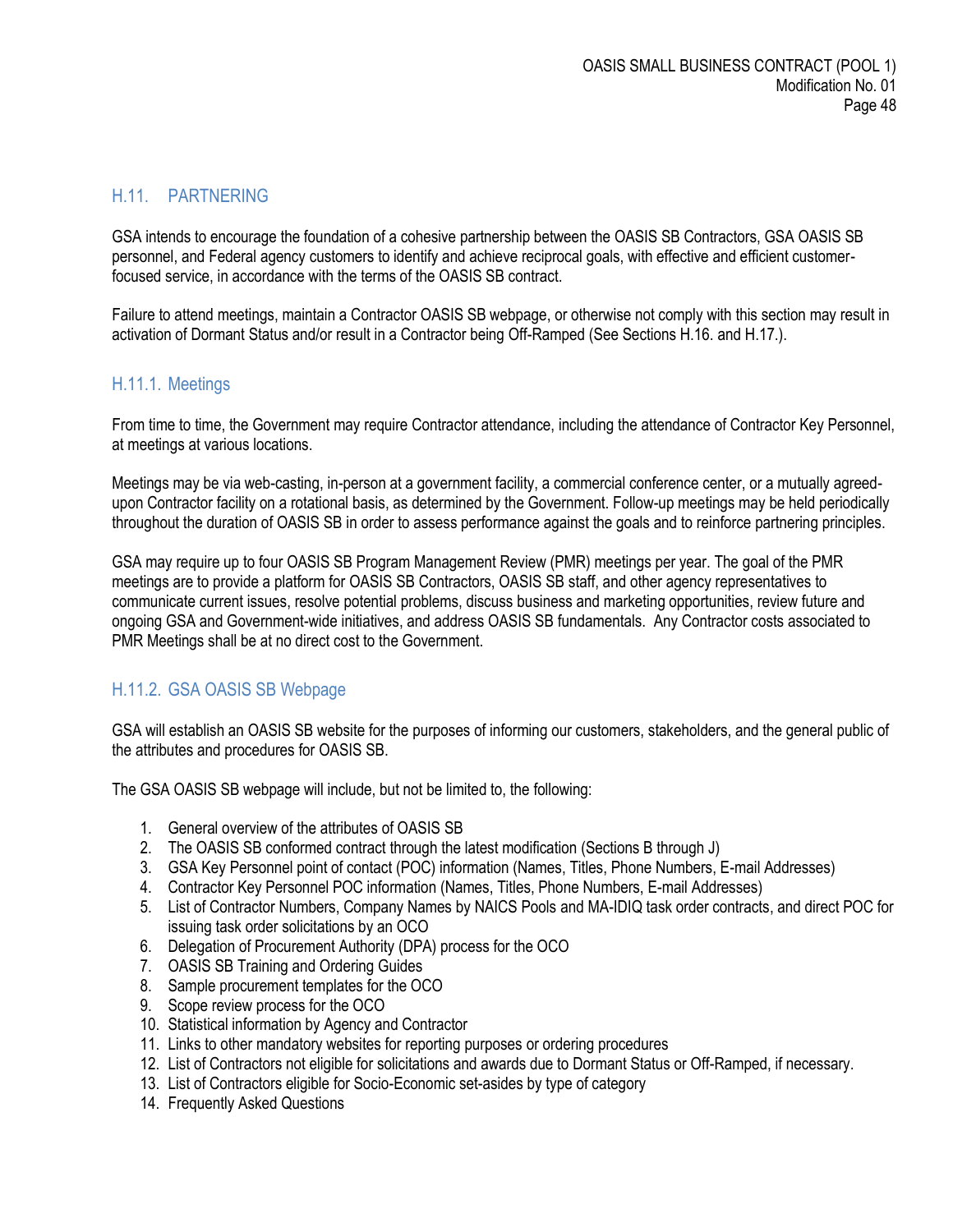#### <span id="page-48-0"></span>H.11.3. Contractor OASIS SB Webpage

Within 30 days of the Notice to Proceed, the Contractor shall develop and maintain a current, publicly available webpage accessible via the Internet throughout the term of OASIS SB and task orders awarded under OASIS SB. The Contractor shall make their OASIS SB webpage Rehabilitation Act Section 508 compliant.

The purpose of the webpage is for the Contractor to communicate with potential customers regarding the Contractor's ability to provide professional support services under OASIS SB.

At a minimum, this webpage must include, but is not limited to the following:

- 1. Link to the GSA OASIS SB webpage
- 2. General Overview of OASIS
- 3. OASIS SB related marketing materials and news releases
- 4. Contractor Capabilities for OASIS
- 5. Contractor Key Personnel POC information (Names, Titles, Phone Numbers, E-mail Addresses)
- 6. The OASIS SB conformed contract through the latest modification (Sections B through J) in Adobe format
- 7. The OASIS SB Contract's Awarded DUNS Number and CAGE Code
- 8. Sustainability Disclosures, if any

#### <span id="page-48-1"></span>H.11.4. Marketing

The Contractor must maintain participation by actively pursuing work and competing for task order solicitations under OASIS SB.

The Contractor may develop company specific OASIS SB brochures for distribution at trade shows, conferences, seminars, etc., and distribute printed materials to enhance awareness of OASIS SB.

The Contractor may participate in various conferences and trade shows to facilitate outreach efforts for federal agency customers and to aid in the marketing of OASIS SB.

All marketing, promotional materials, and news releases in connection with OASIS SB or task order awards under OASIS SB, including information on the Contractor's OASIS SB webpage, may be co-branded with marks owned or licensed by the Contractor and GSA, as long as the Contractor complies with GSAM 552.203-71, Restriction on Advertising.

GSA reserves the right to review, and must approve, any marketing, promotional materials, or news releases by a Contractor that is OASIS SB related, including information on the Contractor's OASIS SB webpage.

#### <span id="page-48-2"></span>H.11.5. Minimum Task Order Awards or Estimated Value

Starting from the date of the OASIS SB Notice-to-Proceed, the Contractor shall attain a minimum of 3 task order awards or a total task order estimated value of \$20M (total estimated value of all task orders inclusive of all options) prior to the exercise of Option I under OASIS SB.

This requirement applies to the OASIS program as a whole (e.g. this requirement is cumulative across all task orders awarded under the Pool(s) the Contractor has been awarded OASIS SB contracts under).

In the event a Contractor is on-ramped to the contract after original contract award, the number of expected task order awards to be attained shall be proportionate with the amount of time spent on the contract in the base period. For example, if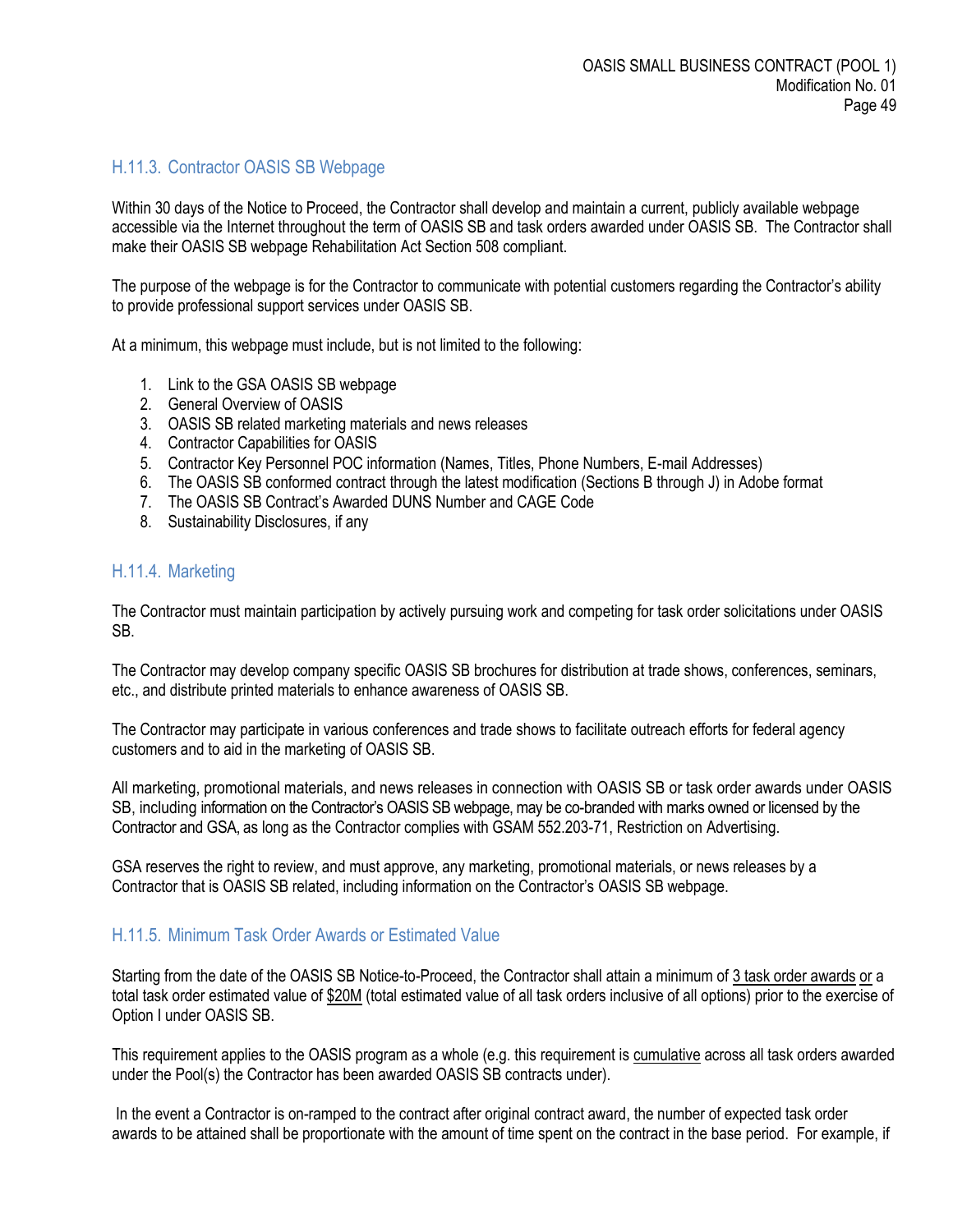the Contractor is on-ramped to the contract in Year 1, the Contractor would be expected to attain a minimum of 2 task order awards or total task order estimated value of \$13.3M prior to the exercise of Option I.

Failure to attain the expected number of task order awards or estimated value prior to the exercise of Option I may result in a Contractor being Off-Ramped (See Section H.16.).

#### <span id="page-49-0"></span>H.12. TRAINING AND PERMITS

The Contactor shall provide fully trained and experienced personnel required for performance under task orders awarded under OASIS SB. The Contractor shall train Contractor personnel, at its own expense, except when the OCO has given prior approval for specific training to meet special requirements that are peculiar to a particular task order.

Except as otherwise provided in an individual task order, the Contractor shall, at its own expense, be responsible for obtaining any and all licenses, certifications, authorizations, approvals, and permits, and for complying with any applicable Federal, national, state, and municipal laws, codes, and regulations, and any applicable foreign work permits, authorizations, and/or visas in connection with the performance of any applicable task order issued under OASIS SB.

#### <span id="page-49-1"></span>H.13. ETHICS AND CONDUCT

Personal services are not authorized under OASIS SB. OASIS SB is strictly a non-personal services contract which means the personnel rendering the services are not subject, either by the contract's terms or by the manner of its administration, to the supervision and control usually prevailing in relationships between the Government and its employees.

The Contractor and its employees must conduct themselves with the highest degree of integrity and honesty and adhere to the policies and procedures as specified in FAR Part 3 and GSAM Part 503 Improper Business Practices and Personal Conflicts of Interest.

Failure to adhere to proper ethics and conduct may result in activation of Dormant Status and/or result in a Contractor being Off-Ramped (Sections H.16. and H.17.).

#### <span id="page-49-2"></span>H.13.1. Supervision

The Contactor shall not supervise, direct, or control the activities of Government personnel or the employee of any other Contractor under OASIS SB and the Government will not exercise any supervision or control over the Contractor in the performance of contractual services under OASIS SB. The Contractor is accountable to the Government for the actions of its personnel.

Contractor employees shall not represent themselves as Government employees, agents, or representatives or state orally or in writing at any time that they are acting on behalf of the Government.

In all communications with third parties in connection with OASIS SB, the Contractor must ensure that all Contractor employees identify themselves as Contractor employees and identify the name of the company for which they work and, must not carry out any direction that violates the terms and conditions of OASIS SB.

The Contactor shall ensure that all of its employees, including Subcontractor employees, working under OASIS SB are informed of the substance of this Section.

If the Contractor believes any action or communication has been given that would create a personal services relationship between the Government and any Contractor employee or any other potential supervision or duty violation, the Contractor must notify the OCO and OASIS SB CO immediately of this communication or action.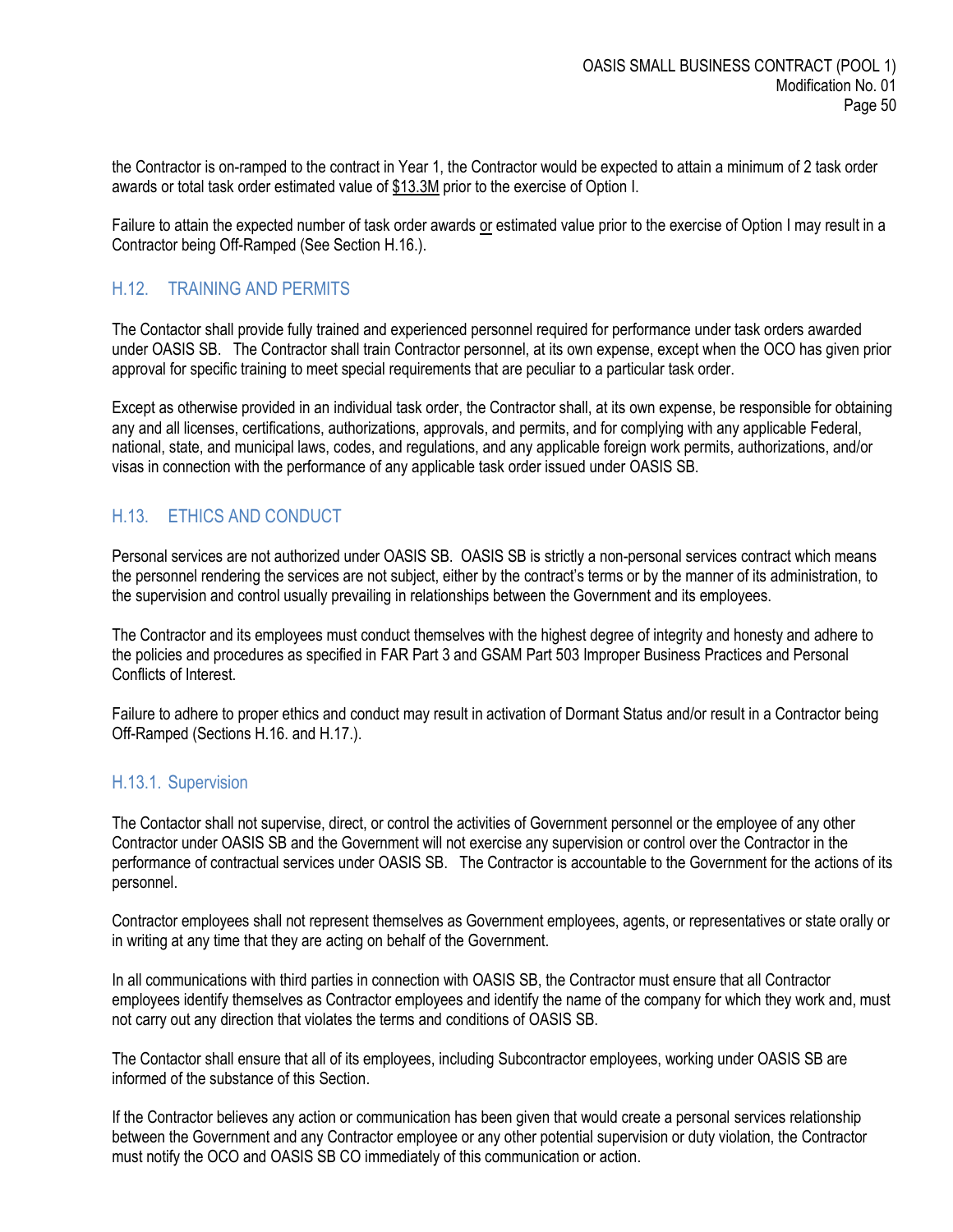#### <span id="page-50-0"></span>H.13.2. Conduct

The Contactor shall not discuss with unauthorized persons any information obtained in the performance of work under OASIS; conduct business other than that which is covered by OASIS SB during periods funded by the Government; conduct business not directly related to OASIS SB on Government premises; use Government computer systems and/or other Government facilities for company or personal business; recruit on Government premises; or otherwise act to disrupt official Government business.

The Contactor shall ensure that all of its employees, including Subcontractor employees, working under OASIS SB are informed of the substance of this clause.

If the Contractor believes any action or communication has been given that would create a business ethic or conduct violation, the Contractor must notify the OCO and OASIS SB CO immediately of this communication or action.

## <span id="page-50-1"></span>H.13.3. Conflicts of Interest

The guidelines and procedures of FAR Subpart 9.5 and GSAM Subpart 509.5, Organizational and Consultant Conflicts of Interest, and FAR Part 3 and GSAM Part 3, Improper Business Practices and Personal Conflicts of Interest, will be used in identifying and resolving any issues of a conflict of interest under OASIS SB. The FAR and other applicable agency specific regulatory supplements will govern task orders awarded under OASIS SB.

Assuming no real or potential conflict of interest, an OASIS SB Prime Contractor may be a Subcontractor to another Prime Contractor on task orders solicited and awarded under OASIS or OASIS SB; however, the OCO may require that the Contractor sign an Organizational Conflict of Interest (OCI) Statement in which the Contractor (and any Subcontractors or teaming partners) agree not to submit any proposal or provide any support to any firm which is submitting (as Prime or Subcontractor) any proposal for any solicitation resulting from the work on a specific task order under OASIS SB.

All Contractor personnel (to include Subcontractors and Consultants) who will be personally and substantially involved in the performance of any task order issued under OASIS SB which requires the Contractor to act on behalf of, or provide advice with respect to any phase of an agency procurement shall execute and submit an "Employee/Contractor Non-Disclosure Agreement" Form. The OCO will provide the appropriate nondisclosure form specific to the procurement. This form shall be required prior to the commencement of any work on such task order and whenever replacement personnel are proposed under an ongoing task order.

The Contractor shall be responsible for identifying and preventing personal conflicts of interest of their employees. The Contractor shall prohibit employees who have access to non-public information by reason of performance on a Government contract from using that information for personal gain.

In the event that a task order requires activity that would create an actual or potential conflict of interest, the Contractor shall immediately notify the OCO of the conflict, submit a plan for mitigation, and not commence work until specifically notified by the OCO to proceed; or, identify the conflict and recommend to the OCO an alternate approach to avoid the conflict.

The OCO or OASIS SB CO, if necessary, will review the information provided by the Contractor and make a determination whether to proceed with the task order and process a request for waiver, if necessary.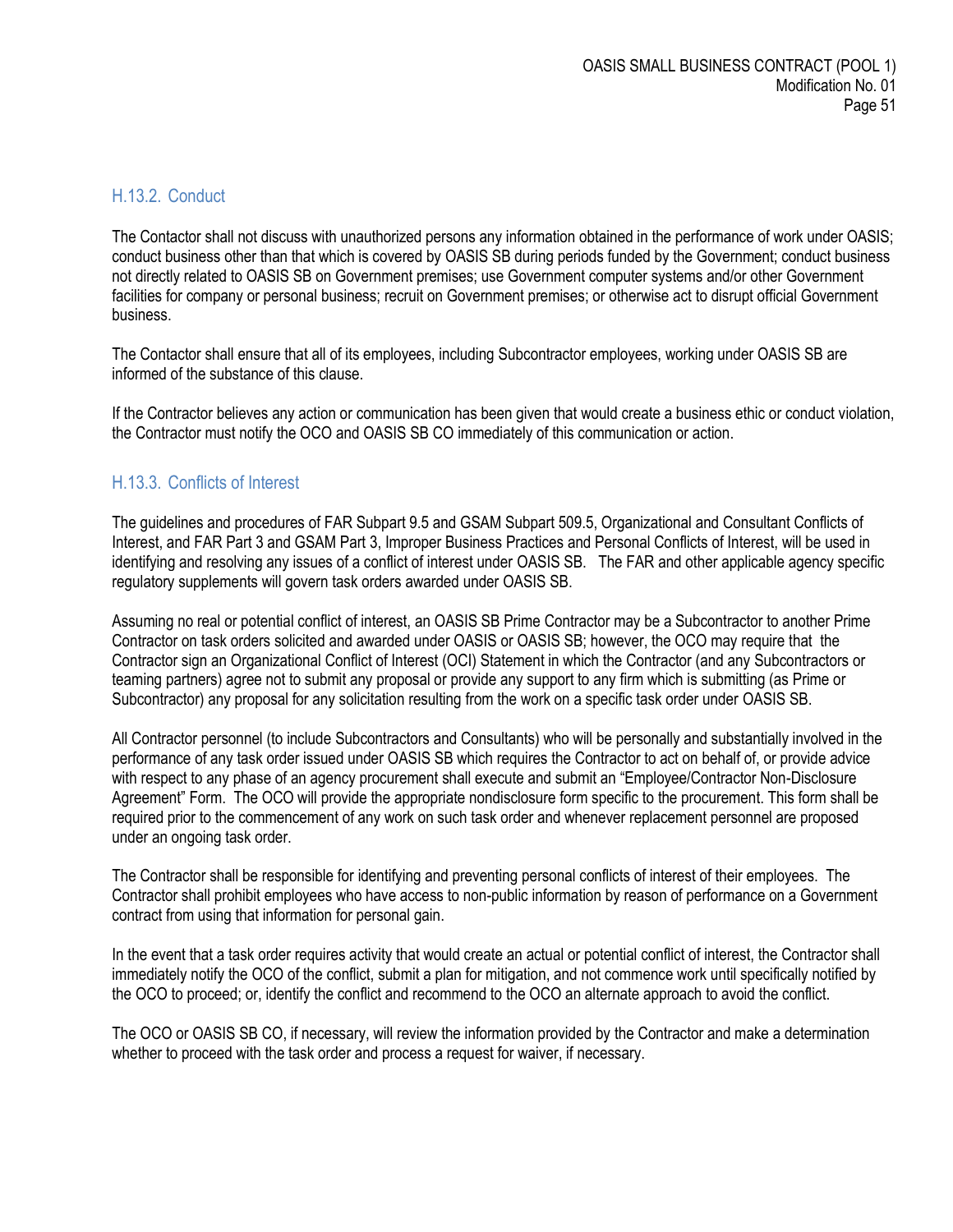#### <span id="page-51-0"></span>H.13.4. Cooperation with other Contractors on Government Sites

The Government may undertake or award other contracts or task orders for work at or in close proximity to the site of the work under OASIS SB. The Contractor shall fully cooperate with the other Contractors and with Government employees and shall carefully adapt scheduling and performing the work under OASIS SB to accommodate the working environment, heeding any direction that may be provided by the OCO. The Contractor shall not commit or permit any act that will interfere with the performance of work by any other Contractor or by Government employees.

#### <span id="page-51-1"></span>H.14. GOVERNMENT PROPERTY

For task orders awarded under OASIS SB, Government property matters shall follow the same policies and procedures for Government property under FAR Part 45, Government Property and other applicable agency specific regulatory supplements.

FAR Part 45 does not apply to Government property that is incidental to the place of performance, when the task order requires Contractor personnel to be located on a Government site or installation, and when the property used by the Contractor within the location remains accountable to the Government.

Unless otherwise specified in a task order, the Contactor shall provide all office equipment and consumable supplies at the Contractor's sole and exclusive expense, including computers/workstations used in daily operation in support of OASIS SB.

The OCO must tailor property clauses, provisions, and other applicable terms and conditions specific to each task order solicitation and award.

#### <span id="page-51-2"></span>H.14.1. Leasing of Real and Personal Property

The Government contemplates that leases may be part of a task order solution offered by a Contractor, but the Government, where the Contractor's solution includes leasing, must not be the Lessee. Under no circumstances on any task order awarded under OASIS SB shall the Government be deemed to have privity-of-contract with the Owner/Lessor of the Leased Items; or, the Government be held liable for early Termination/Cancellation damages if the Government decides not to exercise an option period under a task order unless the Contractor has specifically disclosed the amount of such damages (or the formula by which such damages would be calculated) as part of its proposal and the OCO for the task order has specifically approved/allowed such damages as part of the task order terms and conditions.

#### <span id="page-51-3"></span>H.14.2. Government Facilities

The Contactor shall arrange with the OCO or other designated representative for means of access to premises, delivery and storage of materials and equipment, use of approaches, use of corridors, stairways, elevators, and similar matters.

A Contractor working in a government facility shall be responsible for maintaining satisfactory standards of employee competency, conduct, appearance, and integrity and shall be responsible for taking disciplinary action with respect to their employees as necessary.

The Contractor is responsible for ensuring that their employees do not disturb papers on desks, open desk drawers or cabinets, or use Government telephones, except as authorized. Each employee is expected to adhere to standards of behavior that reflect favorably on their employer and the Federal Government.

The Contactor shall ensure that all of its employees, including Subcontractor employees, working under OASIS SB are informed of the substance of this clause.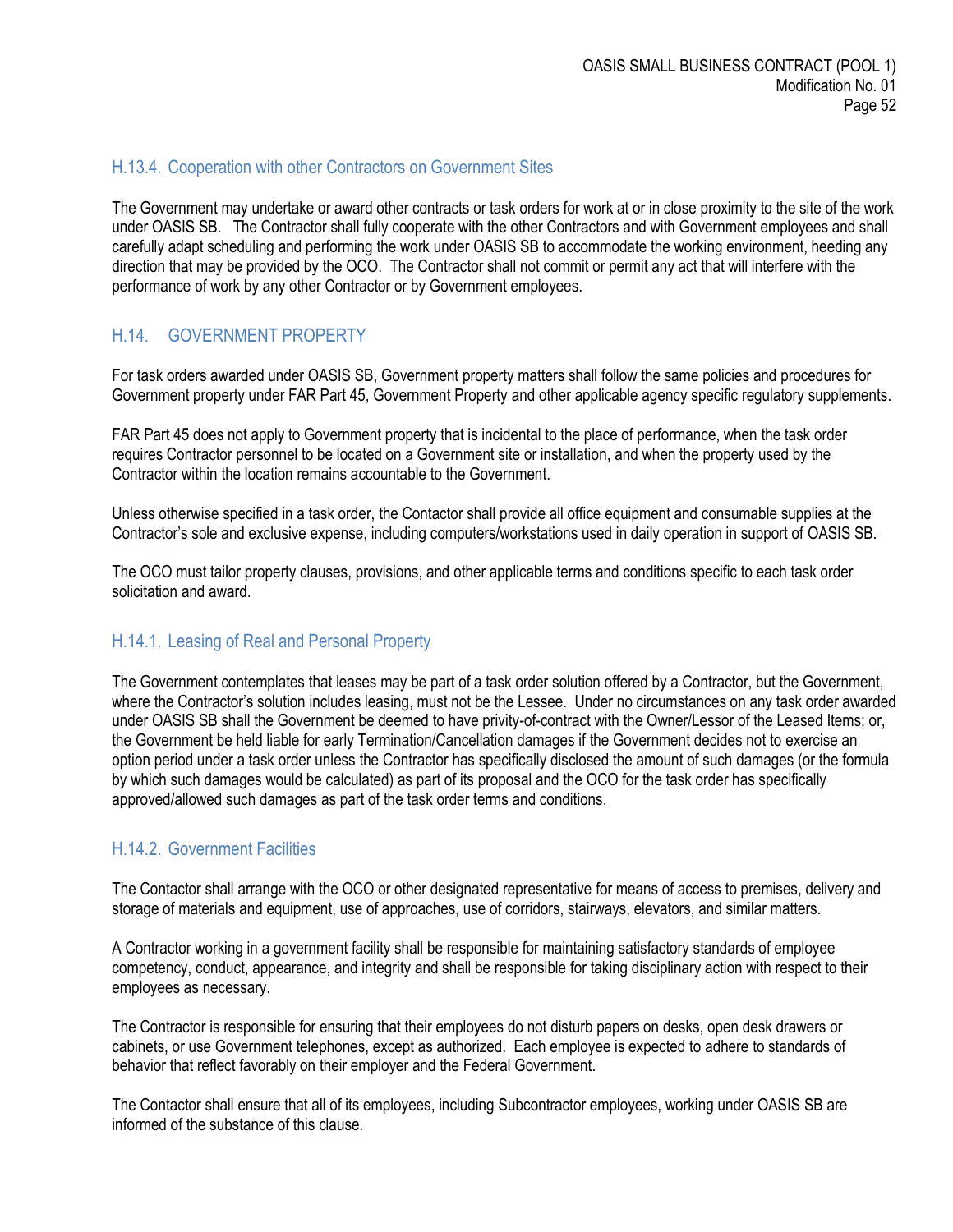#### <span id="page-52-0"></span>H.14.3. Rights of Ingress and Egress

The rights of ingress to, and egress from, Government facilities for the Contractor's personnel must be specified in the task order. Specific federally-controlled facilities or those areas located within a given facility may have additional security clearance requirements must be specified in the task order.

Contractor employees, including Subcontractor employees, shall have in their possession, at all times while working, the specific Government identification credential issued by the Government. The identification credential shall be displayed and be visible at all times while on Government property.

During all operations on Government premises, the Contractor's personnel shall comply with the rules and regulations governing the facility access policies and the conduct of personnel. The Government reserves the right to require Contractor personnel to "sign-in" upon entry and "sign-out" upon departure from the Government facilities.

The Contactor shall be responsible for ensuring that all identification credentials are returned to the issuing agency whenever contract employees leave the contract, when the task order has been completed, employees leave the company, or employees are dismissed or terminated. The Contractor shall notify the issuing agency whenever employee badges are lost.

#### <span id="page-52-1"></span>H.15. ON-RAMPING

The total number of Contractors within any of the 7 OASIS SB Pools may fluctuate due to any number of reasons including but, not limited to, competition levels on task orders, mergers & acquisitions; the Government's exercise of the off-ramp process; and OASIS SB Contractors outgrowing their small business size status under their existing OASIS SB Contract.

It is in the Government's best interest that there remain an adequate number of Contractors eligible to compete for task orders in each OASIS SB Contract to meet the Government's professional service mission requirements.

Contractors are hereby notified that utilization of any on-ramping procedure below does not obligate the Government to perform any other on-ramping procedure. Furthermore, any on-ramping procedure may be performed for any single OASIS SB Pool at any time.

#### <span id="page-52-2"></span>H.15.1. Lateral Pool Ramping

In accordance with Section G.3.10., Contractors under OASIS SB will be required to recertify their business size standard under their existing NAICS Pool(s).

For those OASIS SB Contractors who no longer certify as a small business for their respective Pool(s), the OASIS SB Contractor may elect to be considered for an OASIS SB Pool with a higher size standard if they qualify as a small business for that size standard and were not already included in that Pool.

Additionally, for those OASIS SB Contractors who now certify as a small business for other OASIS Pool(s) that they did not previously fit the size standard, the OASIS SB Contractor may elect to be considered for an OASIS SB Pool with a lower size standard if they qualify as a small business for that size standard and were not already included in that Pool.

For example, if Contractor X in OASIS SB Pool 1 (\$15M size standard) only has a contract in Pool 1 and no longer qualifies as a small business for that Pool after recertification, Contractor X may elect to be considered for Pools 2 through 6 assuming they can qualify as a small business for each of those respective Pools.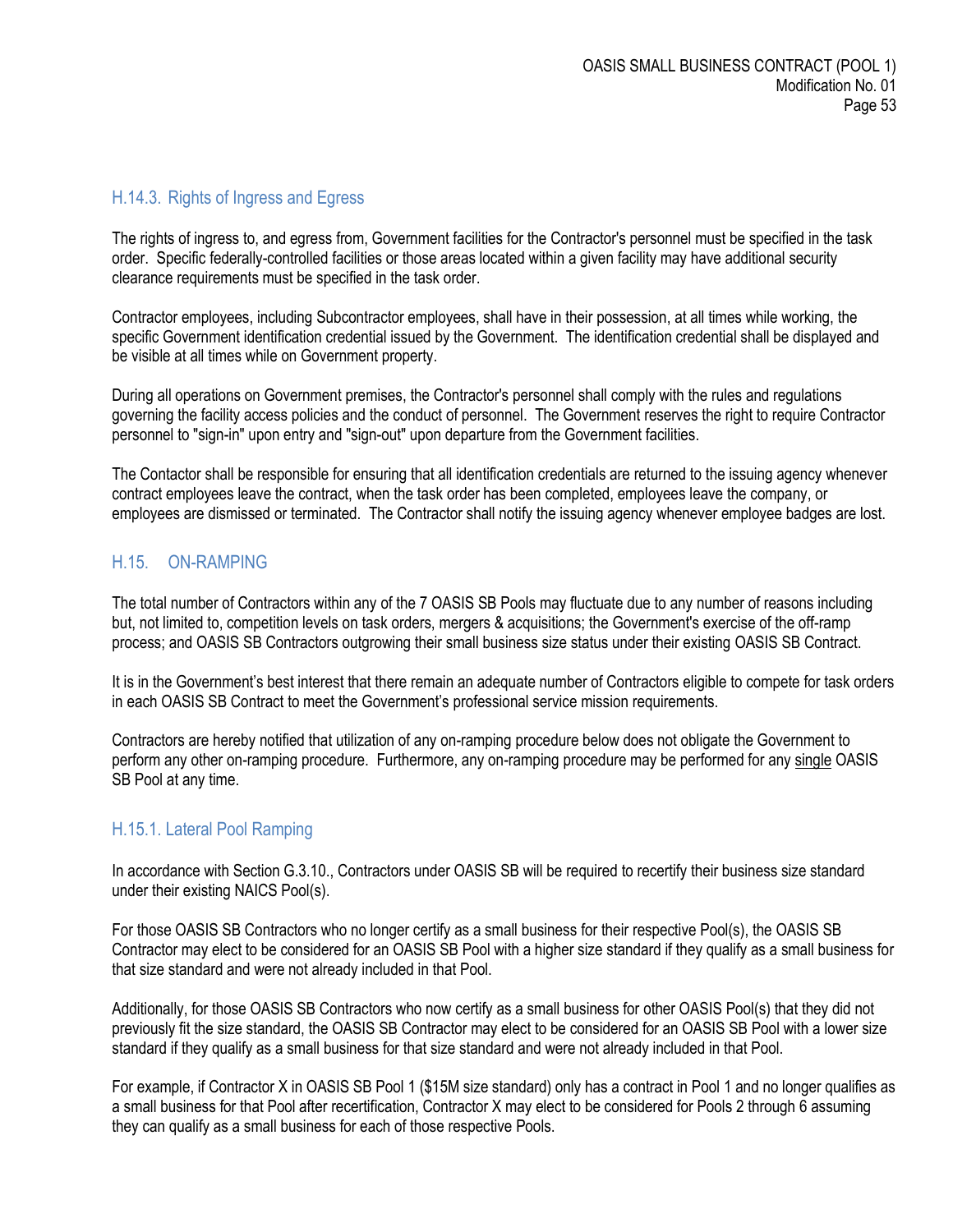Example 2: Contractor X in OASIS SB Pool 2 (\$20.5M size standard) experiences reduced business volume and now qualifies as a small business for Pool 1 after recertification. Contractor X may now elect to be considered for Pool 1 assuming they can qualify as a small business for that Pools.

In order to obtain a Lateral Pool Ramp, the Contractor must:

- 1. Have outgrown their Pool size standard on the basis of natural growth, not on the basis of a merger, acquisition or novation agreement in recognition of a successor in interest when Contractor assets are transferred during the term of OASIS SB OR certify as a lower size standard than originally proposed.
- 2. Qualify as a small business for the Pool(s) being applied for
- 3. Demonstrate successful performance under the OASIS SB contract
- 4. Submit a proposal in response to a solicitation materially identical to the original version of the OASIS SB solicitation and,
- 5. Receive a proposal score equal to or higher than the lowest scoring Contractor within the Pool being applied for. Note: The lowest scoring Contractor is based on the lowest evaluated numerical score within a given Pool in accordance with the scoring table in Section M.6. of the OASIS SB solicitation at the time of the original OASIS SB awards.

The lateral Pool ramping solicitation will include the same evaluation factors/sub-factors as the original OASIS SB solicitation. The terms and conditions of the resulting award will be materially identical to the existing version of OASIS SB. The period of performance term will be coterminous with the existing term of all other OASIS SB Contractors.

Immediately upon lateral Pool ramping to OASIS SB, the Contractor is eligible to submit a proposal in response to any task order solicitation and receive task order awards with the same rights and obligations as any other Contractor within the new Pool(s); however, the Contractor will be placed on Dormant Status under the OASIS SB Pool(s) the Contractor is no longer eligible under (if applicable). The Contractor must continue performance on active task orders under their dormant OASIS SB Pool(s), including the exercise of options at the task order level at the discretion of the OCO, until all active task orders are closed-out.

The OASIS SB CO may conduct a lateral pool on-ramp without conducting any other on-ramp.

## <span id="page-53-0"></span>H.15.2. Vertical Contract On-Ramping

The OASIS Program is a family of OASIS Pools and OASIS Small Business (SB) Pools with identical scopes. Each OASIS Pool is unrestricted and each OASIS SB Pool is a 100% Small Business Set Aside contract

For those OASIS SB Contractors who no longer certify as a small business for their respective OASIS SB Pool, the OASIS SB Contractor may elect to be considered to be placed on the corresponding OASIS unrestricted Pool. In order to be eligible to do this, the recertification as a large business of the company must not have been achieved on the basis of a merger or acquisition; or novation agreement in recognition of a successor in interest when Contractor assets are transferred during the term of OASIS SB.

For example, if Contractor X in OASIS SB Pool 1 (\$15M size standard), can no longer certify as a small business under the \$15M size standard, Contractor X may elect to be considered for OASIS Pool 1 as a large business.

In order to obtain a Vertical Contract Ramp, the Contractor must:

- 1. Have outgrown their small business sized standard on the basis of natural growth, not on the basis of a merger, acquisition or novation agreement in recognition of a successor in interest when Contractor assets are transferred during the term of OASIS SB
- 2. Demonstrate successful performance under OASIS SB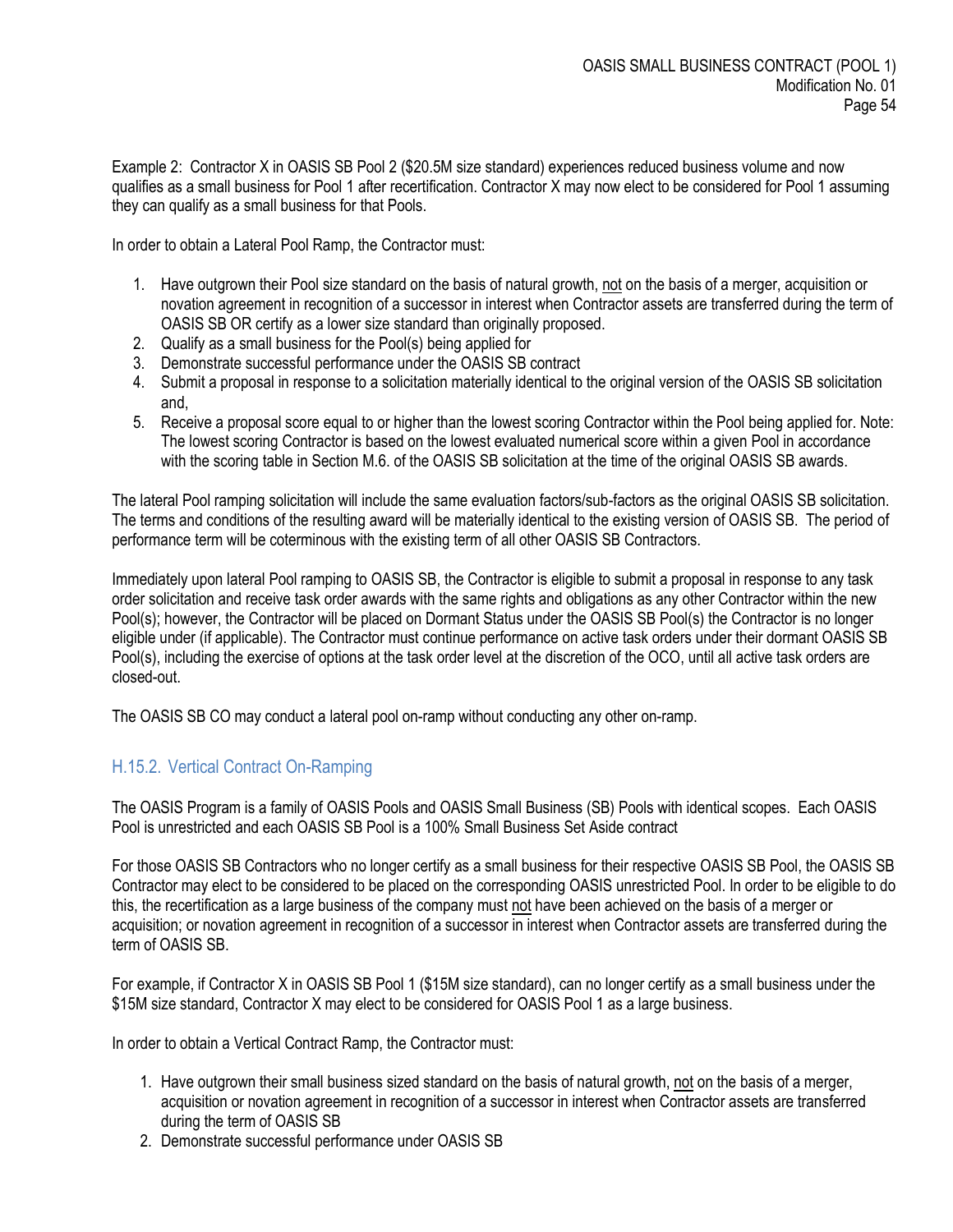- 3. Submit a proposal in response to a solicitation materially identical to the original version of the OASIS unrestricted solicitation
- 4. Meet all of the Pass/Fail Criteria of the original OASIS unrestricted solicitation and,
- 5. Receive a proposal score equal to or higher than the lowest scoring Contractor within the Pool being applied for. Note: The lowest scoring Contractor is based on the lowest evaluated numerical score within a given OASIS Pool in accordance with the scoring table in Section M.6. of the OASIS unrestricted solicitation at the time of the original OASIS unrestricted Pools.

The vertical Pool ramping solicitation will include the same evaluation factors/sub-factors as the original OASIS unrestricted solicitation. The terms and conditions of the resulting award will be materially identical to the existing version of OASIS unrestricted. The period of performance term will be coterminous with the existing term of all other OASIS unrestricted Contractors.

Immediately upon vertical ramping to OASIS unrestricted, the Contractor is eligible to submit a proposal in response to any task order solicitation and receive task order awards with the same rights and obligations as any other Contractor; however, the Contractor will be placed on Dormant Status under their OASIS SB Pool. The Contractor must continue performance on active task orders under their dormant OASIS SB Pool, including the exercise of options at the task order level at the discretion of the OCO, until all active task orders are closed-out.

The OASIS SB CO may conduct a vertical pool on-ramp without conducting any other form of on-ramp.

## <span id="page-54-0"></span>H.15.3. Open Season On-Ramping

GSA will determine whether it would be in the Government's best interest to initiate an open season to add additional Contractors to any of the OASIS SB Pools at any time, subject to the following conditions.

- 1. An open season notice is published in Federal Business Opportunities in accordance with FAR Part 5, Publicizing Contract Action
- 2. An open season solicitation is issued under current Federal procurement law
- 3. The solicitation identifies the total anticipated number of new contracts that GSA intends to award
- 4. Any Offeror that meets the eligibility requirements set forth in the open season solicitation may submit a proposal in response to the solicitation
- 5. The award decision under the open season solicitation is based upon substantially the same evaluation factors/subfactors as the original solicitation
- 6. An Offeror's proposal must meet all of the Acceptability Pass/Fail Criteria of the original solicitation
- 7. If the intent of the on-ramp is to "replace" OASIS SB contractors acquired, merged, off-ramped, etc., an Offeror's proposal must receive a proposal score equal to or higher than the lowest scoring Contractor within the OASIS SB Pool being applied for Note: The lowest scoring Contractor is based on the lowest evaluated numerical score within a given OASIS SB Pool in accordance with the scoring table in Section M.6. of the solicitation at the time of the original awards.
- 8. If the intent of the on-ramp is to "add" OASIS SB contractors such as SubPool development or to increase the total number of contractors in a given pool beyond the original number of awards for competition purposes, a number of contracts to be added will be announced and the highest technically rated Offerors will receive those awards regardless of how their score compared to the original awardees.
- 9. The terms and conditions of any resulting awards are materially identical to the existing version of the OASIS SB Pool and,
- 10.The period of performance term for any new awards is coterminous with the existing term for all other Contractors

Immediately upon on-ramping, the Contractor is eligible to submit a proposal in response to any task order solicitation and receive task order awards with the same rights and obligations as any other Contractor.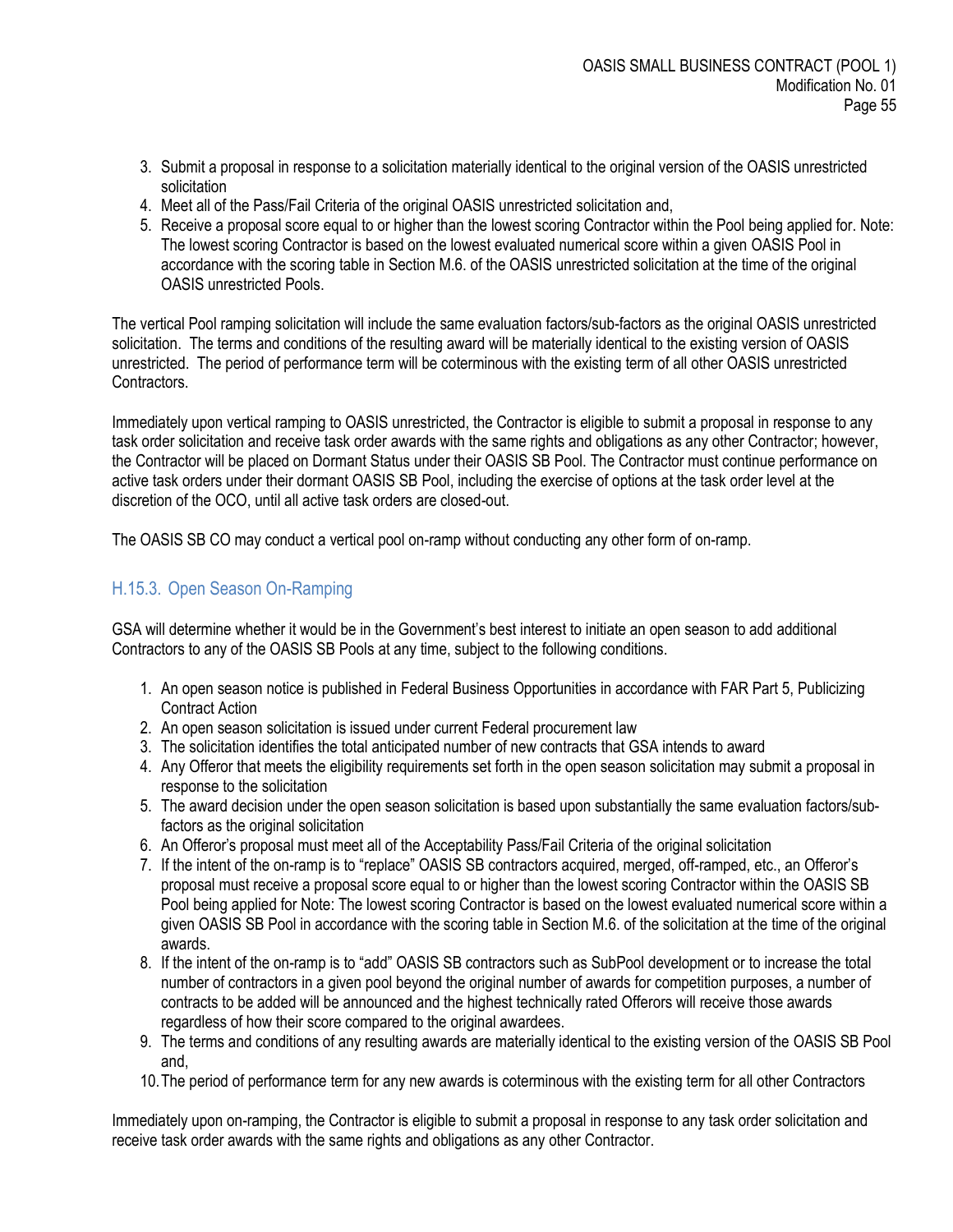# <span id="page-55-0"></span>H.15.4. Focused On-Ramping (SubPool Creation)

GSA will determine whether it would be in the Government's best interest to initiate an open season to create a SubPool within established OASIS SB Pools. This may be done in response to client needs, competition levels, or other factors. For example, Pool 2 consists of 5 different NAICS codes. Over time, the OASIS Program Office notices that competition levels for all NAICS are healthy except for NAICS Code 541720. In response to this and based on anticipated demand, a SubPool for NAICS Code 541720 could be created through this on-ramping procedure.

Implementation of this form of on-ramping would be subject to the following conditions.

- 1. An open season notice is published in Federal Business Opportunities in accordance with FAR Part 5, Publicizing Contract Action
- 2. An open season solicitation is issued under current Federal procurement law
- 3. The solicitation identifies the total anticipated number of new contracts that GSA intends to award
- 4. Any Offeror already possessing a contract in the affected Pool will automatically be included in the newly formed SubPool if the Offeror can provide Pool Qualification projects for the new SubPool.
- 5. Any Offeror that meets the eligibility requirements set forth in the open season solicitation may submit a proposal in response to the solicitation. This SubPool would require Pool Qualification projects associated with the NAICS Code/exception of the new SubPool.
- 6. The award decision under the open season solicitation is based upon substantially the same evaluation factors/subfactors as the original solicitation. The newly formed SubPool will become a new MA-IDIQ contract in the family of OASIS SB contracts.
- 7. An Offeror's proposal must meet all of the Acceptability Pass/Fail Criteria of the original solicitation
- 8. The terms and conditions of any resulting awards are materially identical to the existing version of the OASIS SB Pool and,
- 9. The period of performance term for any new awards is coterminous with the existing term for all other Contractors

## <span id="page-55-1"></span>H.16. DORMANT STATUS

GSA is responsible for ensuring performance and compliance with the terms of OASIS SB and safeguarding the interests of the Government and the American taxpayer in its contractual relationships. Additionally, GSA must ensure that Contractors receive impartial, fair, and equitable treatment. OASIS SB must be reserved for high performing OASIS SB Contractors. Accordingly, if the OASIS SB CO determines that any requirement of OASIS SB is not being met an OASIS SB Contractor may be placed into Dormant Status. Dormant status may be activated for a given OASIS SB Pool that a Contractor has been awarded or Dormant Status may be activated for all OASIS SB Pools.

If Dormant Status is activated, the Contractor shall not be eligible to participate or compete in any subsequent task order solicitations while the Contractor is in Dormant Status; however, Contractors placed in Dormant Status shall continue performance on previously awarded and active task orders, including the exercise of options and modifications at the task order level.

Dormant Status is not a Debarment, Suspension, or Ineligibility as defined in FAR Subpart 9.4 or a Termination as defined in FAR Part 49. Dormant Status is a condition that applies to the OASIS SB contract only. Grounds for being placed in Dormant Status specifically include, but are not limited to, trends or patterns of behavior associated with the failure to meet the deliverables and compliances specified under Section F.4.

Dormant status will only be imposed after careful consideration of the situation and collaboration with the Contractor to resolve the issues. To place a Contractor in Dormant Status, the OASIS SB CO must first send a letter, in writing, to the Contractor regarding the poor performance or non-compliance issue. The Contractor shall have reasonable time, at the discretion of the OASIS SB CO, to provide the OASIS SB CO with a remediation plan to correct the deficiencies/issues. If the OASIS SB CO is satisfied with the Contractor's response, the Contractor will not be placed in Dormant Status. If the OASIS SB CO is not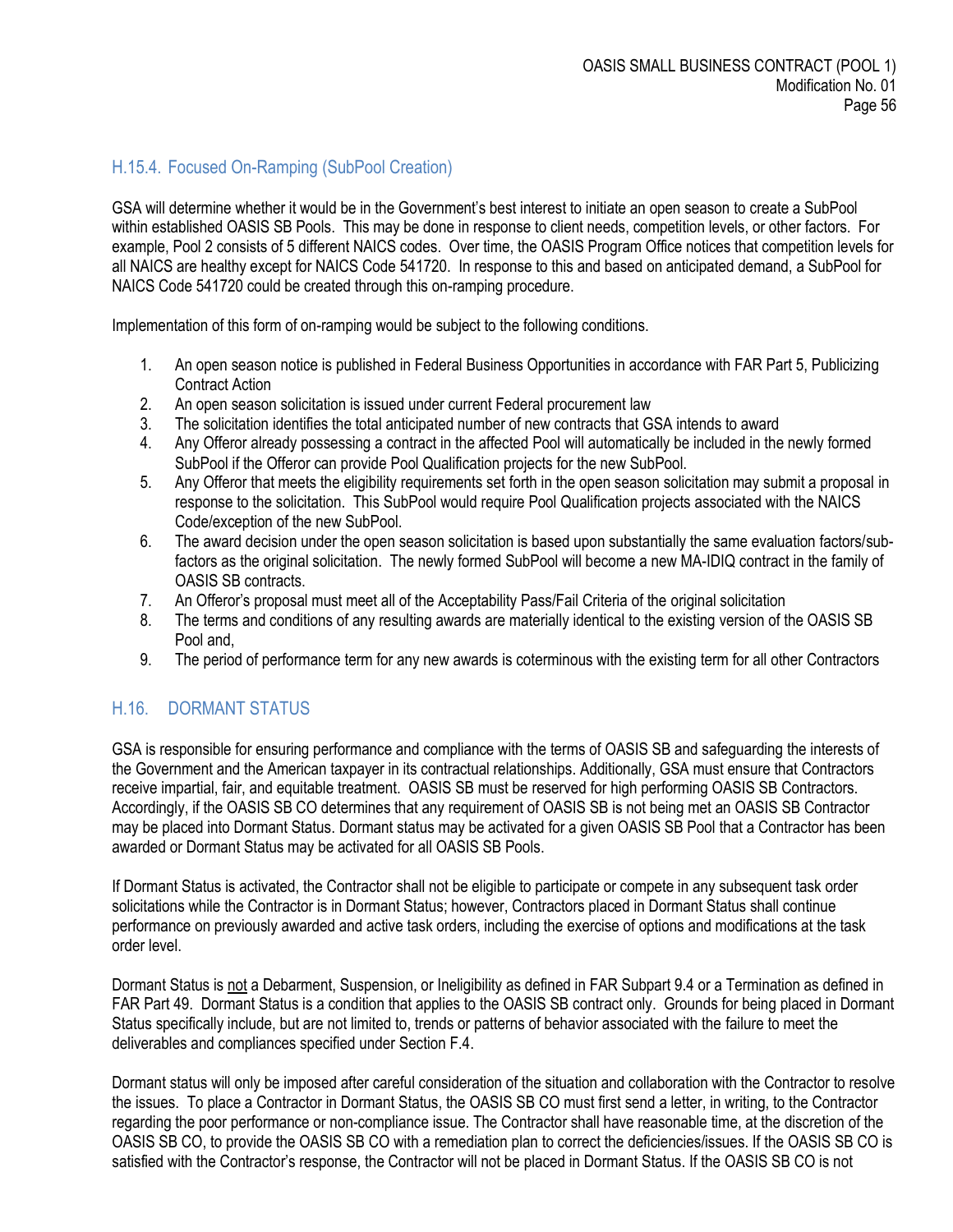satisfied with the response, or the remediation plan is not effective, the OCO may issue a final decision, in writing, placing the Contractor in a Dormant Status. The OASIS SB CO final decision may be appealed to the OASIS SB Ombudsman under Alternative Disputes Resolution (ADR), as defined in FAR Subpart 33.201 and GSAM 533.214. Using ADR does not waive the Contractor's right to appeal to the Agency Board of Contract Appeals or United States Court of Federal Claims.

# <span id="page-56-0"></span>H.17. OFF-RAMPING

GSA reserves the unilateral right to Off-Ramp non-performing Contractors. Contractors that are Off-Ramped have no active task orders under their OASIS SB Pool at the time of the Off-Ramping. Contractors under more than one OASIS SB Pool will only be off-ramped from the OASIS SB Pool where the non-performing issues have occurred.

Off-ramping methods may result from one of the following conditions:

- 1. Permitting the Contractor's OASIS SB Contract term to expire instead of exercising Option I
- 2. After a Contractor is placed in Dormant Status and the Contractor has completed all previously awarded task orders under OASIS
- 3. Debarment, Suspension, or Ineligibility as defined in FAR Subpart 9.4.
- 4. Termination as defined in FAR Part 49
- 5. Contractors who fail to meet the standards of performance, deliverables, or compliances
- 6. Taking any other action which may be permitted under the OASIS SB terms and conditions

(END OF SECTION H)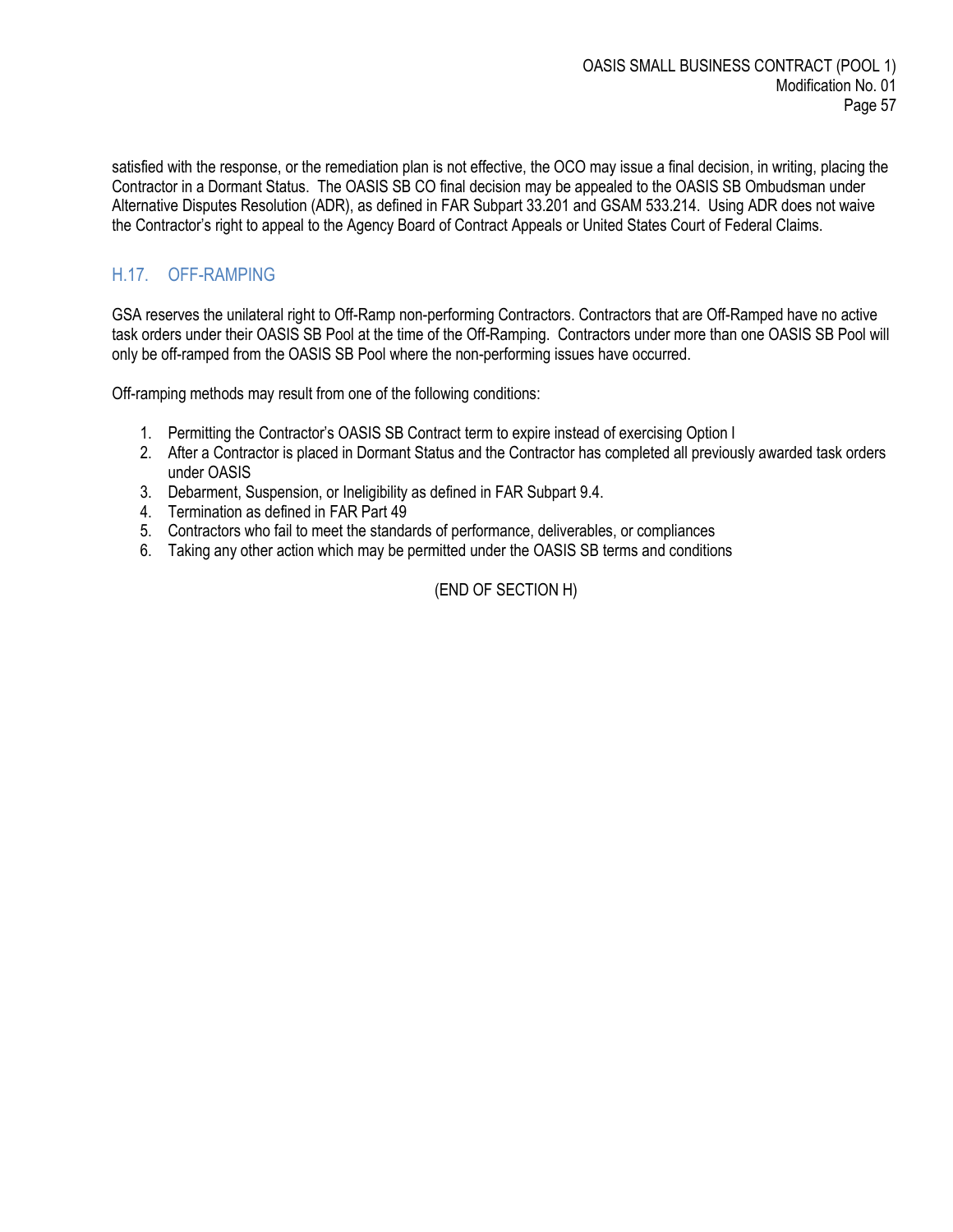# **PART II – CONTRACT CLAUSES SECTION I – CONTRACT CLAUSES**

# <span id="page-57-2"></span><span id="page-57-1"></span><span id="page-57-0"></span>I.1. TASK ORDER CLAUSES

In accordance with FAR 52.301, Solicitation Provisions and Contract Clauses (Matrix), the OASIS SB master contracts cannot predetermine all the contract provisions/clauses for future individual task orders.

Representation and Certification Provisions from the OASIS SB master contracts automatically flow down to all OASIS SB task orders.

All "Applicable" and "Required" provisions/clauses set forth in FAR 52.301 automatically flow down to all OASIS SB task orders based on their specific contract type (e.g. cost, fixed price, etc.), statement of work, competition requirements, commercial or not commercial, and dollar value as of the date the task order solicitation is issued. (**Note:** Any Applicable and/or Required provisions/clauses that require fill-in information must be provided by the OCO in full text).

The OCO must identify any "Optional" provisions/clauses set forth in FAR 52.301 and/or any of the ordering agency's "Supplemental" provisions/clauses for each individual task order solicitation and subsequent award. (**Note:** For Optional and/or agency Supplemental provisions/clauses, the OCO must provide the Provision/Clause Number, Title, Date, and fill-in information (if any), as of the date the task order solicitation is issued)

The OCO must identify in the task order solicitation whether FAR Part 12 commercial clauses/provisions apply or do not apply.

For T&M and/or L-H task orders **ONLY**, the OCO must identify one of the following provisions in the task order solicitation.

- 1. FAR 52.216-29 Time-and-Materials/Labor-Hour Proposal Requirements—Non-Commercial Item Acquisition With Adequate Price Competition. (**Note:** For organizations within DoD, when selecting FAR 52.216-29, the OCO must also identify DFARs 252.216-7002, Alternate A).
- 2. FAR 52.216-30 Time-and-Materials/Labor-Hour Proposal Requirements—Non-Commercial Item Acquisition Without Adequate Price Competition
- 3. FAR 52.216-31 Time-and-Materials/Labor-Hour Proposal Requirements—Commercial Item Acquisition

## <span id="page-57-3"></span>I.2. OASIS SB CLAUSES

The following clauses apply only to the OASIS SB MA-IDIQ task order contracts. The clauses and dates remain unchanged throughout the term of OASIS SB unless changed through a bi-lateral modification to OASIS SB.

#### <span id="page-57-4"></span>I.2.1. FAR 52.252-2 CLAUSES INCORPORATED BY REFERENCE

This contract incorporates one or more clauses by reference, with the same force and effect as if they were given in full text. Upon request, the Contracting Officer will make their full text available. Also, the full text of a clause may be accessed electronically at this address: http://acquisition.gov/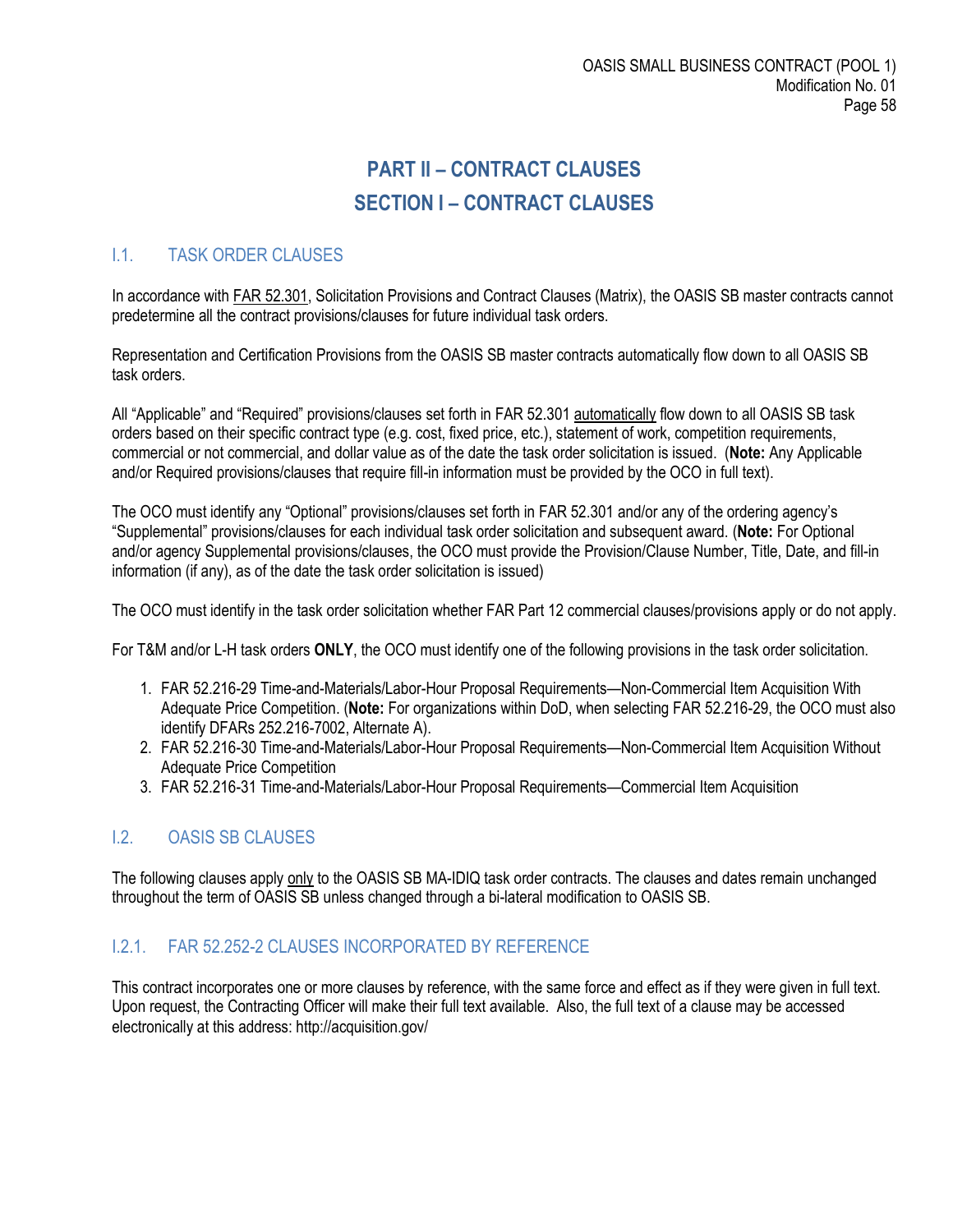#### <span id="page-58-0"></span>1.2.2. GSAR 552.252-6 AUTHORIZED DEVIATIONS IN CLAUSES (DEVIATION FAR 52.252-6)(SEP 1999)

(a) *Deviations to FAR clauses***.** 

(1) This solicitation or contract indicates any authorized deviation to a Federal Acquisition Regulation (48 CFR Chapter 1) clause by the addition of "(DEVIATION)" after the date of the clause, if the clause is not published in the General Services Administration Acquisition Regulation (48 CFR Chapter 5).

(2) This solicitation indicates any authorized deviation to a Federal Acquisition Regulation (FAR) clause that is published in the General Services Administration Acquisition Regulation by the addition of "(DEVIATION (FAR clause no.))" after the date of the clause.

(b) *Deviations to GSAR clauses*. This solicitation indicates any authorized deviation to a General Services Administration Acquisition Regulation clause by the addition of "(DEVIATION)" after the date of the clause.

(c) *"Substantially the same as" clauses*. Changes in wording of clauses prescribed for use on a "substantially the same as" basis are not considered deviations.

| <b>FAR</b>              | <b>TITLE</b>                                                                     | <b>DATE</b>     |
|-------------------------|----------------------------------------------------------------------------------|-----------------|
| 52.202-1                | Definitions                                                                      | <b>JAN 2012</b> |
| 52.203-3                | <b>Gratuities</b>                                                                | <b>APR 1984</b> |
| 52.203-5                | <b>Covenant Against Contingent Fees</b>                                          | <b>APR 1984</b> |
| 52.203-6                | Restrictions on Subcontractor Sales to the Government                            | <b>SEP 2006</b> |
| 52.203-7                | <b>Anti-Kickback Procedures</b>                                                  | <b>OCT 2010</b> |
| 52.203-8                | Cancellation, Rescission, and Recovery of Funds For Illegal or Improper Activity | <b>JAN 1997</b> |
| 52.203-10               | Price or Fee Adjustment for Illegal or Improper Activity                         | <b>JAN 1997</b> |
| 52.203-12               | Limitation on Payments to Influence Certain Federal Transactions                 | <b>OCT 2010</b> |
| 52.203-13               | <b>Contractor Code of Business Ethics and Conduct</b>                            | APR 2010        |
| 52.203-14               | Display of Hotline Poster(s)                                                     | <b>DEC 2007</b> |
| 52.203-16               | Preventing Personal Conflict of Interest                                         | <b>DEC 2011</b> |
| 52.204-2                | <b>Security Requirements</b>                                                     | <b>AUG 1996</b> |
| 52.204-4                | Printed or Copied Double-Sided on Postconsumer Fiber Content Paper               | MAY 2011        |
| 52.204-9                | Personal Identity Verification of Contractor Personnel                           | <b>JAN 2011</b> |
| 52.204-10               | Reporting Executive Compensation and First-Tier Subcontract Awards               | <b>JUN 2013</b> |
| 52.204-13               | System for Award Management Maintenance                                          | <b>JUL 2013</b> |
| 52.209-6                | Protecting the Government's Interest When Subcontracting With Contractors        | <b>AUG 2013</b> |
|                         | Debarred, Suspended, or Proposed for Debarment                                   |                 |
| 52.209-9                | Updates of Publicly Available Information Regarding Responsibility Matters       | <b>JUL 2013</b> |
| 52.209-10               | Prohibition on Contracting with Inverted Domestic Corporations                   | MAY 2012        |
| 52.210-1                | <b>Market Research</b>                                                           | APR 2011        |
| 52.211-5                | <b>Materials Requirements</b>                                                    | <b>AUG 2000</b> |
| 52.215-2                | Audit and Records -Negotiation                                                   | <b>OCT 2010</b> |
| 52.215-8                | Order of Precedence - Uniform Contract Format                                    | <b>OCT 1997</b> |
| 52.215-14               | Integrity of Unit Prices                                                         | <b>OCT 2010</b> |
| 52.215-15               | Pension Adjustments and Asset Reversions                                         | <b>OCT 2010</b> |
| 52.215-16               | <b>Facilities Capital Cost of Money</b>                                          | <b>JUN 2003</b> |
| 52.215-17               | Waiver of Facilities Capital Cost of Money                                       | <b>OCT 1997</b> |
| 52.215-18               | Reversion or Adjustment of Plans for Postretirement Benefits (PRB) other than    | <b>JUL 2005</b> |
|                         | Pensions                                                                         |                 |
| $\overline{52.215}$ -19 | Notification of Ownership Changes                                                | <b>OCT 1997</b> |

(End of clause)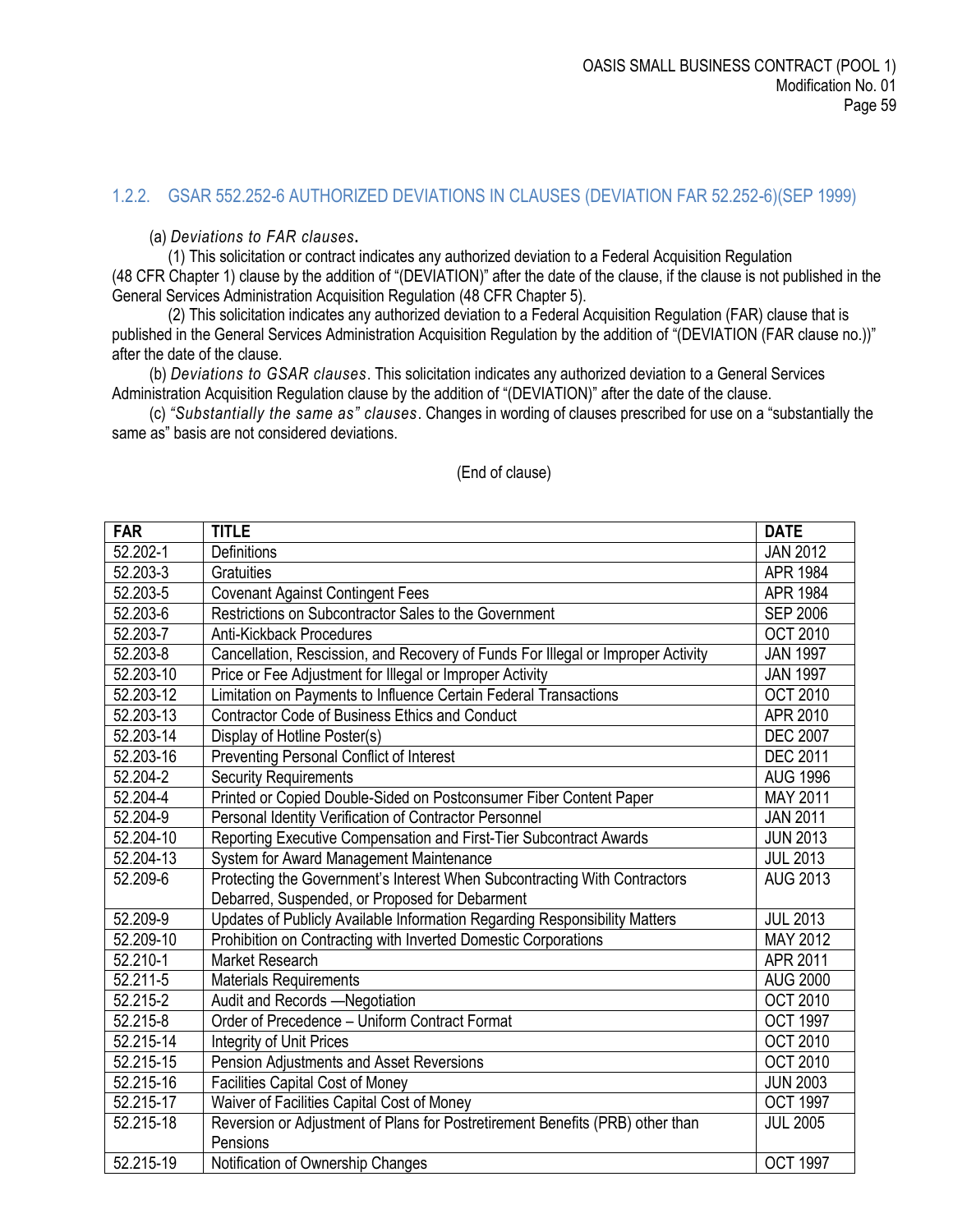| <b>FAR</b> | <b>TITLE</b>                                                                    | <b>DATE</b>     |
|------------|---------------------------------------------------------------------------------|-----------------|
| 52.215-21  | Requirements for Cost or Pricing Data or Information Other Than Cost or Pricing | <b>OCT 2010</b> |
|            | Data-Modifications                                                              |                 |
| 52.215-21  | Alternate IV                                                                    | <b>OCT 2010</b> |
| 52.219-6   | Notice of Total Small Business Set Aside                                        | <b>NOV 2011</b> |
| 52.219-8   | <b>Utilization of Small Business Concerns</b>                                   | <b>JUL 2013</b> |
| 52.219-9   | *Small Business Subcontracting Plan (*Not Mandatory)                            | <b>JUL 2013</b> |
| 52.219-9   | *Alternate II (*Not Mandatory)                                                  | <b>OCT 2001</b> |
| 52.219.14  | Limitations on Subcontracting                                                   | <b>NOV 2011</b> |
| 52.219-16  | Liquidated Damages-Subcontracting Plan                                          | <b>JAN 1999</b> |
| 52.219-28  | Post-Award Small Business Program Re-representation                             | <b>JUL 2013</b> |
| 52.222-3   | <b>Convict Labor</b>                                                            | <b>JUN 2003</b> |
| 52.222-4   | Contract Work Hours and Safety Standards Act - Overtime Compensation            | <b>JUL 2005</b> |
| 52.222-19  | Child Labor - Cooperation With Authorities and Remedies                         | MAR 2012        |
| 52.222-21  | Prohibition of Segregated Facilities                                            | FEB 1999        |
| 52.222-26  | <b>Equal Opportunity</b>                                                        | <b>MAR 2007</b> |
| 52.222-35  | <b>Equal Opportunity For Veterans</b>                                           | <b>SEP 2010</b> |
| 52.222-36  | Affirmative Action For Workers With Disabilities                                | <b>OCT 2010</b> |
| 52.222-37  | <b>Employment Reports Veterans</b>                                              | <b>SEP 2010</b> |
| 52.222-38  | <b>Compliance With Veterans Employment Reporting Requirements</b>               | <b>SEP 2010</b> |
| 52.222-40  | Notification of Employee Rights Under the National Labor Relations Act          | <b>DEC 2010</b> |
| 52.222-50  | <b>Combating Trafficking in Persons</b>                                         | FEB 2009        |
| 52.222-54  | <b>Employment Eligibility Verification</b>                                      | <b>AUG 2013</b> |
| 52.223-5   | Pollution Prevention and Right-To-Know Information                              | MAY 2011        |
| 52.223-6   | Drug-Free Workplace                                                             | MAY 2001        |
| 52.223-18  | Encouraging Contractor Policies to Ban Text Messaging While Driving             | <b>AUG 2011</b> |
| 52.223-19  | <b>Compliance with Environmental Management Systems</b>                         | MAY 2011        |
| 52.224-1   | <b>Privacy Act Notification</b>                                                 | APR 1984        |
| 52.224-2   | Privacy Act                                                                     | APR 1984        |
| 52.225-13  | Restrictions on Certain Foreign Purchases                                       | <b>JUN 2008</b> |
| 52.225-26  | Contractors Performing Private Security Functions Outside the United States     | <b>JUL 2013</b> |
| 52.227-1   | <b>Authorization and Consent</b>                                                | <b>DEC 2007</b> |
| 52.227-2   | Notice and Assistance Regarding Patent and Copyright Infringement               | <b>DEC 2007</b> |
| 52.227-3   | Patent Indemnity                                                                | APR 1984        |
| 52.227-14  | Rights in Data-General                                                          | <b>DEC 2007</b> |
| 52.227-17  | <b>Rights in Data-Special Works</b>                                             | <b>DEC 2007</b> |
| 52.228-5   | Insurance - Work on a Government Installation                                   | <b>JAN 1997</b> |
| 52.229-3   | Federal, State, and Local Taxes                                                 | FEB 2013        |
| 52.232-8   | <b>Discounts For Prompt Payment</b>                                             | FEB 2002        |
| 52.232-9   | Limitation on Withholding of Payments                                           | APR 1984        |
| 52.232-11  | Extras                                                                          | APR 1984        |
| 52.232-17  | Interest                                                                        | <b>OCT 2010</b> |
| 52.232-33  | Payment by Electronic Funds Transfer-System for Award Management                | <b>JUL 2013</b> |
| 52.232-39  | Unenforceability of Unauthorized Obligations                                    | <b>JUN 2013</b> |
| 52.233-1   | <b>Disputes</b>                                                                 | <b>JUL 2002</b> |
| 52.233-1   | Alternate I                                                                     | <b>DEC 1991</b> |
| 52.233-3   | <b>Protest After Award</b>                                                      | <b>AUG 1996</b> |
| 52.233-4   | Applicable Law For Breach of Contract Claim                                     | <b>OCT 2004</b> |
| 52.237-2   | Protection of Government Buildings, Equipment, and Vegetation                   | APR 1984        |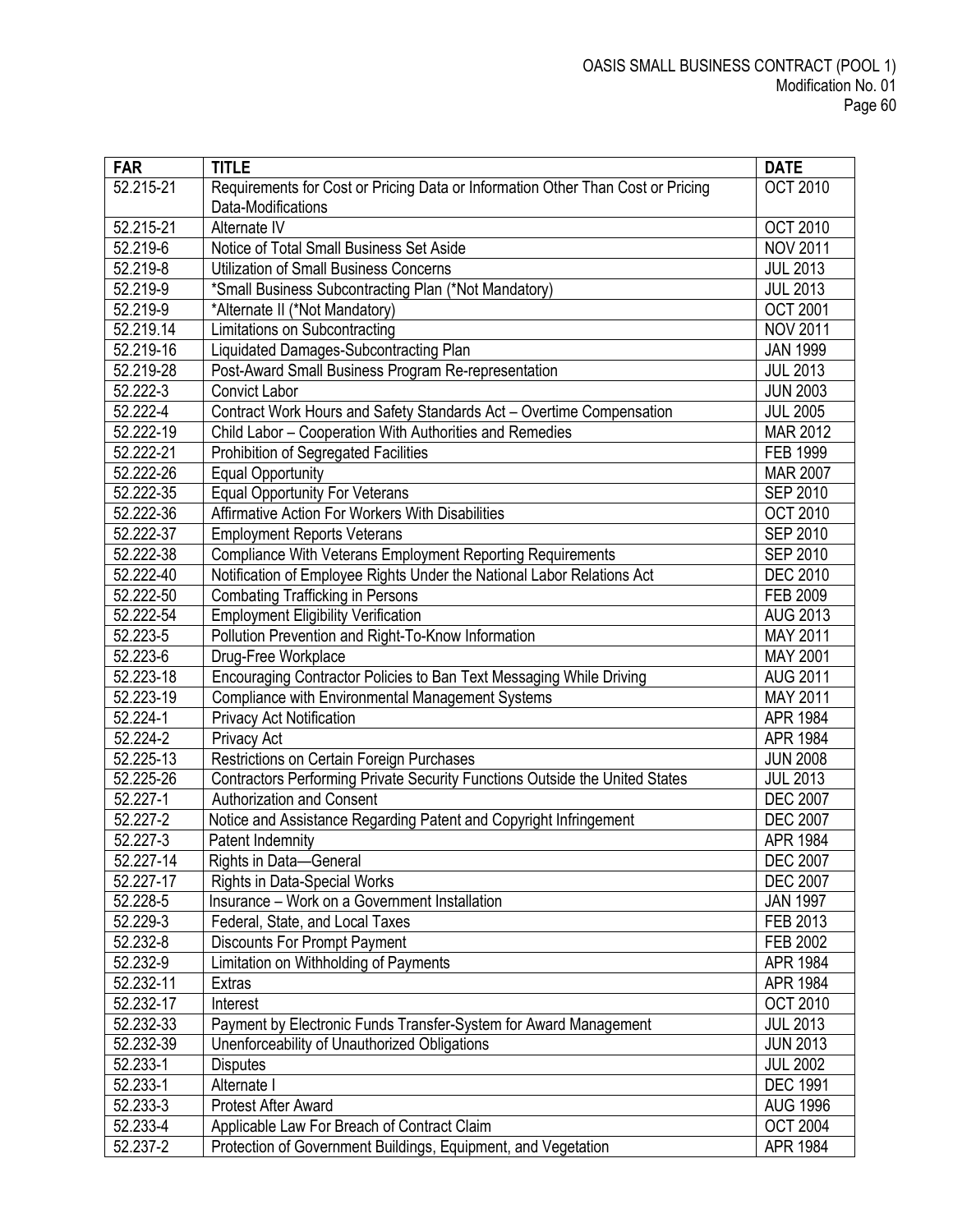| <b>FAR</b> | <b>TITLE</b>                                                | <b>DATE</b>     |
|------------|-------------------------------------------------------------|-----------------|
| 52.237-3   | <b>Continuity of Services</b>                               | <b>JAN 1991</b> |
| 52.242-13  | Bankruptcy                                                  | <b>JUL 1995</b> |
| 52.243-1   | Changes - Fixed-Price                                       | <b>AUG 1987</b> |
| 52.243-1   | Alternate II                                                | APR 1984        |
| 52.244-5   | <b>Competition in Subcontracting</b>                        | <b>DEC 1996</b> |
| 52.244-6   | <b>Subcontracts For Commercial Items</b>                    | <b>JUL 2013</b> |
| 52.245-1   | <b>Government Property</b>                                  | APR 2012        |
| 52.245-9   | Use and Charges                                             | APR 2012        |
| 52.246-4   | Inspection of Services - Fixed Price                        | <b>AUG 1996</b> |
| 52.246-25  | Limitation of Liability - Services                          | <b>FEB 1997</b> |
| 52.249-2   | Termination For Convenience of the Government (Fixed-Price) | APR 2012        |
| 52.249-8   | Default (Fixed-Price Supply And Service)                    | APR 1984        |
| 52.251-1   | <b>Government Supply Sources</b>                            | APR 2012        |
| 52.253-1   | <b>Computer Generated Forms</b>                             | <b>JAN 1991</b> |

# <span id="page-60-0"></span>I.3. GSAR CLAUSES INCORPORATED BY REFERENCE

| <b>GSAR</b> | <b>TITLE</b>                                | <b>DATE</b>     |
|-------------|---------------------------------------------|-----------------|
| 552.203-71  | <b>Restriction on Advertising</b>           | <b>SEP 1999</b> |
| 552.204-9   | Personal Identity Verification Requirements | <b>OCT 2012</b> |
| 552.215-70  | Examination of Records by GSA               | <b>FEB 1996</b> |
| 552.216-74  | Task-Order and Delivery-Order Ombudsman     | <b>AUG 2010</b> |
| 552.219-75  | GSA Mentor-Protégé Program                  | <b>SEP 2009</b> |
| 552.228-5   | Government as Additional Insured            | MAY 2009        |
| 552.232-1   | Payments (DEVIATION FAR 52.232-1)           | <b>NOV 2009</b> |
| 552.232-23  | Assignment of Claims                        | <b>SEP 1999</b> |
| 552.232-25  | Prompt Payment (DEVIATION FAR 52.232-25)    | <b>NOV 2009</b> |
| 552.237-73  | Restriction on Disclosure Of Information    | <b>JUN 2009</b> |

## <span id="page-60-1"></span>I.4. FAR AND GSAR CLAUSES IN FULL TEXT

# <span id="page-60-2"></span>I.4.1. FAR 52.209-9 Updates of Publicly Available Information Regarding Responsibility Matters (FEB 2012)

(a) The Contractor shall update the information in the Federal Awardee Performance and Integrity Information System (FAPIIS) on a semi-annual basis, throughout the life of the contract, by posting the required information in the Central Contractor Registration database via https://www.acquisition.gov.

(b) As required by section 3010 of the Supplemental Appropriations Act, 2010 (Pub. L. 111-212), all information posted in FAPIIS on or after April 15, 2011, except past performance reviews, will be publicly available. FAPIIS consists of two segments—

(1) The non-public segment, into which Government officials and the Contractor post information, which can only be viewed by—

(i) Government personnel and authorized users performing business on behalf of the Government; or

(ii) The Contractor, when viewing data on itself; and

(2) The publicly-available segment, to which all data in the non-public segment of FAPIIS is automatically transferred after a waiting period of 14 calendar days, except for—

(i) Past performance reviews required by subpart  $42.15$ ;

(ii) Information that was entered prior to April 15, 2011; or

(iii) Information that is withdrawn during the 14-calendar-day waiting period by the Government official who posted it in accordance with paragraph (c)(1) of this clause.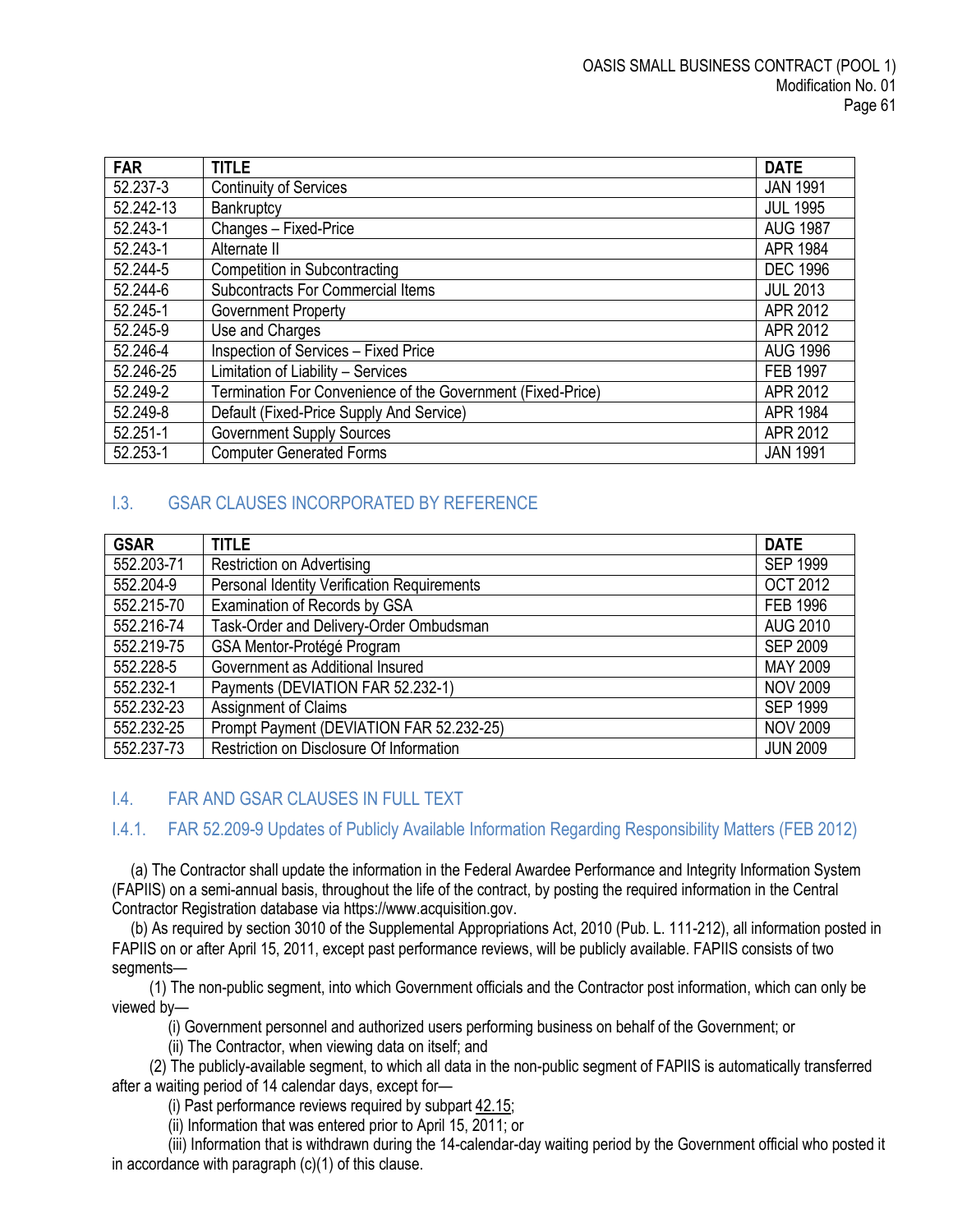(c) The Contractor will receive notification when the Government posts new information to the Contractor's record.

(1) If the Contractor asserts in writing within 7 calendar days, to the Government official who posted the information, that some of the information posted to the non-public segment of FAPIIS is covered by a disclosure exemption under the Freedom of Information Act, the Government official who posted the information shall within 7 calendar days remove the posting from FAPIIS and resolve the issue in accordance with agency Freedom of Information procedures, prior to reposting the releasable information. The Contractor shall cite [52.209-9](https://www.acquisition.gov/far/current/html/52_207_211.html#wp1145644) and request removal within 7 calendar days of the posting to FAPIIS.

(2) The Contractor will also have an opportunity to post comments regarding information that has been posted by the Government. The comments will be retained as long as the associated information is retained, *i.e.*, for a total period of 6 years. Contractor comments will remain a part of the record unless the Contractor revises them.

(3) As required by section 3010 of Pub. L. 111-212, all information posted in FAPIIS on or after April 15, 2011, except past performance reviews, will be publicly available.

(d) Public requests for system information posted prior to April 15, 2011, will be handled under Freedom of Information Act procedures, including, where appropriate, procedures promulgated under E.O. 12600.

## <span id="page-61-0"></span>I.4.2. FAR 52.216-18 Ordering (OCT 1995)

(a) Any supplies and services to be furnished under this contract shall be ordered by issuance of delivery orders or task orders by the individuals or activities designated in the Schedule. Such orders may be issued from contract start date through the contract end date.

(b) All delivery orders or task orders are subject to the terms and conditions of this contract. In the event of conflict between a delivery order or task order and this contract, the contract shall control.

(c) If mailed, a delivery order or task order is considered "issued" when the Government deposits the order in the mail. Orders may be issued orally, by facsimile, or by electronic commerce methods only if authorized in the Schedule.

#### <span id="page-61-1"></span>I.4.3. FAR 52.216-19 Order Limitations (OCT 1995)

(a) *Minimum order*. When the Government requires supplies or services covered by this contract in an amount of less than the Simplified Acquisition Threshold, as amended, the Government is not obligated to purchase, nor is the Contractor obligated to furnish, those supplies or services under the contract.

(b) *Maximum order*. The Contractor is not obligated to honor—

- (1) Any order for a single item in excess of N/A per year
- (2) Any order for a combination of items in excess of N/A per year

(3) A series of orders from the same ordering office within 365 days that together call for quantities exceeding the limitation in paragraph (b)(1) or (2) of this section.

(c) If this is a requirements contract (*i.e.,* includes the Requirements clause at subsection [52.216-21](https://www.acquisition.gov/far/current/html/52_216.html#wp1115057) of the Federal Acquisition Regulation (FAR)), the Government is not required to order a part of any one requirement from the Contractor if that requirement exceeds the maximum-order limitations in paragraph (b) of this section.

(d) Notwithstanding paragraphs (b) and (c) of this section, the Contractor shall honor any order exceeding the maximum order limitations in paragraph (b), unless that order (or orders) is returned to the ordering office within 5 days after issuance, with written notice stating the Contractor's intent not to ship the item (or items) called for and the reasons. Upon receiving this notice, the Government may acquire the supplies or services from another source.

#### <span id="page-61-2"></span>I.4.4. FAR 52.216-22 Indefinite Quantity (OCT 1995)

(a) This is an indefinite-quantity contract for the supplies or services specified and effective for the period stated, in the Schedule. The quantities of supplies and services specified in the Schedule are estimates only and are not purchased by this contract.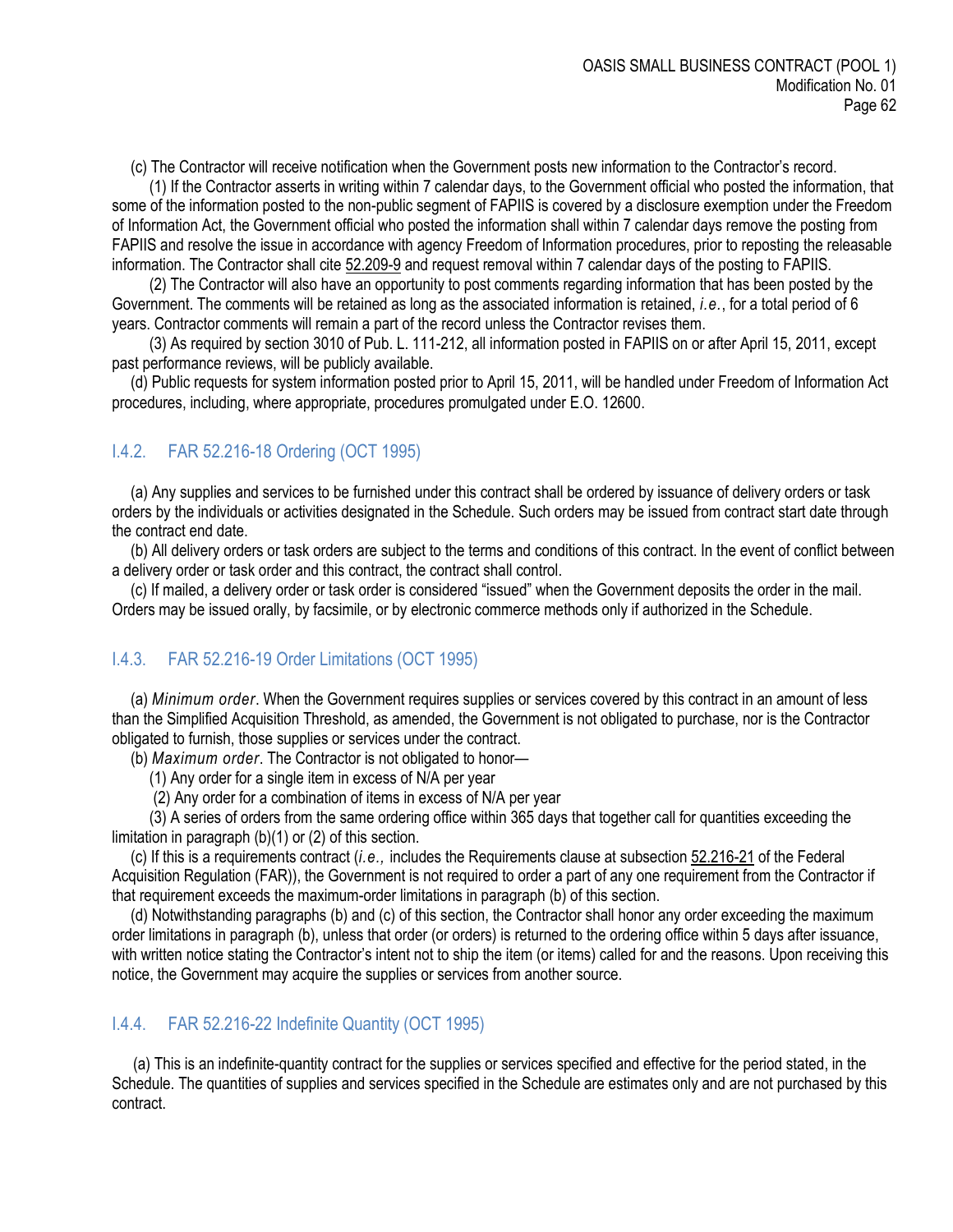(b) Delivery or performance shall be made only as authorized by orders issued in accordance with the Ordering clause. The Contractor shall furnish to the Government, when and if ordered, the supplies or services specified in the Schedule up to and including the quantity designated in the Schedule as the "maximum." The Government shall order at least the quantity of supplies or services designated in the Schedule as the "minimum."

(c) Except for any limitations on quantities in the Order Limitations clause or in the Schedule, there is no limit on the number of orders that may be issued. The Government may issue orders requiring delivery to multiple destinations or performance at multiple locations.

(d) Any order issued during the effective period of this contract and not completed within that period shall be completed by the Contractor within the time specified in the order. The contract shall govern the Contractor's and Government's rights and obligations with respect to that order to the same extent as if the order were completed during the contract's effective period; *provided*, that the Contractor shall not be required to make any deliveries under this contract in accordance with Section F.4.

# <span id="page-62-0"></span>I.4.5. FAR 52.217-8 Option to Extend Services (NOV 1999)

The Government may require continued performance of any services within the limits and at the rates specified in the contract. These rates may be adjusted only as a result of revisions to prevailing labor rates provided by the Secretary of Labor. The option provision may be exercised more than once, but the total extension of performance hereunder shall not exceed 6 months. The Contracting Officer may exercise the option by written notice to the Contractor within 30 days.

# <span id="page-62-1"></span>I.4.6. FAR 52.217-9 Option to Extend the Term of the Contract (MAR 2000)

(a) The Government may extend the term of this contract by written notice to the Contractor within 30 days provided that the Government gives the Contractor a preliminary written notice of its intent to extend at least 60 days before the contract expires. The preliminary notice does not commit the Government to an extension.

(b) If the Government exercises this option, the extended contract shall be considered to include this option clause.

(c) The total duration of this contract, including the exercise of any options under this clause, shall not exceed 10 years.

## <span id="page-62-2"></span>I.4.7. GSAR 52.232-99 Providing Accelerated Payment to Small Business Subcontractors (DEVIATION) (AUG 2012)

This clause implements the temporary policy provided by OMB Policy Memorandum M-12-16, providing Prompt Payment to Small Business Subcontractors, dated July 11, 2012.

(a) Upon receipt of accelerated payments from the Government, the Contractor is required to make accelerated payments to small business subcontractors to the maximum extent practicable after receipt of a proper invoice and all proper documentation from the small business subcontractor.

(b) Include the substance of this clause, including this paragraph (b), in all subcontracts with small business concerns.

(c) The acceleration of payments under this clause does not provide any new rights under the Prompt Payment Act.

## (END OF SECTION I)